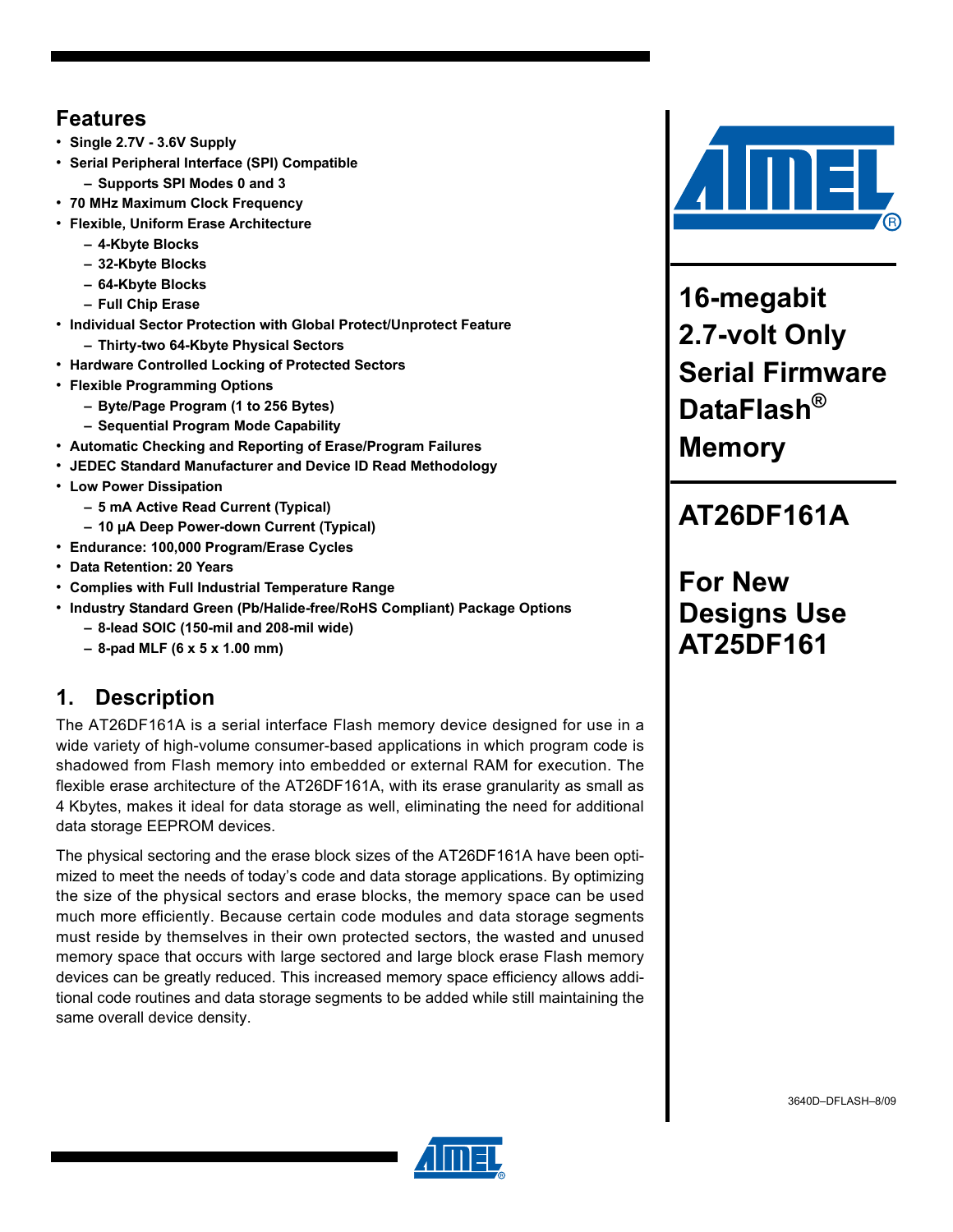

The AT26DF161A also offers a sophisticated method for protecting individual sectors against erroneous or malicious program and erase operations. By providing the ability to individually protect and unprotect sectors, a system can unprotect a specific sector to modify its contents while keeping the remaining sectors of the memory array securely protected. This is useful in applications where program code is patched or updated on a subroutine or module basis, or in applications where data storage segments need to be modified without running the risk of errant modifications to the program code segments. In addition to individual sector protection capabilities, the AT26DF161A incorporates Global Protect and Global Unprotect features that allow the entire memory array to be either protected or unprotected all at once. This reduces overhead during the manufacturing process since sectors do not have to be unprotected one-by-one prior to initial programming.

Specifically designed for use in 3-volt systems, the AT26DF161A supports read, program, and erase operations with a supply voltage range of 2.7V to 3.6V. No separate voltage is required for programming and erasing.

#### **2 AT26DF161A**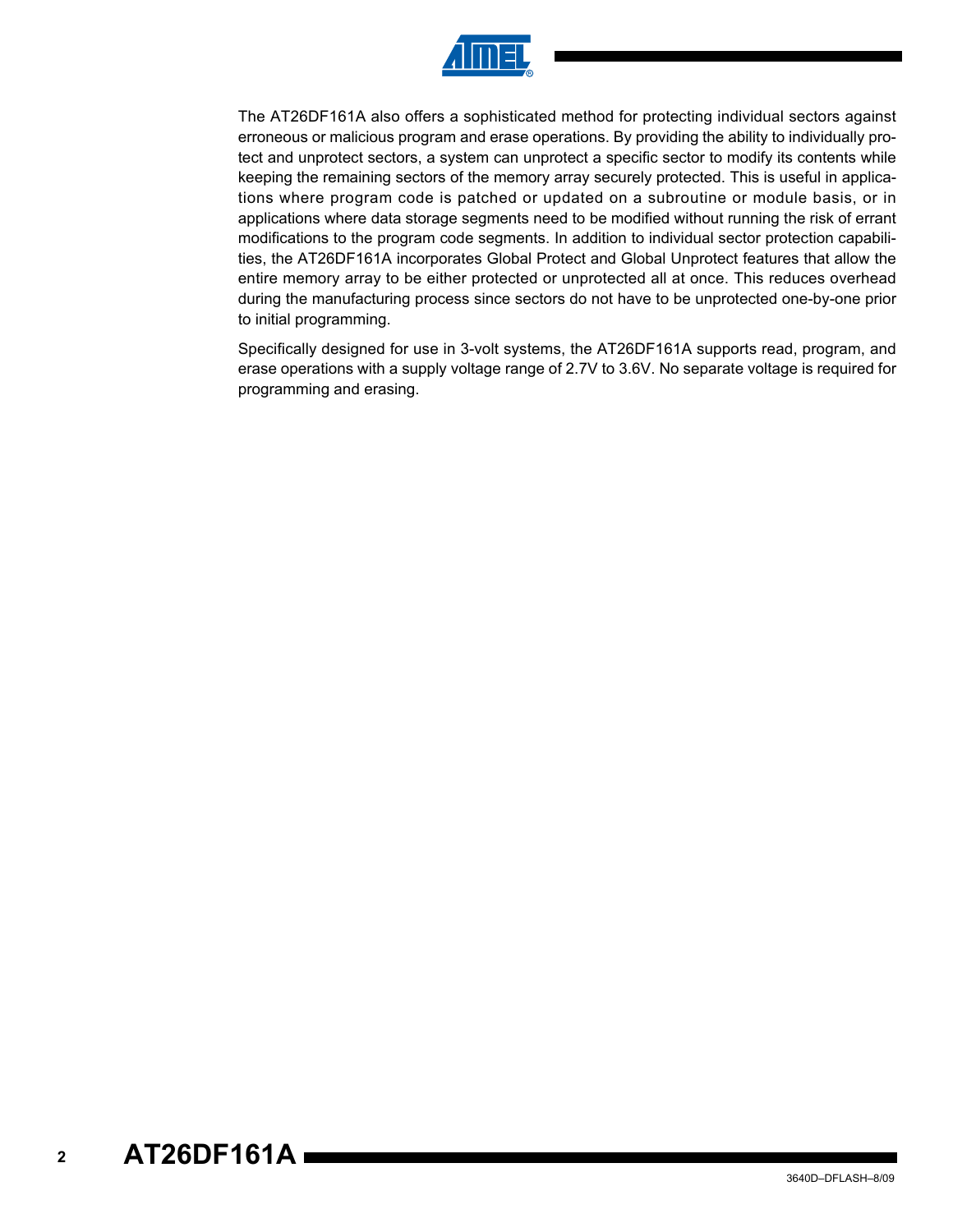## **2. Pin Descriptions and Pinouts**

#### **Table 2-1.** Pin Descriptions

| Symbol                 | <b>Name and Function</b>                                                                                                                                                                                                                                                                                                                                                                                                                                                                                                                                                                                                                                                                                                                                                                                                                                                    | <b>Asserted</b><br><b>State</b> | <b>Type</b> |
|------------------------|-----------------------------------------------------------------------------------------------------------------------------------------------------------------------------------------------------------------------------------------------------------------------------------------------------------------------------------------------------------------------------------------------------------------------------------------------------------------------------------------------------------------------------------------------------------------------------------------------------------------------------------------------------------------------------------------------------------------------------------------------------------------------------------------------------------------------------------------------------------------------------|---------------------------------|-------------|
| $\overline{\text{CS}}$ | <b>CHIP SELECT:</b> Asserting the $\overline{CS}$ pin selects the device. When the $\overline{CS}$ pin is deasserted, the<br>device will be deselected and normally be placed in standby mode (not Deep Power-down mode),<br>and the SO pin will be in a high-impedance state. When the device is deselected, data will not be<br>accepted on the SI pin.<br>A high-to-low transition on the CS pin is required to start an operation, and a low-to-high transition<br>is required to end an operation. When ending an internally self-timed operation such as a program<br>or erase cycle, the device will not enter the standby mode until the completion of the operation.                                                                                                                                                                                               | Low                             | Input       |
| <b>SCK</b>             | SERIAL CLOCK: This pin is used to provide a clock to the device and is used to control the flow of<br>data to and from the device. Command, address, and input data present on the SI pin is always<br>latched on the rising edge of SCK, while output data on the SO pin is always clocked out on the<br>falling edge of SCK.                                                                                                                                                                                                                                                                                                                                                                                                                                                                                                                                              |                                 | Input       |
| SI                     | SERIAL INPUT: The SI pin is used to shift data into the device. The SI pin is used for all data input<br>including command and address sequences. Data on the SI pin is always latched on the rising<br>edge of SCK.                                                                                                                                                                                                                                                                                                                                                                                                                                                                                                                                                                                                                                                        |                                 | Input       |
| <b>SO</b>              | SERIAL OUTPUT: The SO pin is used to shift data out from the device. Data on the SO pin is<br>always clocked out on the falling edge of SCK.                                                                                                                                                                                                                                                                                                                                                                                                                                                                                                                                                                                                                                                                                                                                |                                 | Output      |
| <b>WP</b>              | WRITE PROTECT: The WP pin controls the hardware locking feature of the device. Please refer to<br>section "Protection Commands and Features" on page 15 for more details on protection features<br>and the WP pin.<br>The WP pin is internally pulled-high and may be left floating if hardware-controlled protection will<br>not be used. However, it is recommended that the $\overline{WP}$ pin also be externally connected to $V_{CC}$<br>whenever possible.                                                                                                                                                                                                                                                                                                                                                                                                           | Low                             | Input       |
| <b>HOLD</b>            | HOLD: The HOLD pin is used to temporarily pause serial communication without deselecting or<br>resetting the device. While the HOLD pin is asserted, transitions on the SCK pin and data on the<br>SI pin will be ignored, and the SO pin will be in a high-impedance state.<br>The CS pin must be asserted, and the SCK pin must be in the low state in order for a Hold<br>condition to start. A Hold condition pauses serial communication only and does not have an effect<br>on internally self-timed operations such as a program or erase cycle. Please refer to section "Hold"<br>on page 30 for additional details on the Hold operation.<br>The HOLD pin is internally pulled-high and may be left floating if the Hold function will not be used.<br>However, it is recommended that the HOLD pin also be externally connected to $V_{CC}$ whenever<br>possible. | Low                             | Input       |
| $V_{\rm CC}$           | <b>DEVICE POWER SUPPLY:</b> The $V_{CC}$ pin is used to supply the source voltage to the device.<br>Operations at invalid V <sub>CC</sub> voltages may produce spurious results and should not be attempted.                                                                                                                                                                                                                                                                                                                                                                                                                                                                                                                                                                                                                                                                |                                 | Power       |
| <b>GND</b>             | GROUND: The ground reference for the power supply. GND should be connected to the<br>system ground.                                                                                                                                                                                                                                                                                                                                                                                                                                                                                                                                                                                                                                                                                                                                                                         |                                 | Power       |

### **Figure 2-1.** 8-SOIC Top View **Figure 2-2.** 8-MLF Top View



| $\overline{\text{CS}}$ $\overline{\text{I}}$ |   |        | $\overline{\phantom{a}}$ and $\overline{\phantom{a}}$ |
|----------------------------------------------|---|--------|-------------------------------------------------------|
| SO $\sqrt{2}$                                |   |        | $\Box$ HOLD                                           |
| wP l                                         | 3 |        | $6$ SCK                                               |
| <b>GND</b>                                   |   | $5$ SI |                                                       |

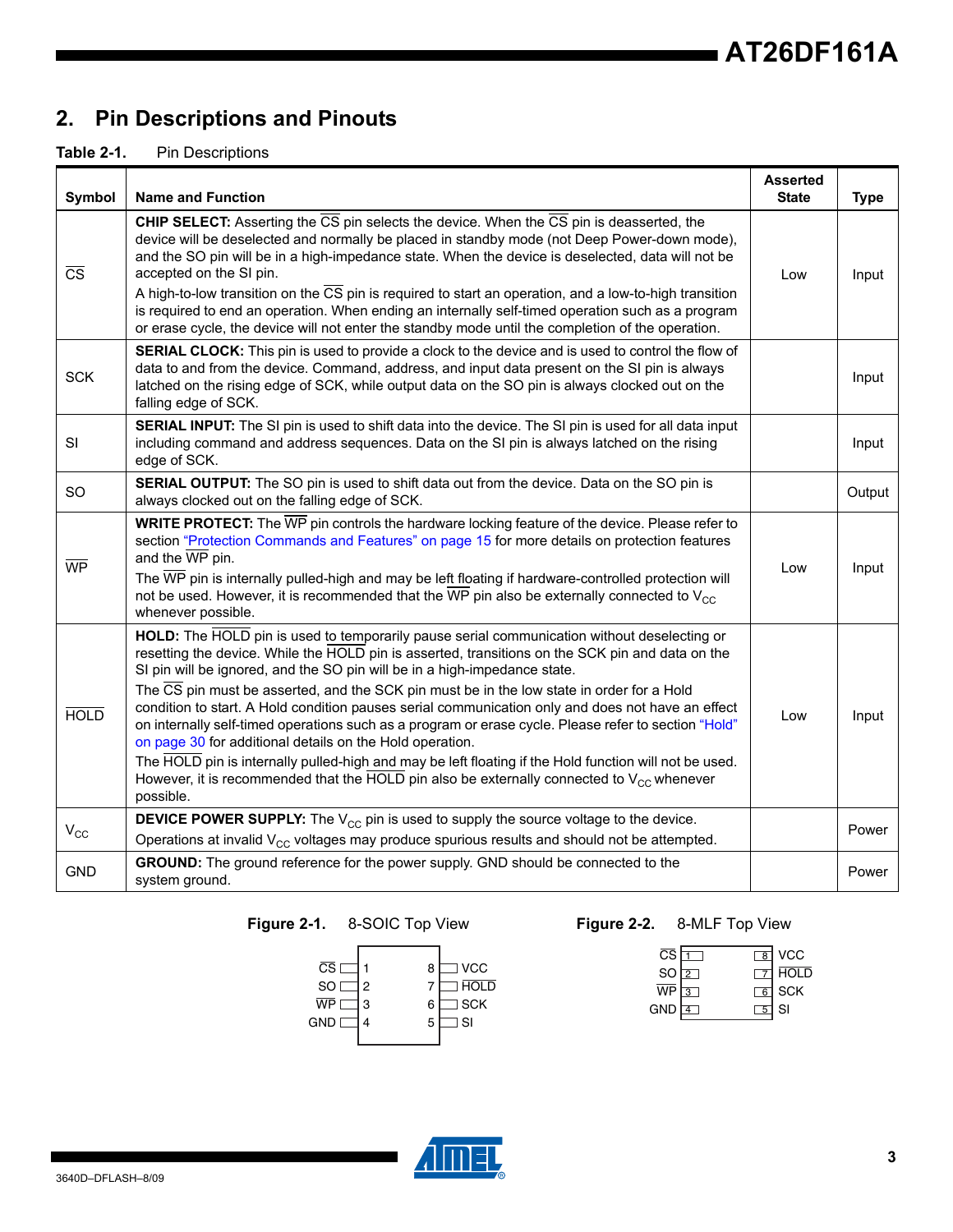

### **3. Block Diagram**



### **4. Memory Array**

To provide the greatest flexibility, the memory array of the AT26DF161A can be erased in four levels of granularity including a full chip erase. In addition, the array has been divided into physical sectors of various sizes, of which each sector can be individually protected from program and erase operations. The sizes of the physical sectors are optimized for both code and data storage applications, allowing both code and data segments to reside in their own isolated regions. [Figure 4-1 on page 5](#page-4-0) illustrates the breakdown of each erase level as well as the breakdown of each physical sector.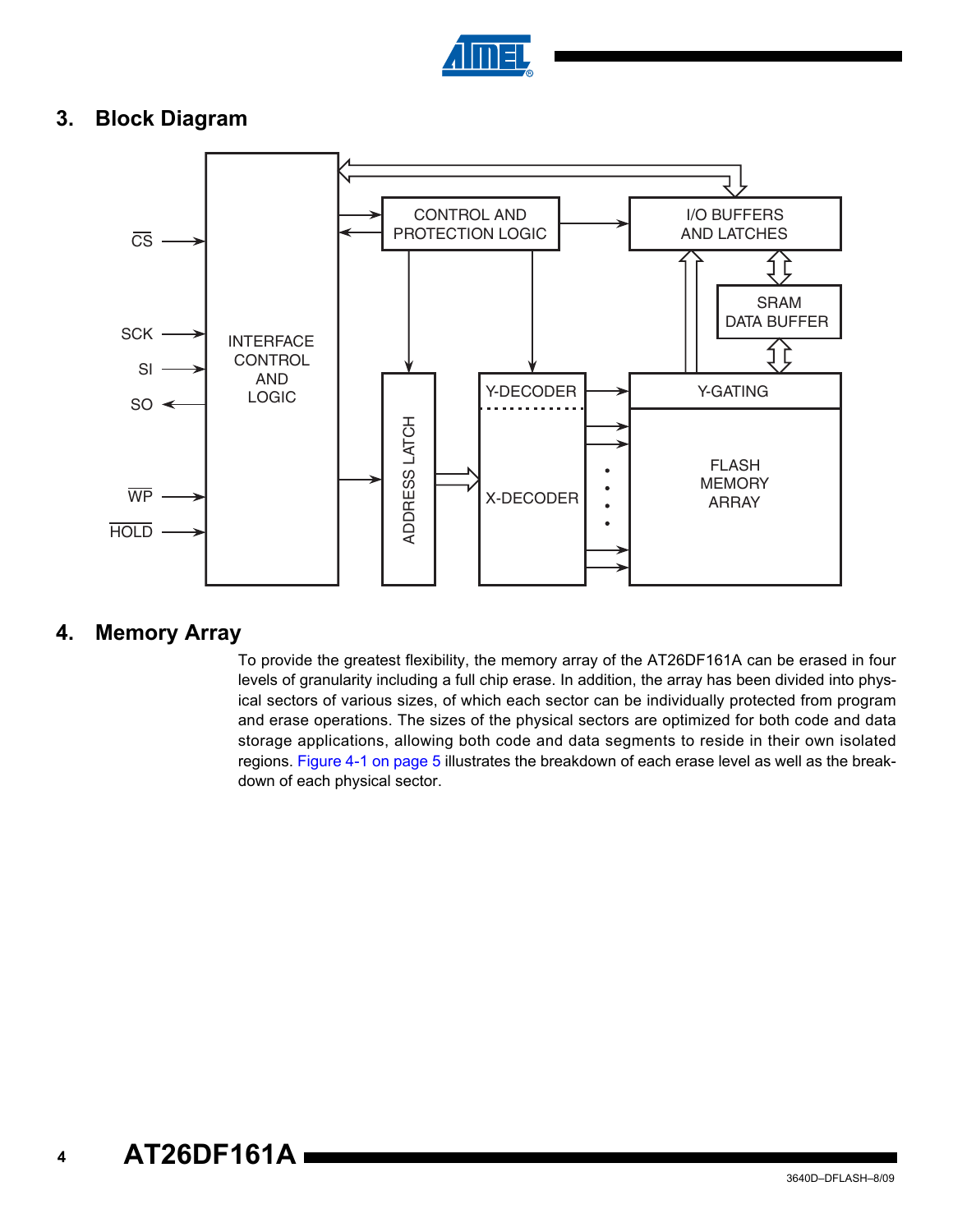## **AT26DF161A**

### <span id="page-4-0"></span>**Figure 4-1.** Memory Architecture Diagram

| <b>Internal Sectoring for</b><br><b>Sector Protection</b><br><b>Function</b> | 64KB<br><b>Block Erase</b><br>(D8h Command) | 32KB<br><b>Block Erase</b><br>(52h Command) | 4KB<br><b>Block Erase</b><br>(20h Command) | <b>Block Address</b><br>Range | 1-256 Byte<br>Page Program<br>(02h Command) |
|------------------------------------------------------------------------------|---------------------------------------------|---------------------------------------------|--------------------------------------------|-------------------------------|---------------------------------------------|
|                                                                              |                                             |                                             | 4KB                                        | 1FFFFFh - 1FF000h             | 256 Bytes                                   |
|                                                                              |                                             |                                             | 4KB                                        | 1FEFFFh - 1FE000h             | 256 Bytes                                   |
|                                                                              |                                             |                                             | 4KB                                        | 1FDFFFh - 1FD000h             | 256 Bytes                                   |
|                                                                              |                                             | 32KB                                        | 4KB                                        | 1FCFFFh - 1FC000h             | 256 Bytes                                   |
|                                                                              |                                             |                                             | 4KB                                        | 1FBFFFh - 1FB000h             | 256 Bytes                                   |
|                                                                              |                                             |                                             | 4KB                                        | 1FAFFFh - 1FA000h             | 256 Bytes                                   |
|                                                                              |                                             |                                             | 4KB                                        | 1F9FFFh - 1F9000h             | 256 Bytes                                   |
| 64KB                                                                         | 64KB                                        |                                             | 4KB                                        | 1F8FFFh - 1F8000h             | 256 Bytes                                   |
| (Sector 31)                                                                  |                                             |                                             | 4KB                                        | 1F7FFFh - 1F7000h             | 256 Bytes                                   |
|                                                                              |                                             |                                             | 4KB                                        | 1F6FFFh - 1F6000h             | 256 Bytes                                   |
|                                                                              |                                             |                                             | 4KB                                        | 1F5FFFh - 1F5000h             | 256 Bytes                                   |
|                                                                              |                                             | 32KB                                        | 4KB                                        | 1F4FFFh - 1F4000h             | 256 Bytes                                   |
|                                                                              |                                             |                                             | 4KB                                        | 1F3FFFh - 1F3000h             | 256 Bytes                                   |
|                                                                              |                                             |                                             | 4KB                                        | 1F2FFFh - 1F2000h             | 256 Bytes                                   |
|                                                                              |                                             |                                             | 4KB                                        | 1F1FFFh - 1F1000h             | 256 Bytes                                   |
|                                                                              |                                             |                                             | 4KB                                        | 1F0FFFh - 1F0000h             | 256 Bytes                                   |
|                                                                              |                                             |                                             | 4KB                                        | 1EFFFFh - 1EF000h             | 256 Bytes                                   |
|                                                                              |                                             |                                             | 4KB                                        | 1EEFFFh - 1EE000h             | 256 Bytes                                   |
|                                                                              |                                             |                                             | 4KB                                        | 1EDFFFh - 1ED000h             | 256 Bytes                                   |
|                                                                              |                                             | 32KB                                        | 4KB                                        | 1ECFFFh - 1EC000h             | 256 Bytes                                   |
|                                                                              |                                             |                                             | 4KB                                        | 1EBFFFh - 1EB000h             | 256 Bytes                                   |
|                                                                              |                                             |                                             | 4KB                                        | 1EAFFFh - 1EA000h             | 256 Bytes                                   |
|                                                                              |                                             |                                             | 4KB                                        | 1E9FFFh - 1E9000h             | 256 Bytes                                   |
| 64KB                                                                         | 64KB                                        |                                             | 4KB                                        | 1E8FFFh - 1E8000h             | 256 Bytes                                   |
| (Sector 30)                                                                  |                                             |                                             | 4KB                                        | 1E7FFFh - 1E7000h             |                                             |
|                                                                              |                                             |                                             | 4KB                                        | 1E6FFFh - 1E6000h             |                                             |
|                                                                              |                                             |                                             | 4KB                                        | 1E5FFFh - 1E5000h             |                                             |
|                                                                              |                                             | 32KB                                        | 4KB                                        | 1E4FFFh - 1E4000h             | 256 Bytes                                   |
|                                                                              |                                             |                                             | 4KB                                        | 1E3FFFh - 1E3000h             | 256 Bytes                                   |
|                                                                              |                                             |                                             | 4KB                                        | 1E2FFFh - 1E2000h             | 256 Bytes                                   |
|                                                                              |                                             |                                             | 4KB                                        | 1E1FFFh - 1E1000h             | 256 Bytes                                   |
|                                                                              |                                             |                                             | 4KB                                        | 1E0FFFh - 1E0000h             | 256 Bytes                                   |
|                                                                              |                                             |                                             |                                            |                               | 256 Bytes                                   |
| $\ddot{\cdot}$                                                               | $\ddot{\cdot}$                              | $\ddot{\phantom{0}}$                        | $\ddot{\cdot}$                             |                               | 256 Bytes                                   |
|                                                                              |                                             |                                             |                                            |                               | 256 Bytes                                   |
|                                                                              |                                             |                                             | 4KB                                        | 00FFFFh - 00F000h             | 256 Bytes                                   |
|                                                                              |                                             |                                             | 4KB                                        | 00EFFFh - 00E000h             | 256 Bytes                                   |
|                                                                              |                                             |                                             | 4KB                                        | 00DFFFh - 00D000h             | 256 Bytes                                   |
|                                                                              |                                             | 32KB                                        | 4KB                                        | 00CFFFh - 00C000h             | 256 Bytes                                   |
|                                                                              |                                             |                                             | 4KB                                        | 00BFFFh - 00B000h             | 256 Bytes                                   |
|                                                                              |                                             |                                             | 4KB                                        | 00AFFFh - 00A000h             | 256 Bytes                                   |
|                                                                              |                                             |                                             | 4KB                                        | 009FFFh - 009000h             | 256 Bytes                                   |
| 64KB                                                                         | 64KB                                        |                                             | 4KB                                        | 008FFFh - 008000h             | 256 Bytes                                   |
| (Sector 0)                                                                   |                                             |                                             | 4KB                                        | 007FFFh - 007000h             | 256 Bytes                                   |
|                                                                              |                                             |                                             | 4KB                                        | 006FFFh - 006000h             | 256 Bytes                                   |
|                                                                              |                                             |                                             | 4KB                                        | 005FFFh - 005000h             | 256 Bytes                                   |
|                                                                              |                                             | 32KB                                        | 4KB                                        | 004FFFh - 004000h             | 256 Bytes                                   |
|                                                                              |                                             |                                             | 4KB                                        | 003FFFh - 003000h             | 256 Bytes                                   |
|                                                                              |                                             |                                             | 4KB                                        | 002FFFh - 002000h             | 256 Bytes                                   |
|                                                                              |                                             |                                             | 4KB                                        | 001FFFh - 001000h             | 256 Bytes                                   |
|                                                                              |                                             |                                             | 4KB                                        | 000FFFh - 000000h             | 256 Bytes                                   |

#### **Block Erase Detail Contract Contract Page Program Detail**

| 4KB                  |                               | 1-256 Byte                    |                              |
|----------------------|-------------------------------|-------------------------------|------------------------------|
| :k Erase<br>ommand): | <b>Block Address</b><br>Range | Page Program<br>(02h Command) | <b>Page Address</b><br>Range |
| 4KB                  | 1FFFFFh - 1FF000h             | 256 Bytes                     | 1FFFFFh - 1FFF00h            |
| 4KB                  | 1FEFFFh - 1FE000h             | 256 Bytes                     | 1FFEFFh - 1FFE00h            |
| 4KB                  | 1FDFFFh - 1FD000h             | 256 Bytes                     | 1FFDFFh - 1FFD00h            |
| 4KB                  | 1FCFFFh - 1FC000h             | 256 Bytes                     | OFFCFFh - OFFC00h            |
| 4KB                  | 1FBFFFh - 1FB000h             | 256 Bytes                     | 1FFBFFh - 1FFB00h            |
| 4KB                  | 1FAFFFh - 1FA000h             | 256 Bytes                     | 1FFAFFh - 1FFA00h            |
| 4KB                  | 1F9FFFh - 1F9000h             | 256 Bytes                     | 1FF9FFh - 1FF900h            |
| 4KB                  | 1F8FFFh - 1F8000h             | 256 Bytes                     | 1FF8FFh - 1FF800h            |
| 4KB                  | 1F7FFFh - 1F7000h             | 256 Bytes                     | 1FF7FFh - 1FF700h            |
| 4KB                  | 1F6FFFh - 1F6000h             | 256 Bytes                     | 1FF6FFh - 1FF600h            |
| 4KB                  | 1F5FFFh - 1F5000h             | 256 Bytes                     | 1FF5FFh - 1FF500h            |
| 4KB                  | 1F4FFFh - 1F4000h             | 256 Bytes                     | 1FF4FFh - 1FF400h            |
| 4KB                  | 1F3FFFh - 1F3000h             | 256 Bytes                     | 1FF3FFh - 1FF300h            |
| 4KB                  | 1F2FFFh - 1F2000h             | 256 Bytes                     | 1FF2FFh - 1FF200h            |
| 4KB                  | 1F1FFFh - 1F1000h             | 256 Bytes                     | 1FF1FFh - 1FF100h            |
| 4KB                  | $1$ F0FFFh $-1$ F0000h        | 256 Bytes                     | 1FF0FFh - 1FF000h            |
| 4KB                  | 1EFFFFh - 1EF000h             | 256 Bytes                     | 1FEFFFh - 1FEF00h            |
| 4KB                  | 1EEFFFh - 1EE000h             | 256 Bytes                     | 1FEEFFh - 1FEE00h            |
| 4KB                  | 1EDFFFh - 1ED000h             | 256 Bytes                     | 1FEDFFh - 1FED00h            |
| 4KB                  | 1ECFFFh - 1EC000h             | 256 Bytes                     | 1FECFFh - 1FEC00h            |
| 4KB                  | 1EBFFFh - 1EB000h             | 256 Bytes                     | 1FEBFFh - 1FEB00h            |
| 4KB                  | 1EAFFFh - 1EA000h             | 256 Bytes                     | 1FEAFFh - 1FEA00h            |
| 4KB                  | 1E9FFFh - 1E9000h             | 256 Bytes                     | 1FE9FFh - 1FE900h            |
| 4KB                  | 1E8FFFh - 1E8000h             | 256 Bytes                     | 1FE8FFh - 1FE800h            |
| 4KB                  | 1E7FFFh - 1E7000h             |                               |                              |
| 4KB                  | 1E6FFFh - 1E6000h             | $\vdots$                      |                              |
| 4KB                  | 1E5FFFh - 1E5000h             |                               |                              |
| 4KB                  | 1E4FFFh - 1E4000h             | 256 Bytes                     | 0017FFh - 001700h            |
| 4KB                  | 1E3FFFh - 1E3000h             | 256 Bytes                     | 0016FFh - 001600h            |
| 4KB                  | 1E2FFFh - 1E2000h             | 256 Bytes                     | 0015FFh - 001500h            |
| 4KB                  | 1E1FFFh - 1E1000h             | 256 Bytes                     | 0014FFh - 001400h            |
| 4KB                  | 1E0FFFh - 1E0000h             | 256 Bytes                     | 0013FFh - 001300h            |
|                      |                               | 256 Bytes                     | 0012FFh - 001200h            |
| $\ddot{\phantom{0}}$ |                               | 256 Bytes                     | 0011FFh - 001100h            |
|                      |                               | 256 Bytes                     | 0010FFh - 001000h            |
| 4KB                  | 00FFFFh - 00F000h             | 256 Bytes                     | 000FFFh - 000F00h            |
| 4KB                  | 00EFFFh - 00E000h             | 256 Bytes                     | 000EFFh - 000E00h            |
| 4KB                  | 00DFFFh - 00D000h             | 256 Bytes                     | 000DFFh - 000D00h            |
| 4KB                  | 00CFFFh - 00C000h             | 256 Bytes                     | 000CFFh - 000C00h            |
| 4KB                  | 00BFFFh - 00B000h             | 256 Bytes                     | 000BFFh - 000B00h            |
| 4KB                  | 00AFFFh - 00A000h             | 256 Bytes                     | 000AFFh - 000A00h            |
| 4KB                  | 009FFFh - 009000h             | 256 Bytes                     | 0009FFh - 000900h            |
| 4KB                  | 008FFFh - 008000h             | 256 Bytes                     | 0008FFh - 000800h            |
| 4KB                  | 007FFFh - 007000h             | 256 Bytes                     | 0007FFh - 000700h            |
| 4KB                  | 006FFFh - 006000h             | 256 Bytes                     | 0006FFh - 000600h            |
| 4KB                  | 005FFFh - 005000h             | 256 Bytes                     | 0005FFh - 000500h            |
| 4KB                  | 004FFFh - 004000h             | 256 Bytes                     | 0004FFh - 000400h            |
| 4KB                  | 003FFFh - 003000h             | 256 Bytes                     | 0003FFh - 000300h            |
| 4KB                  | 002FFFh - 002000h             | 256 Bytes                     | 0002FFh - 000200h            |
| 4KB                  | 001FFFh - 001000h             | 256 Bytes                     | 0001FFh - 000100h            |
| 4KB                  | 000FFFh - 000000h             | 256 Bytes                     | 0000FFh - 000000h            |
|                      |                               |                               |                              |

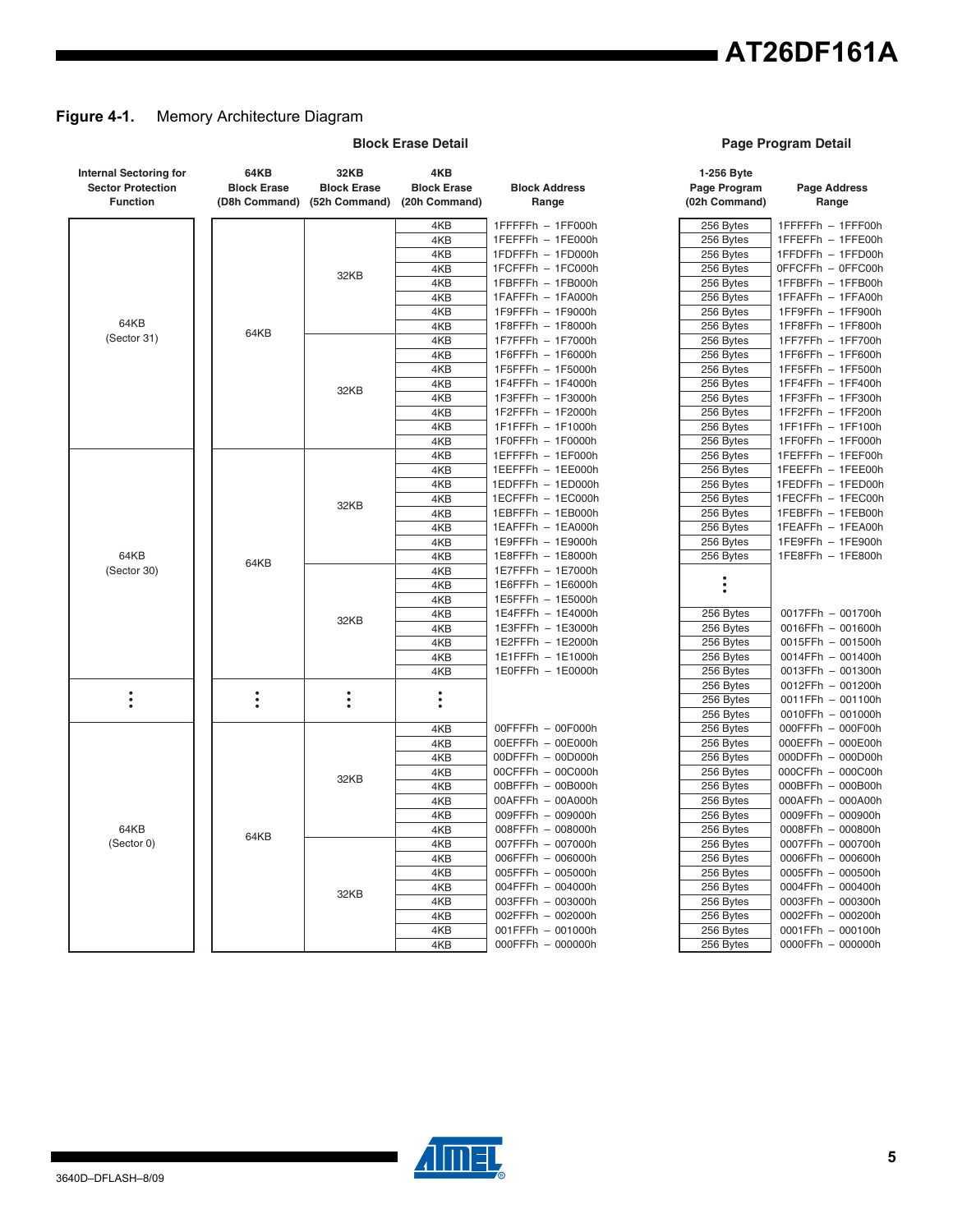

### **5. Device Operation**

The AT26DF161A is controlled by a set of instructions that are sent from a host controller, commonly referred to as the SPI Master. The SPI Master communicates with the AT26DF161A via the SPI bus which is comprised of four signal lines: Chip Select (CS), Serial Clock (SCK), Serial Input (SI), and Serial Output (SO).

The SPI protocol defines a total of four modes of operation (mode 0, 1, 2, or 3) with each mode differing in respect to the SCK polarity and phase and how the polarity and phase control the flow of data on the SPI bus. The AT26DF161A supports the two most common modes, SPI modes 0 and 3. The only difference between SPI modes 0 and 3 is the polarity of the SCK signal when in the inactive state (when the SPI Master is in standby mode and not transferring any data). With SPI modes 0 and 3, data is always latched in on the rising edge of SCK and always output on the falling edge of SCK.



### **6. Commands and Addressing**

A valid instruction or operation must always be started by first asserting the CS pin. After the CS pin has been asserted, the SPI Master must then clock out a valid 8-bit opcode on the SPI bus. Following the opcode, instruction dependent information such as address and data bytes would then be clocked out by the SPI Master. All opcode, address, and data bytes are transferred with the most significant bit (MSB) first. An operation is ended by deasserting the CS pin.

Opcodes not supported by the AT26DF161A will be ignored by the device and no operation will be started. The device will continue to ignore any data presented on the SI pin until the start of the next operation ( $\overline{\text{CS}}$  pin being deasserted and then reasserted). In addition, if the  $\overline{\text{CS}}$  pin is deasserted before complete opcode and address information is sent to the device, then no operation will be performed and the device will simply return to the idle state and wait for the next operation.

Addressing of the device requires a total of three bytes of information to be sent, representing address bits A23 - A0. Since the upper address limit of the AT26DF161A memory array is 1FFFFFh, address bits A23 - A21 are always ignored by the device.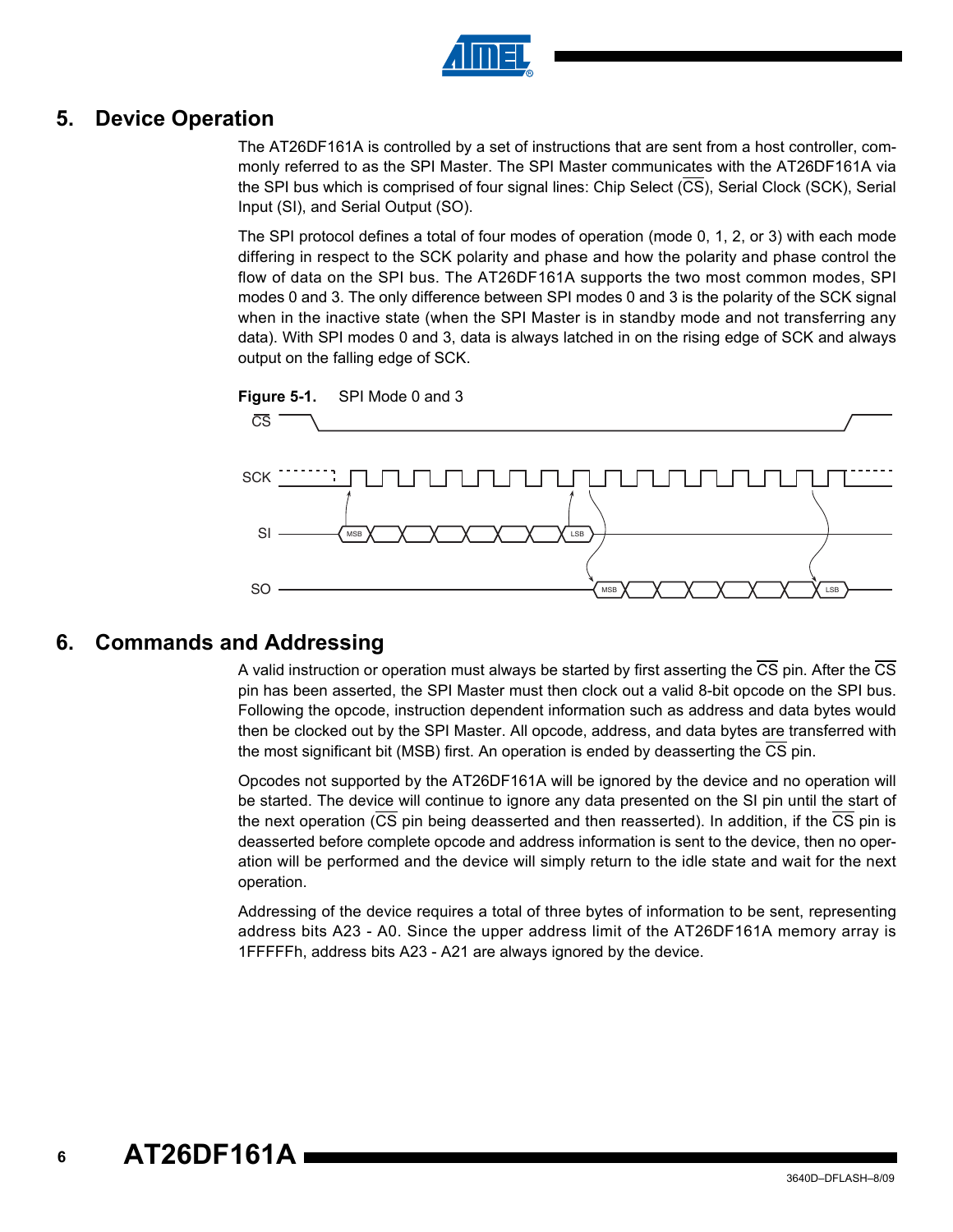#### **Table 6-1.** Command Listing

| Command                            |                  | Opcode    | <b>Address Bytes</b>              | <b>Dummy Bytes</b> | <b>Data Bytes</b> |
|------------------------------------|------------------|-----------|-----------------------------------|--------------------|-------------------|
| <b>Read Commands</b>               |                  |           |                                   |                    |                   |
| Read Array                         | 0Bh              | 0000 1011 | 3                                 | 1                  | $1+$              |
| Read Array (Low Frequency)         | 03h              | 0000 0011 | 3                                 | 0                  | $1+$              |
| <b>Program and Erase Commands</b>  |                  |           |                                   |                    |                   |
| Block Erase (4 Kbytes)             | 20h              | 0010 0000 | 3                                 | 0                  | $\mathbf 0$       |
| Block Erase (32 Kbytes)            | 52h              | 0101 0010 | 3                                 | 0                  | 0                 |
| Block Erase (64 Kbytes)            | D <sub>8</sub> h | 1101 1000 | 3                                 | 0                  | 0                 |
|                                    | 60h              | 0110 0000 | 0                                 | 0                  | 0                 |
| Chip Erase                         | C7h              | 1100 0111 | $\mathbf 0$                       | 0                  | 0                 |
| Byte/Page Program (1 to 256 Bytes) | 02h              | 0000 0010 | 3                                 | 0                  | $1+$              |
|                                    | ADh              | 1010 1101 | $3, 0^{(1)}$                      | 0                  | $\mathbf{1}$      |
| Sequential Program Mode            | AFh              | 1010 1111 | $3, 0^{(1)}$                      | 0                  | $\mathbf 1$       |
| <b>Protection Commands</b>         |                  |           |                                   |                    |                   |
| <b>Write Enable</b>                | 06h              | 0000 0110 | $\mathbf 0$                       | 0                  | 0                 |
| <b>Write Disable</b>               | 04h              | 0000 0100 | 0                                 | 0                  | $\Omega$          |
| <b>Protect Sector</b>              | 36h              | 0011 0110 | 3                                 | 0                  | 0                 |
| <b>Unprotect Sector</b>            | 39h              | 0011 1001 | 3                                 | 0                  | 0                 |
| Global Protect/Unprotect           |                  |           | Use Write Status Register command |                    |                   |
| Read Sector Protection Registers   | 3Ch              | 0011 1100 | 3                                 | 0                  | $1+$              |
| <b>Status Register Commands</b>    |                  |           |                                   |                    |                   |
| Read Status Register               | 05h              | 0000 0101 | 0                                 | 0                  | $1+$              |
| Write Status Register              | 01h              | 0000 0001 | $\mathbf 0$                       | 0                  | 1                 |
| <b>Miscellaneous Commands</b>      |                  |           |                                   |                    |                   |
| Read Manufacturer and Device ID    | 9Fh              | 1001 1111 | 0                                 | 0                  | 1 to $4$          |
| Deep Power-down                    | B <sub>9</sub> h | 1011 1001 | 0                                 | 0                  | 0                 |
| Resume from Deep Power-down        | ABh              | 1010 1011 | $\mathbf 0$                       | 0                  | 0                 |

<span id="page-6-0"></span>Note: 1. Three address bytes are only required for the first operation to designate the address to start programming at. Afterwards, the internal address counter automatically increments, so subsequent Sequential Program Mode operations only require clocking in of the opcode and the data byte until the Sequential Program Mode has been exited.

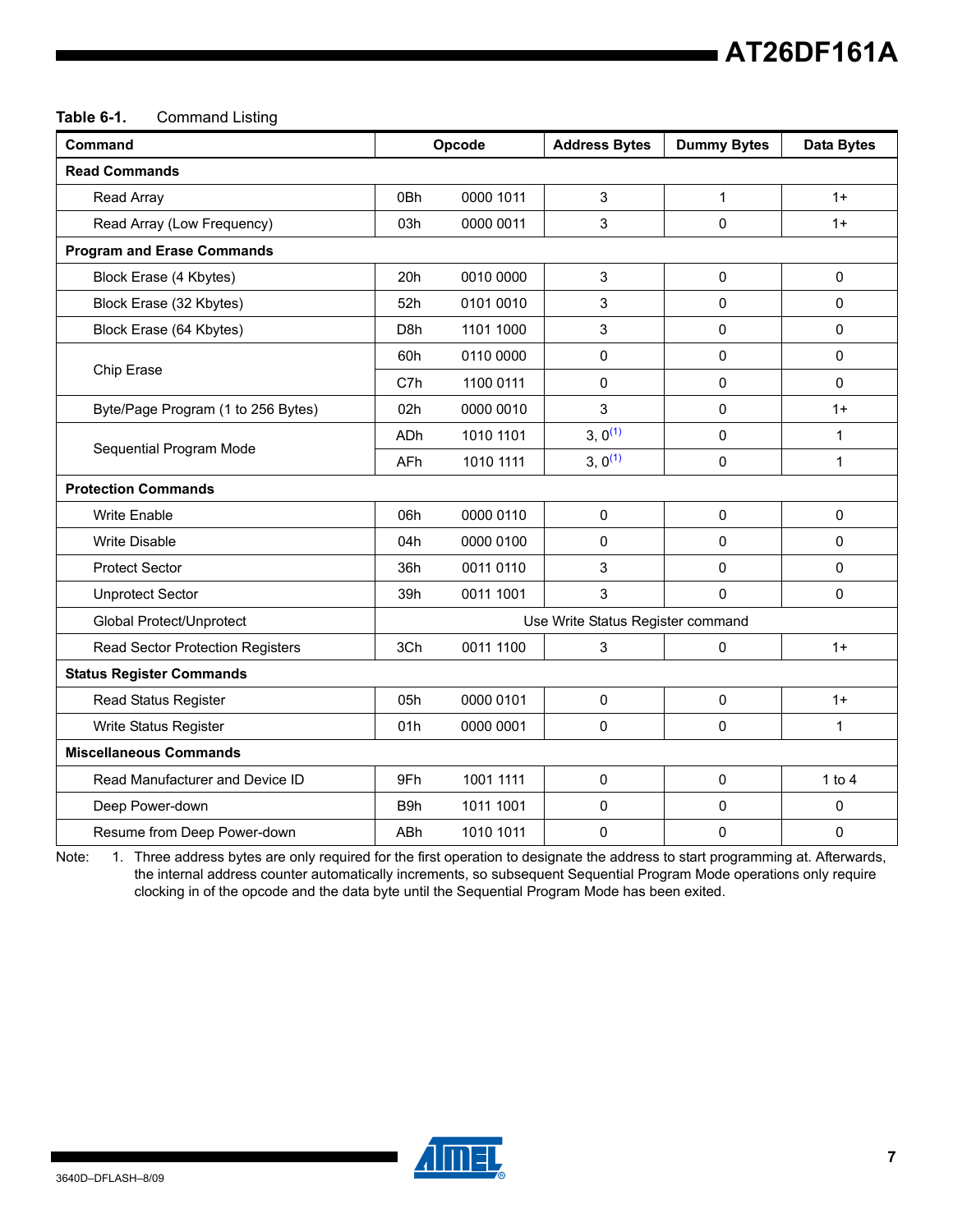

### **7. Read Commands**

### **7.1 Read Array**

The Read Array command can be used to sequentially read a continuous stream of data from the device by simply providing the SCK signal once the initial starting address has been specified. The device incorporates an internal address counter that automatically increments on every clock cycle.

Two opcodes, 0Bh and 03h, can be used for the Read Array command. The use of each opcode depends on the maximum SCK frequency that will be used to read data from the device. The 0Bh opcode can be used at any SCK frequency up to the maximum specified by  $f_{SCK}$ . The 03h opcode can be used for lower frequency read operations up to the maximum specified by  $f_{RD|F}$ .

To perform the Read Array operation, the  $\overline{CS}$  pin must first be asserted and the appropriate opcode (0Bh or 03h) must be clocked into the device. After the opcode has been clocked in, the three address bytes must be clocked in to specify the starting address location of the first byte to read within the memory array. If the 0Bh opcode is used, then one don't care byte must also be clocked in after the three address bytes.

After the three address bytes (and the one don't care byte if using opcode 0Bh) have been clocked in, additional clock cycles will result in serial data being output on the SO pin. The data is always output with the MSB of a byte first. When the last byte (1FFFFFh) of the memory array has been read, the device will continue reading back at the beginning of the array (000000h). No delays will be incurred when wrapping around from the end of the array to the beginning of the array.

Deasserting the CS pin will terminate the read operation and put the SO pin into a high-impedance state. The  $\overline{\text{CS}}$  pin can be deasserted at any time and does not require that a full byte of data be read.



**Figure 7-1.** Read Array – 0Bh Opcode

**AT26DF161A**

**8**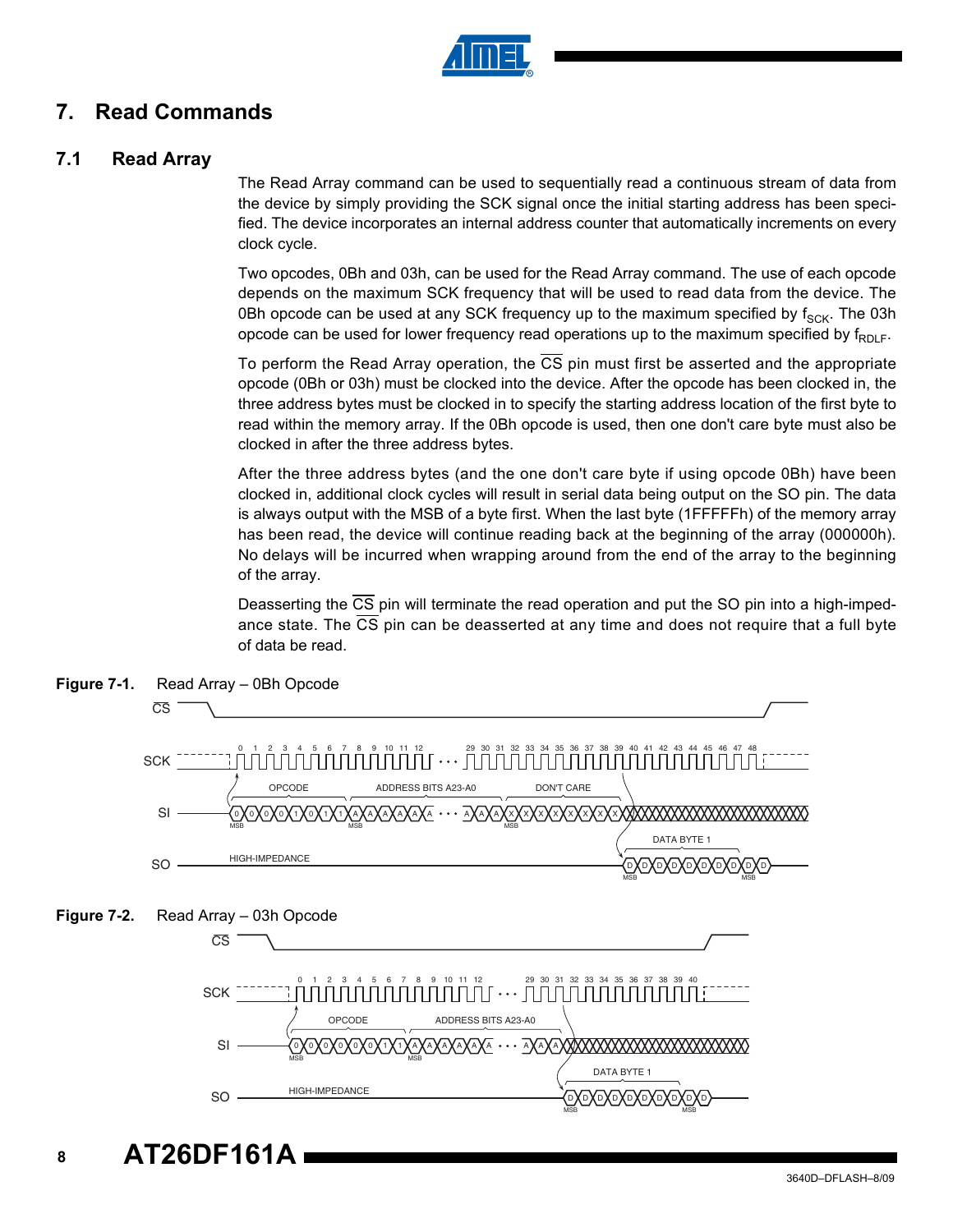### **8. Program and Erase Commands**

### **8.1 Byte/Page Program**

The Byte/Page Program command allows anywhere from a single byte of data to 256 bytes of data to be programmed into previously erased memory locations. An erased memory location is one that has all eight bits set to the logical "1" state (a byte value of FFh). Before a Byte/Page Program command can be started, the Write Enable command must have been previously issued to the device (see ["Write Enable" on page 15](#page-14-1) command description) to set the Write Enable Latch (WEL) bit of the Status Register to a logical "1" state.

To perform a Byte/Page Program command, an opcode of 02h must be clocked into the device followed by the three address bytes denoting the first byte location of the memory array to begin programming at. After the address bytes have been clocked in, data can then be clocked into the device and will be stored in an internal buffer.

If the starting memory address denoted by A23 - A0 does not fall on an even 256-byte page boundary (A7 - A0 are not all 0's), then special circumstances regarding which memory locations will be programmed will apply. In this situation, any data that is sent to the device that goes beyond the end of the page will wrap around back to the beginning of the same page. For example, if the starting address denoted by A23 - A0 is 0000FEh, and three bytes of data are sent to the device, then the first two bytes of data will be programmed at addresses 0000FEh and 0000FFh while the last byte of data will be programmed at address 000000h. The remaining bytes in the page (addresses 000001h through 0000FDh) will be unaffected and will not change. In addition, if more than 256 bytes of data are sent to the device, then only the last 256 bytes sent will be latched into the internal buffer.

When the  $\overline{\text{CS}}$  pin is deasserted, the device will take the data stored in the internal buffer and program it into the appropriate memory array locations based on the starting address specified by A23 - A0 and the number of data bytes sent to the device. If less than 256 bytes of data were sent to the device, then the remaining bytes within the page will not be altered. The programming of the data bytes is internally self-timed and should take place in a time of  $t_{\text{pp}}$ .

The three address bytes and at least one complete byte of data must be clocked into the device before the CS pin is deasserted, and the CS pin must be deasserted on even byte boundaries (multiples of eight bits); otherwise, the device will abort the operation and no data will be programmed into the memory array. In addition, if the address specified by A23 - A0 points to a memory location within a sector that is in the protected state (see section ["Protect Sector" on](#page-15-0) [page 16](#page-15-0)), then the Byte/Page Program command will not be executed, and the device will return to the idle state once the CS pin has been deasserted. The WEL bit in the Status Register will be reset back to the logical "0" state if the program cycle aborts due to an incomplete address being sent, an incomplete byte of data being sent, or because the memory location to be programmed is protected.

While the device is programming, the Status Register can be read and will indicate that the device is busy. For faster throughput, it is recommended that the Status Register be polled rather than waiting the t<sub>BP</sub> or t<sub>PP</sub> time to determine if the data bytes have finished programming. At some point before the program cycle completes, the WEL bit in the Status Register will be reset back to the logical "0" state.

The device also incorporates an intelligent programming algorithm that can detect when a byte location fails to program properly. If a programming error arises, it will be indicated by the EPE bit in the Status Register.

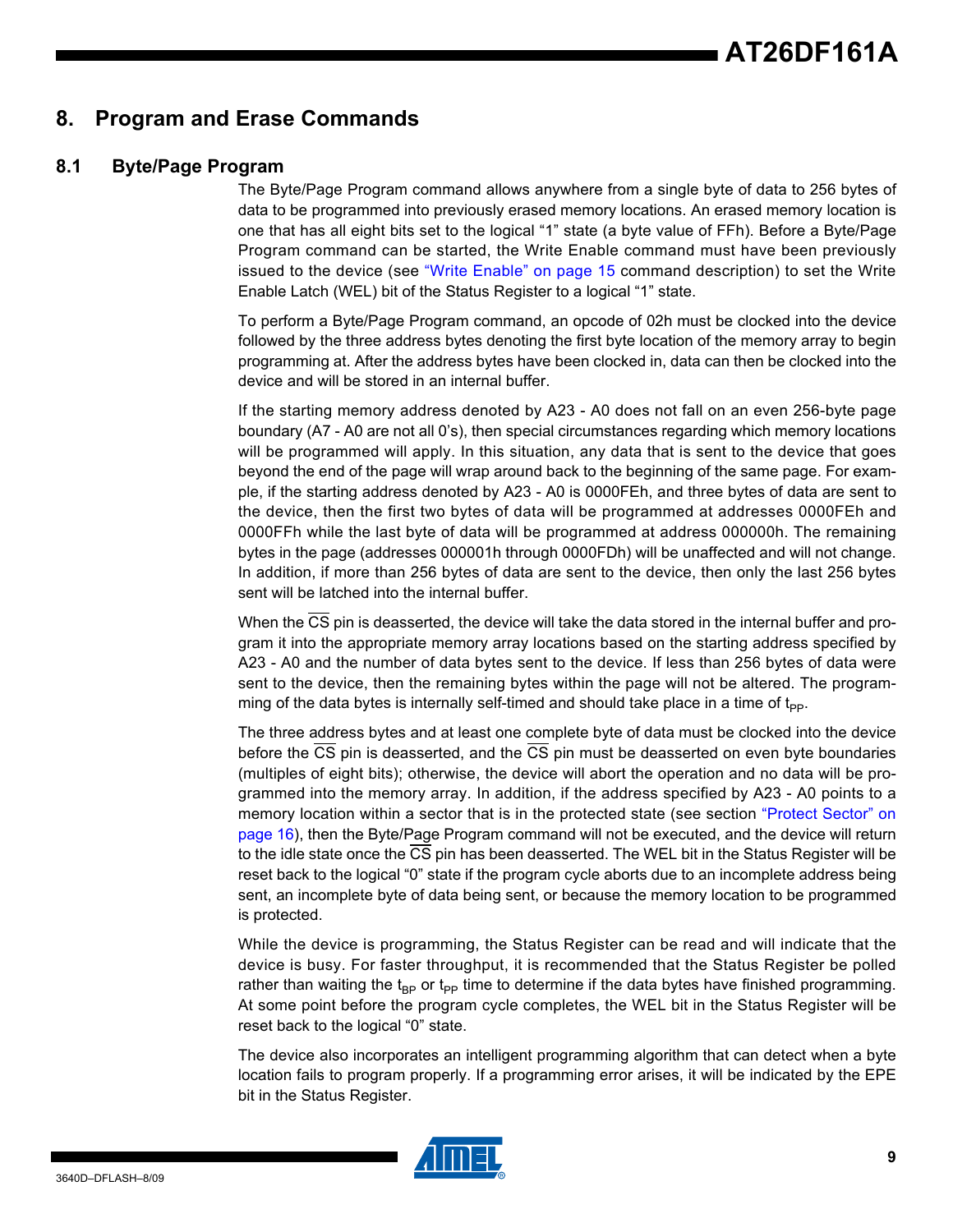

The Byte/Page Program mode is the default programming mode after the device powers-up or resumes from a device reset.





### **8.2 Sequential Program Mode**

The Sequential Program Mode improves throughput over the Byte/Page Program command when the Byte/Page Program command is used to program single bytes only into consecutive address locations. For example, some systems may be designed to program only a single byte of information at a time and cannot utilize a buffered Page Program operation due to design restrictions. In such a case, the system would normally have to perform multiple Byte Program operations in order to program data into sequential memory locations. This approach can add considerable system overhead and SPI bus traffic.

The Sequential Programming Mode helps reduce system overhead and bus traffic by incorporating an internal address counter that keeps track of the byte location to program, thereby eliminating the need to supply an address sequence to the device for every byte to program. When using the Sequential Program mode, all address locations to be programmed must be in the erased state. Before the Sequential Program mode can first be entered, the Write Enable command must have been previously issued to the device to set the WEL bit of the Status Register to a logical "1" state.

To start the Sequential Program Mode, the CS pin must first be asserted, and either an opcode of ADh or AFh must be clocked into the device. For the first program cycle, three address bytes must be clocked in after the opcode to designate the first byte location to program. After the address bytes have been clocked in, the byte of data to be programmed can be sent to the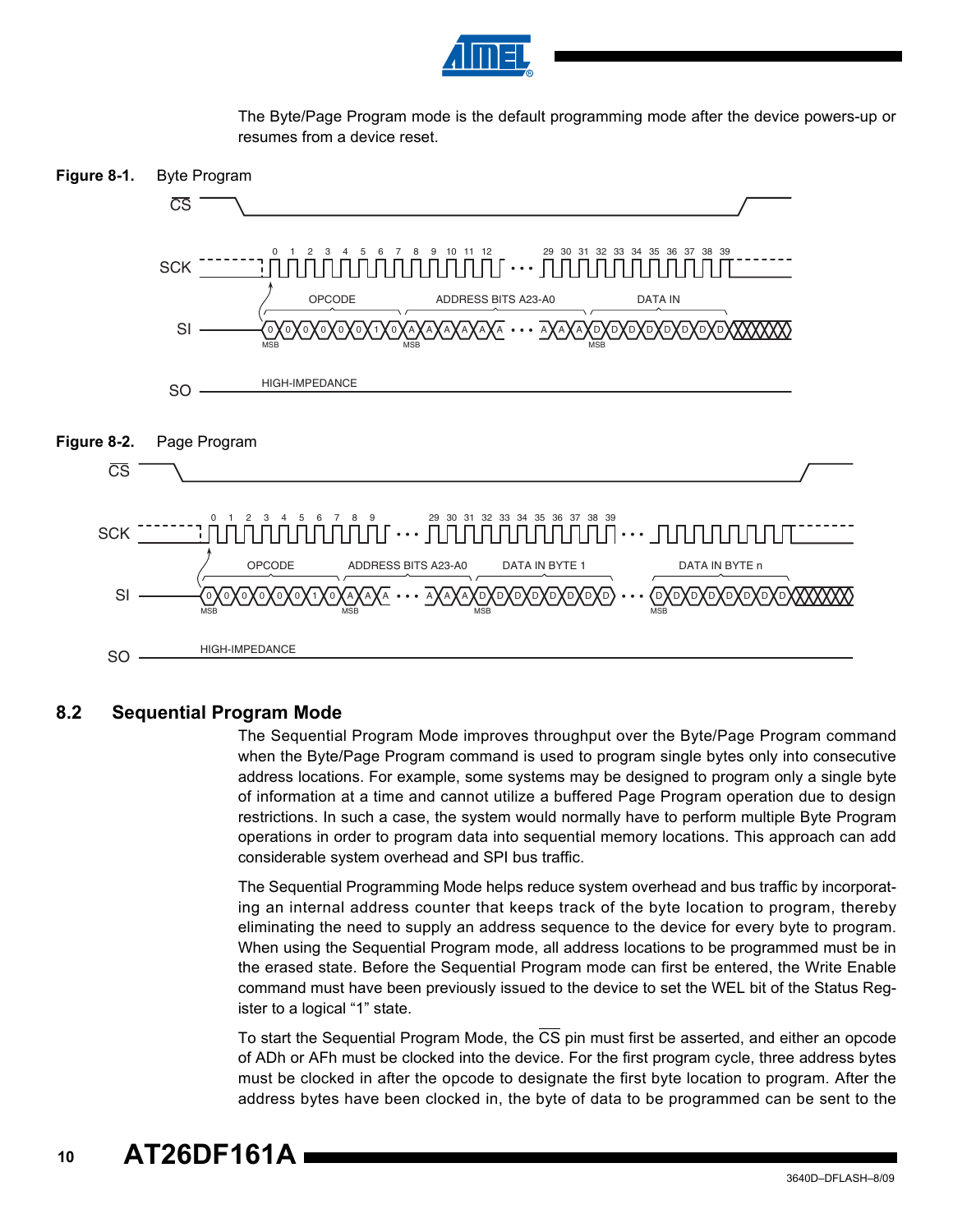device. Deasserting the  $\overline{CS}$  pin will start the internally self-timed program operation, and the byte of data will be programmed into the memory location specified by A23 - A0.

After the first byte has been successfully programmed, a second byte can be programmed by simply reasserting the CS pin, clocking in the ADh or AFh opcode, and then clocking in the next byte of data. When the CS pin is deasserted, the second byte of data will be programmed into the next sequential memory location. The process would be repeated for any additional bytes. There is no need to reissue the Write Enable command once the Sequential Program Mode has been entered.

When the last desired byte has been programmed into the memory array, the Sequential Program Mode operation can be terminated by reasserting the CS pin and sending the Write Disable command to the device to reset the WEL bit in the Status Register back to the logical "0" state.

If more than one byte of data is ever clocked in during each program cycle, then only the last byte of data sent on the SI pin will be stored in the internal latches. The programming of each byte is internally self-timed and should take place in a time of  $t_{\text{BP}}$ . For each program cycle, a complete byte of data must be clocked into the device before the CS pin is deasserted, and the CS pin must be deasserted on even byte boundaries (multiples of eight bits); otherwise, the device will abort the operation, the byte of data will not be programmed into the memory array, and the WEL bit in the Status Register will be reset back to the logical "0" state.

If the address initially specified by A23 - A0 points to a memory location within a sector that is in the protected state, then the Sequential Program Mode command will not be executed, and the device will return to the idle state once the CS pin has been deasserted. The WEL bit in the Status Register will also be reset back to the logical "0" state.

There is no address wrapping when using the Sequential Program Mode. Therefore, when the last byte (1FFFFFh) of the memory array has been programmed, the device will automatically exit the Sequential Program mode and reset the WEL bit in the Status Register back to the logical "0" state. In addition, the Sequential Program mode will not automatically skip over protected sectors; therefore, once the highest unprotected memory location in a programming sequence has been programmed, the device will automatically exit the Sequential Program mode and reset the WEL bit in the Status Register. For example, if Sector 1 was protected and Sector 0 was currently being programmed, once the last byte of Sector 0 was programmed, the Sequential Program mode would automatically end. To continue programming with Sector 2, the Sequential Program mode would have to be restarted by supplying the ADh or AFh opcode, the three address bytes, and the first byte of Sector 2 to program.

While the device is programming a byte, the Status Register can be read and will indicate that the device is busy. For faster throughput, it is recommended that the Status Register be polled at the end of each program cycle rather than waiting the  $t_{BP}$  time to determine if the byte has finished programming before starting the next Sequential Program mode cycle.

The device also incorporates an intelligent programming algorithm that can detect when a byte location fails to program properly. If a programming error arises, it will be indicated by the EPE bit in the Status Register.

![](_page_10_Picture_9.jpeg)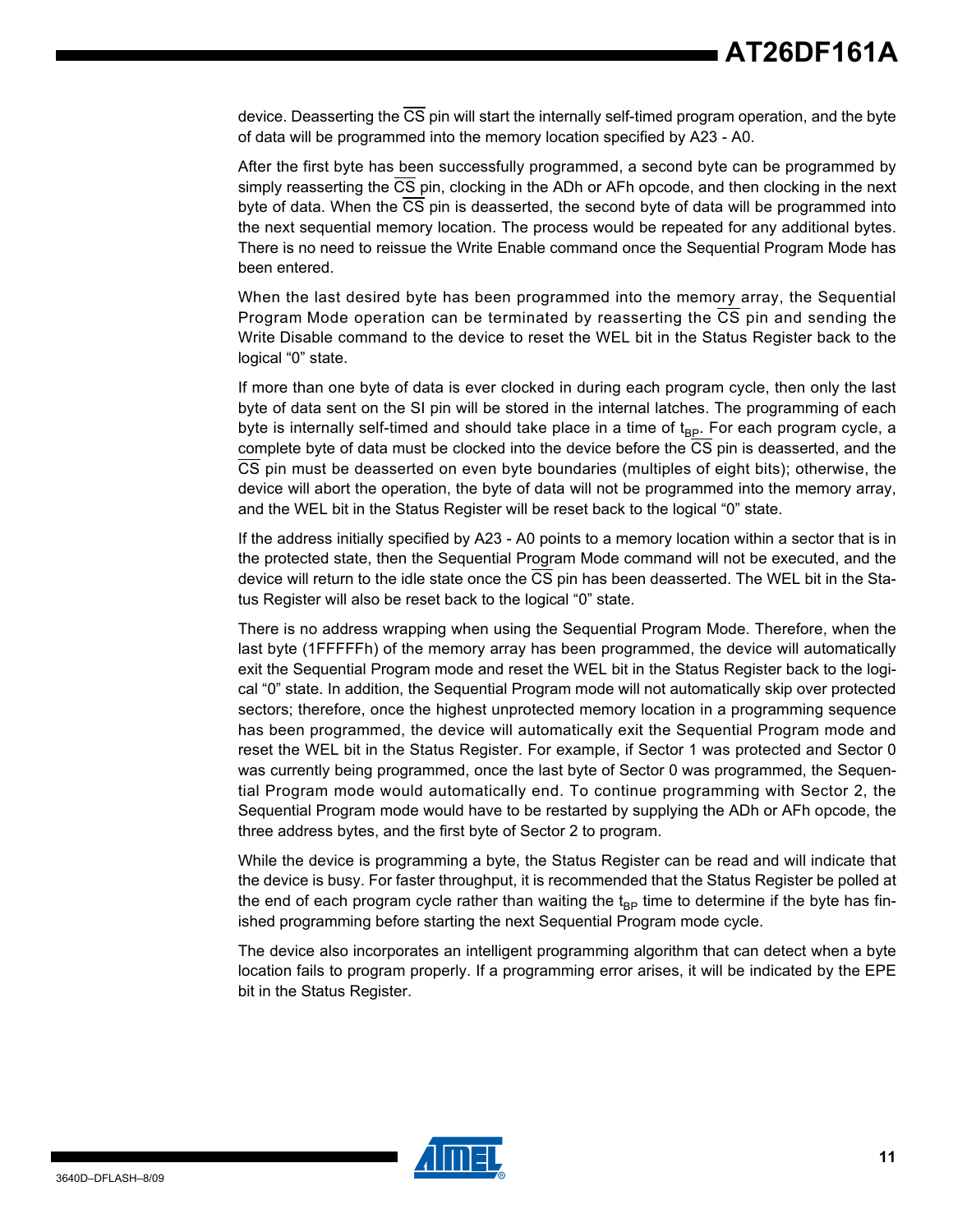![](_page_11_Picture_0.jpeg)

![](_page_11_Figure_1.jpeg)

#### **Figure 8-3.** Sequential Program Mode – Status Register Polling

**8.3 Block Erase**

A block of 4, 32, or 64 Kbytes can be erased (all bits set to the logical "1" state) in a single operation by using one of three different opcodes for the Block Erase command. An opcode of 20h is used for a 4-Kbyte erase, an opcode of 52h is used for a 32-Kbyte erase, and an opcode of D8h is used for a 64-Kbyte erase. Before a Block Erase command can be started, the Write Enable command must have been previously issued to the device to set the WEL bit of the Status Register to a logical "1" state.

To perform a Block Erase, the  $\overline{\text{CS}}$  pin must first be asserted and the appropriate opcode (20h, 52h or D8h) must be clocked into the device. After the opcode has been clocked in, the three address bytes specifying an address within the 4-, 32-, or 64-Kbyte block to be erased must be clocked in. Any additional data clocked into the device will be ignored. When the CS pin is deasserted, the device will erase the appropriate block. The erasing of the block is internally selftimed and should take place in a time of  $t_{BLKF}$ .

Since the Block Erase command erases a region of bytes, the lower order address bits do not need to be decoded by the device. Therefore, for a 4-Kbyte erase, address bits A11 - A0 will be ignored by the device and their values can be either a logical "1" or "0". For a 32-Kbyte erase, address bits A14 - A0 will be ignored, and for a 64-Kbyte erase, address bits A15 - A0 will be ignored by the device. Despite the lower order address bits not being decoded by the device, the complete three address bytes must still be clocked into the device before the CS pin is deasserted, and the CS pin must be deasserted on an even byte boundary (multiples of eight bits); otherwise, the device will abort the operation and no erase operation will be performed.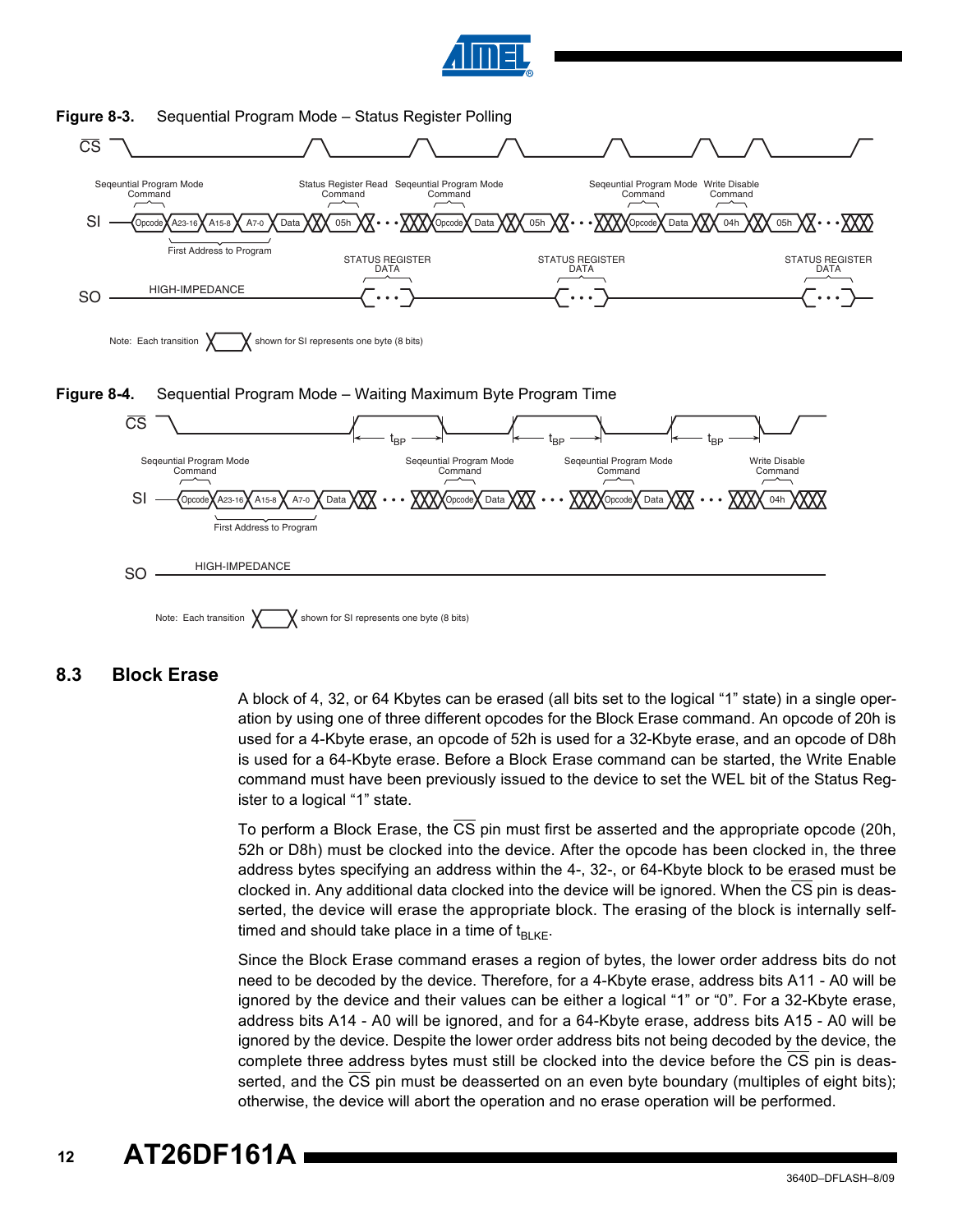If the address specified by A23 - A0 points to a memory location within a sector that is in the protected state, then the Block Erase command will not be executed, and the device will return to the idle state once the CS pin has been deasserted. In addition, with the larger Block Erase sizes of 32K and 64 Kbytes, more than one physical sector may be erased (e.g. sectors 18 through 15) at one time. Therefore, in order to erase a larger block that may span more than one sector, all of the sectors in the span must be in the unprotected state. If one of the physical sectors within the span is in the protected state, then the device will ignore the Block Erase command and will return to the idle state once the CS pin is deasserted.

The WEL bit in the Status Register will be reset back to the logical "0" state if the erase cycle aborts due to an incomplete address being sent or because a memory location within the region to be erased is protected.

While the device is executing a successful erase cycle, the Status Register can be read and will indicate that the device is busy. For faster throughput, it is recommended that the Status Register be polled rather than waiting the  $t_{BLKE}$  time to determine if the device has finished erasing. At some point before the erase cycle completes, the WEL bit in the Status Register will be reset back to the logical "0" state.

The device also incorporates an intelligent erase algorithm that can detect when a byte location fails to erase properly. If an erase error occurs, it will be indicated by the EPE bit in the Status Register.

![](_page_12_Figure_5.jpeg)

![](_page_12_Picture_6.jpeg)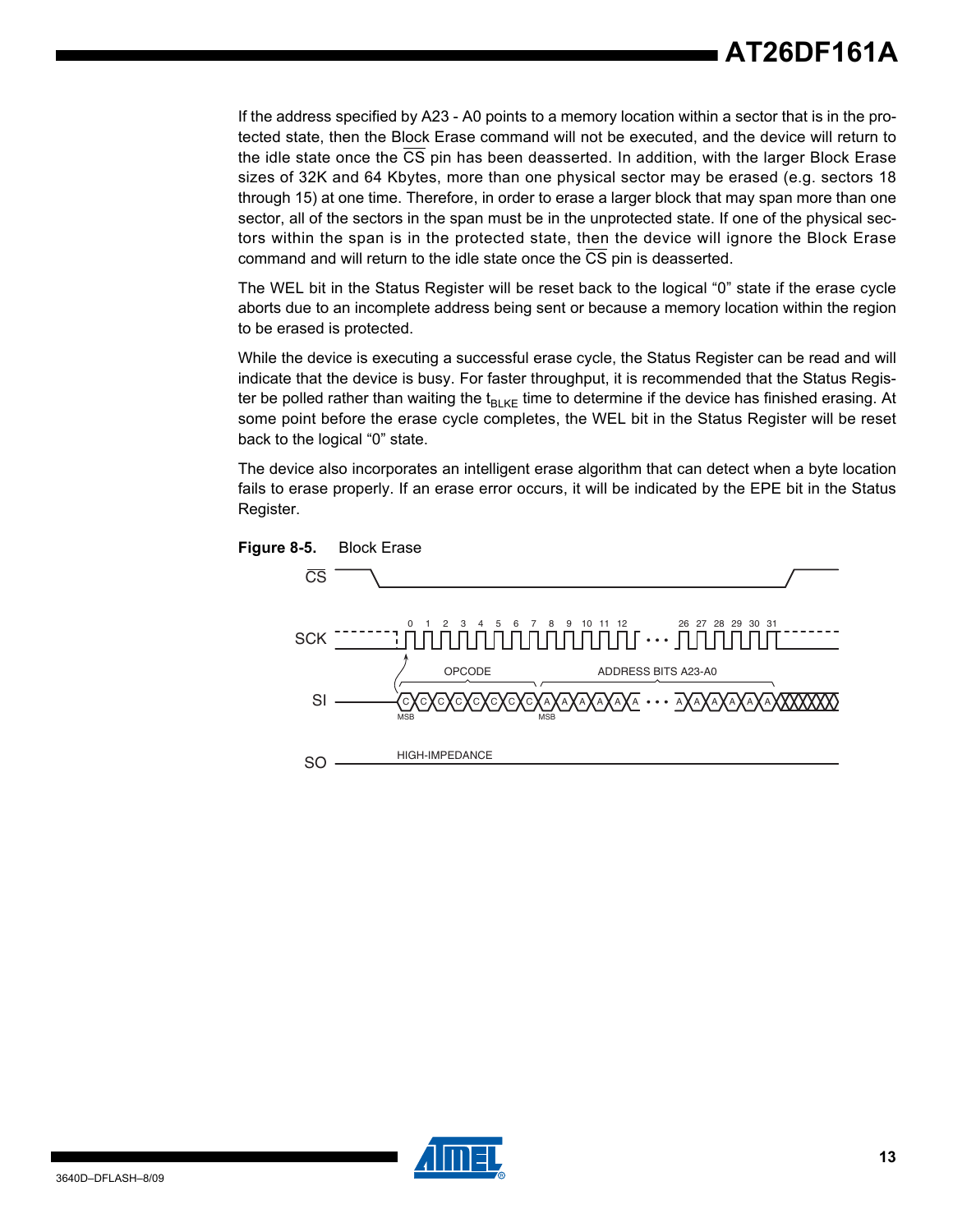![](_page_13_Picture_0.jpeg)

### **8.4 Chip Erase**

The entire memory array can be erased in a single operation by using the Chip Erase command. Before a Chip Erase command can be started, the Write Enable command must have been previously issued to the device to set the WEL bit of the Status Register to a logical "1" state.

Two opcodes, 60h and C7h, can be used for the Chip Erase command. There is no difference in device functionality when utilizing the two opcodes, so they can be used interchangeably. To perform a Chip Erase, one of the two opcodes (60h or C7h) must be clocked into the device. Since the entire memory array is to be erased, no address bytes need to be clocked into the device, and any data clocked in after the opcode will be ignored. When the CS pin is deasserted, the device will erase the entire memory array. The erasing of the device is internally self-timed and should take place in a time of  $t_{CHPE}$ .

The complete opcode must be clocked into the device before the CS pin is deasserted, and the CS pin must be deasserted on an even byte boundary (multiples of eight bits); otherwise, no erase will be performed. In addition, if any sector of the memory array is in the protected state, then the Chip Erase command will not be executed, and the device will return to the idle state once the  $\overline{CS}$  pin has been deasserted. The WEL bit in the Status Register will be reset back to the logical "0" state if a sector is in the protected state.

While the device is executing a successful erase cycle, the Status Register can be read and will indicate that the device is busy. For faster throughput, it is recommended that the Status Register be polled rather than waiting the  $t_{CHPE}$  time to determine if the device has finished erasing. At some point before the erase cycle completes, the WEL bit in the Status Register will be reset back to the logical "0" state.

The device also incorporates an intelligent erase algorithm that can detect when a byte location fails to erase properly. If an erase error occurs, it will be indicated by the EPE bit in the Status Register.

![](_page_13_Figure_7.jpeg)

![](_page_13_Figure_8.jpeg)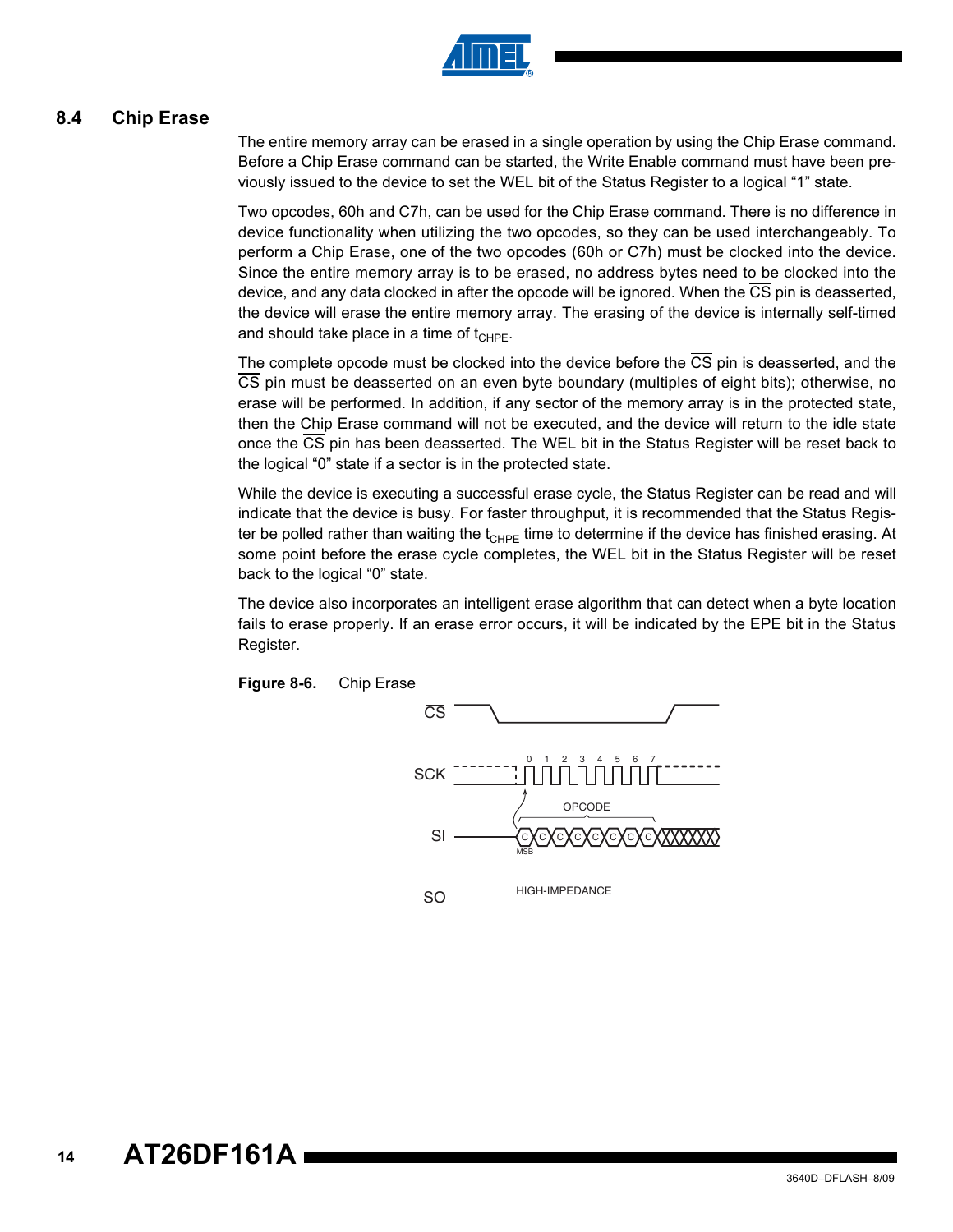### <span id="page-14-0"></span>**9. Protection Commands and Features**

### <span id="page-14-1"></span>**9.1 Write Enable**

The Write Enable command is used to set the Write Enable Latch (WEL) bit in the Status Register to a logical "1" state. The WEL bit must be set before a program, erase, Protect Sector, Unprotect Sector, or Write Status Register command can be executed. This makes the issuance of these commands a two step process, thereby reducing the chances of a command being accidentally or erroneously executed. If the WEL bit in the Status Register is not set prior to the issuance of one of these commands, then the command will not be executed.

To issue the Write Enable command, the CS pin must first be asserted and the opcode of 06h must be clocked into the device. No address bytes need to be clocked into the device, and any data clocked in after the opcode will be ignored. When the CS pin is deasserted, the WEL bit in the Status Register will be set to a logical "1". The complete opcode must be clocked into the device before the CS pin is deasserted, and the CS pin must be deasserted on an even byte boundary (multiples of eight bits); otherwise, the device will abort the operation and the state of the WEL bit will not change.

![](_page_14_Figure_5.jpeg)

**Figure 9-1.** Write Enable

### **9.2 Write Disable**

The Write Disable command is used to reset the Write Enable Latch (WEL) bit in the Status Register to the logical "0" state. With the WEL bit reset, all program, erase, Protect Sector, Unprotect Sector, and Write Status Register commands will not be executed. The Write Disable command is also used to exit the Sequential Program Mode. Other conditions can also cause the WEL bit to be reset; for more details, refer to the WEL bit section of the Status Register description.

To issue the Write Disable command, the CS pin must first be asserted and the opcode of 04h must be clocked into the device. No address bytes need to be clocked into the device, and any data clocked in after the opcode will be ignored. When the CS pin is deasserted, the WEL bit in the Status Register will be reset to a logical "0". The complete opcode must be clocked into the device before the  $\overline{CS}$  pin is deasserted, and the  $\overline{CS}$  pin must be deasserted on an even byte boundary (multiples of eight bits); otherwise, the device will abort the operation and the state of the WEL bit will not change.

![](_page_14_Picture_10.jpeg)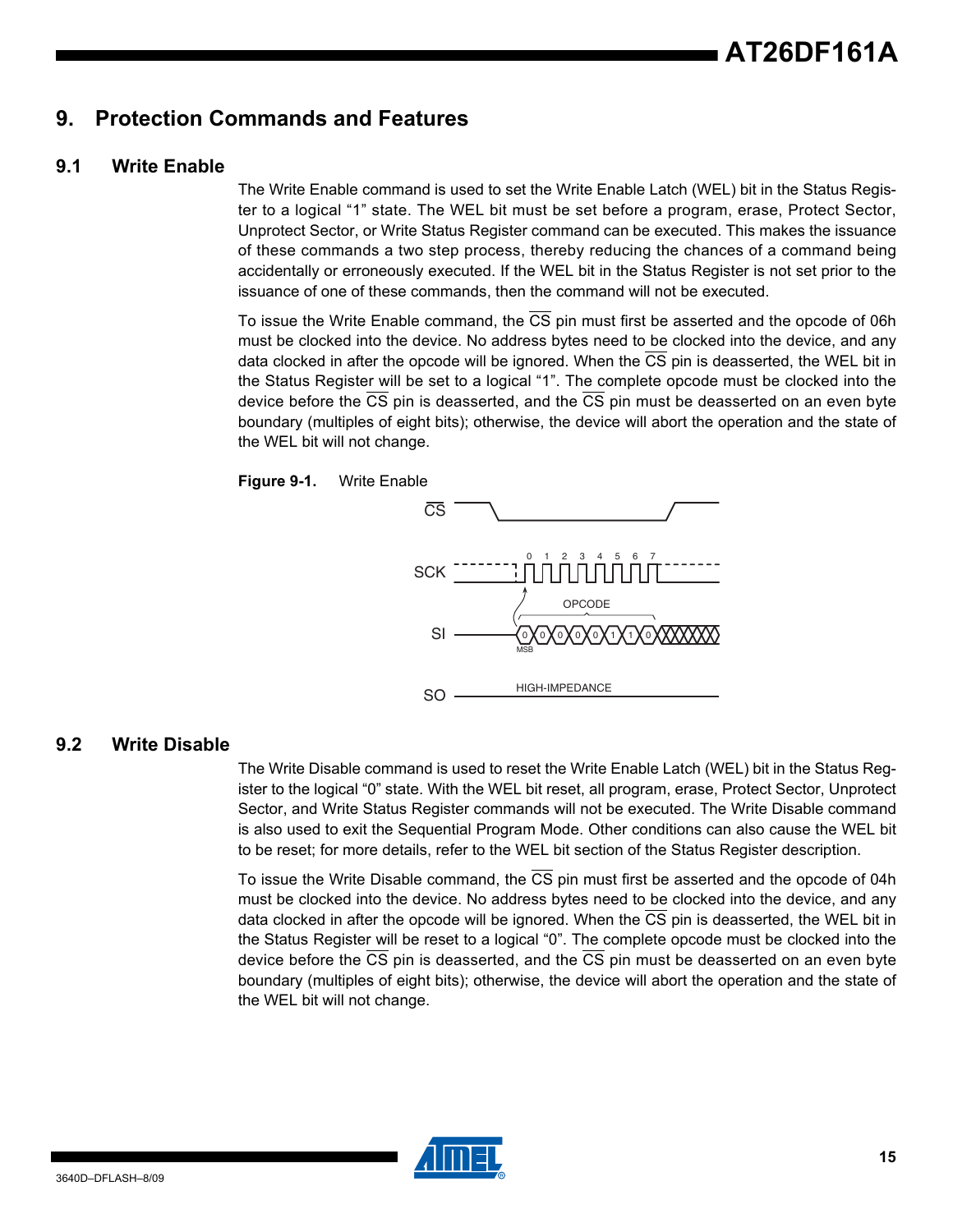![](_page_15_Picture_0.jpeg)

![](_page_15_Figure_1.jpeg)

![](_page_15_Figure_2.jpeg)

#### <span id="page-15-0"></span>**9.3 Protect Sector**

Every physical sector of the device has a corresponding single-bit Sector Protection Register that is used to control the software protection of a sector. Upon device power-up or after a device reset, each Sector Protection Register will default to the logical "1" state indicating that all sectors are protected and cannot be programmed or erased.

Issuing the Protect Sector command to a particular sector address will set the corresponding Sector Protection Register to the logical "1" state. The following table outlines the two states of the Sector Protection Registers.

<span id="page-15-1"></span>

| Table 9-1. | Sector Protection Register Values |
|------------|-----------------------------------|
|------------|-----------------------------------|

| Value | <b>Sector Protection Status</b>                                                    |  |
|-------|------------------------------------------------------------------------------------|--|
|       | Sector is unprotected and can be programmed and erased.                            |  |
|       | Sector is protected and cannot be programmed or erased. This is the default state. |  |

Before the Protect Sector command can be issued, the Write Enable command must have been previously issued to set the WEL bit in the Status Register to a logical "1". To issue the Protect Sector command, the CS pin must first be asserted and the opcode of 36h must be clocked into the device followed by three address bytes designating any address within the sector to be locked. Any additional data clocked into the device will be ignored. When the CS pin is deasserted, the Sector Protection Register corresponding to the physical sector addressed by A23 - A0 will be set to the logical "1" state, and the sector itself will then be protected from program and erase operations. In addition, the WEL bit in the Status Register will be reset back to the logical "0" state.

The complete three address bytes must be clocked into the device before the CS pin is deasserted, and the  $\overline{\text{CS}}$  pin must be deasserted on an even byte boundary (multiples of eight bits); otherwise, the device will abort the operation, the state of the Sector Protection Register will be unchanged, and the WEL bit in the Status Register will be reset to a logical "0".

As a safeguard against accidental or erroneous protecting or unprotecting of sectors, the Sector Protection Registers can themselves be locked from updates by using the SPRL (Sector Protection Registers Locked) bit of the Status Register (please refer to the Status Register description for more details). If the Sector Protection Registers are locked, then any attempts to issue the Protect Sector command will be ignored, and the device will reset the WEL bit in the Status Register back to a logical "0" and return to the idle state once the CS pin has been deasserted.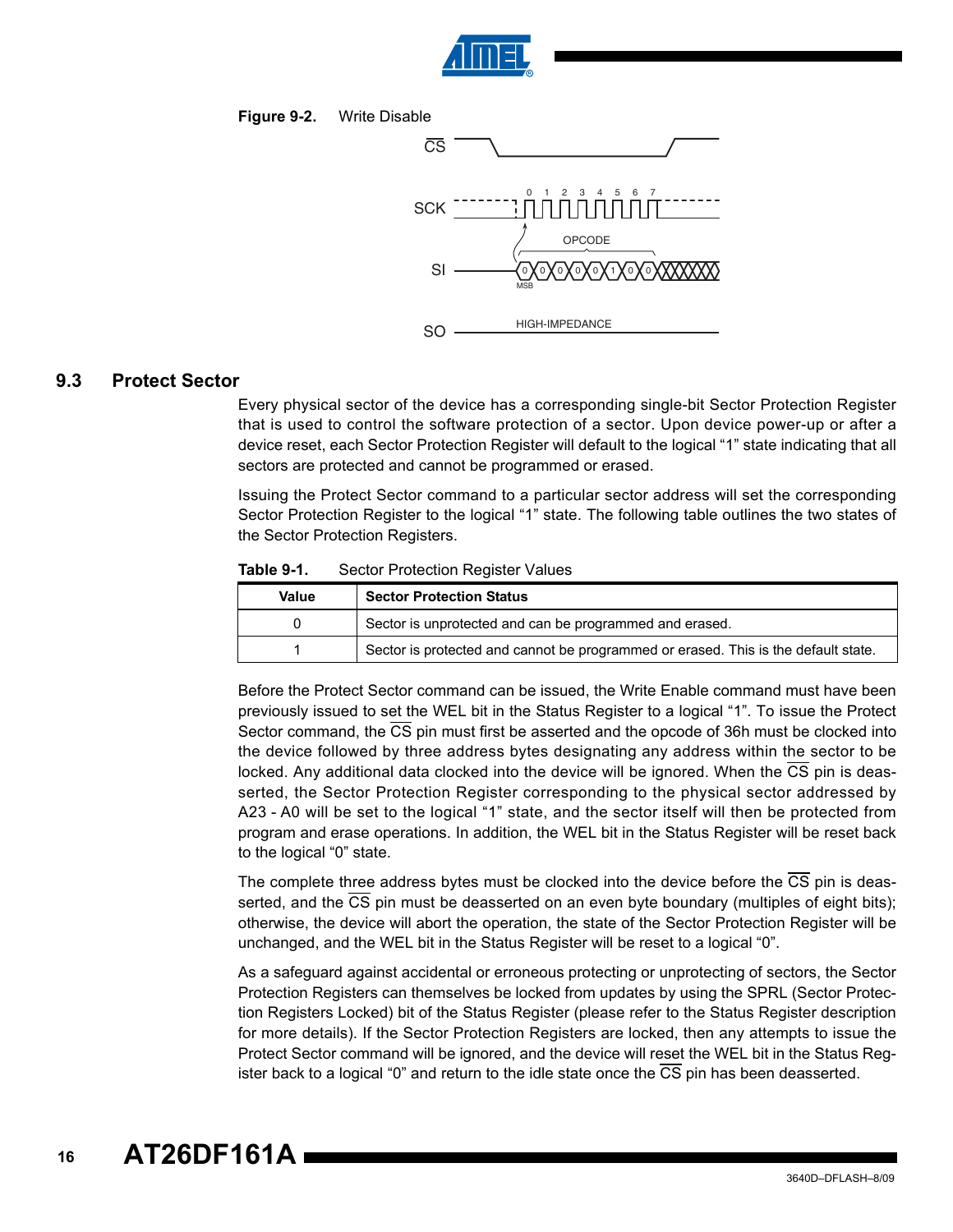![](_page_16_Figure_1.jpeg)

#### **9.4 Unprotect Sector**

Issuing the Unprotect Sector command to a particular sector address will reset the corresponding Sector Protection Register to the logical "0" state (see [Table 9-1](#page-15-1) for Sector Protection Register values). Every physical sector of the device has a corresponding single-bit Sector Protection Register that is used to control the software protection of a sector.

Before the Unprotect Sector command can be issued, the Write Enable command must have been previously issued to set the WEL bit in the Status Register to a logical "1". To issue the Unprotect Sector command, the CS pin must first be asserted and the opcode of 39h must be clocked into the device. After the opcode has been clocked in, the three address bytes designating any address within the sector to be unlocked must be clocked in. Any additional data clocked into the device after the address bytes will be ignored. When the  $\overline{\text{CS}}$  pin is deasserted, the Sector Protection Register corresponding to the sector addressed by A23 - A0 will be reset to the logical "0" state, and the sector itself will be unprotected. In addition, the WEL bit in the Status Register will be reset back to the logical "0" state.

The complete three address bytes must be clocked into the device before the  $\overline{\text{CS}}$  pin is deasserted, and the CS pin must be deasserted on an even byte boundary (multiples of eight bits); otherwise, the device will abort the operation, the state of the Sector Protection Register will be unchanged, and the WEL bit in the Status Register will be reset to a logical "0".

As a safeguard against accidental or erroneous locking or unlocking of sectors, the Sector Protection Registers can themselves be locked from updates by using the SPRL (Sector Protection Registers Locked) bit of the Status Register (please refer to the Status Register description for more details). If the Sector Protection Registers are locked, then any attempts to issue the Unprotect Sector command will be ignored, and the device will reset the WEL bit in the Status Register back to a logical "0" and return to the idle state once the CS pin has been deasserted.

![](_page_16_Figure_7.jpeg)

![](_page_16_Picture_8.jpeg)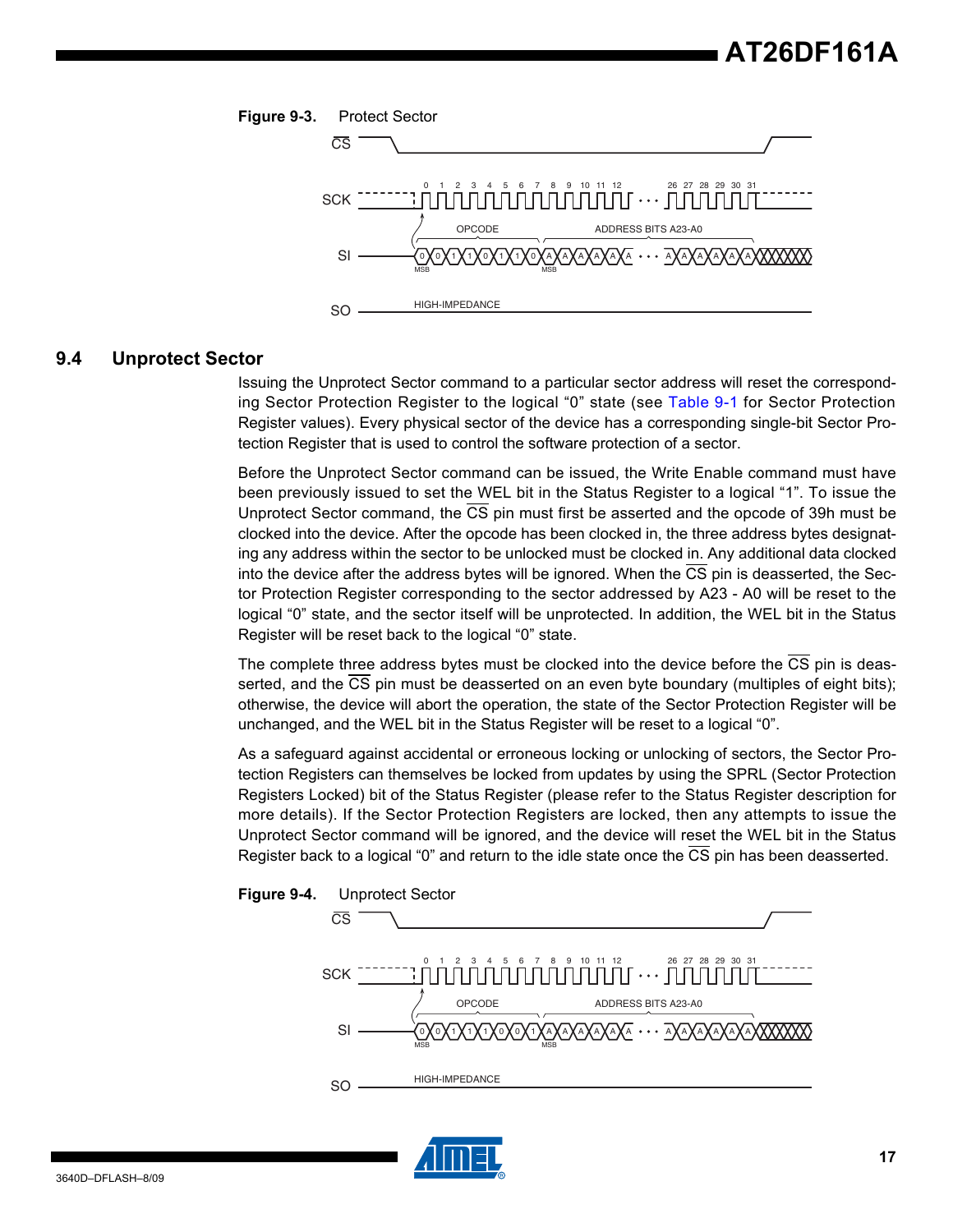![](_page_17_Picture_0.jpeg)

### <span id="page-17-0"></span>**9.5 Global Protect/Unprotect**

The Global Protect and Global Unprotect features can work in conjunction with the Protect Sector and Unprotect Sector functions. For example, a system can globally protect the entire memory array and then use the Unprotect Sector command to individually unprotect certain sectors and individually reprotect them later by using the Protect Sector command. Likewise, a system can globally unprotect the entire memory array and then individually protect certain sectors as needed.

Performing a Global Protect or Global Unprotect is accomplished by writing a certain combination of data to the Status Register using the Write Status Register command (see "Write Status Register" section on [page 26](#page-25-0) for command execution details). The Write Status Register command is also used to modify the SPRL (Sector Protection Registers Locked) bit to control hardware and software locking.

To perform a Global Protect, the appropriate  $\overline{WP}$  pin and SPRL conditions must be met, and the system must write a logical "1" to bits 5, 4, 3, and 2 of the Status Register. Conversely, to perform a Global Unprotect, the same WP and SPRL conditions must be met but the system must write a logical "0" to bits 5, 4, 3, and 2 of the Status Register. [Table 9-2](#page-18-0) details the conditions necessary for a Global Protect or Global Unprotect to be performed.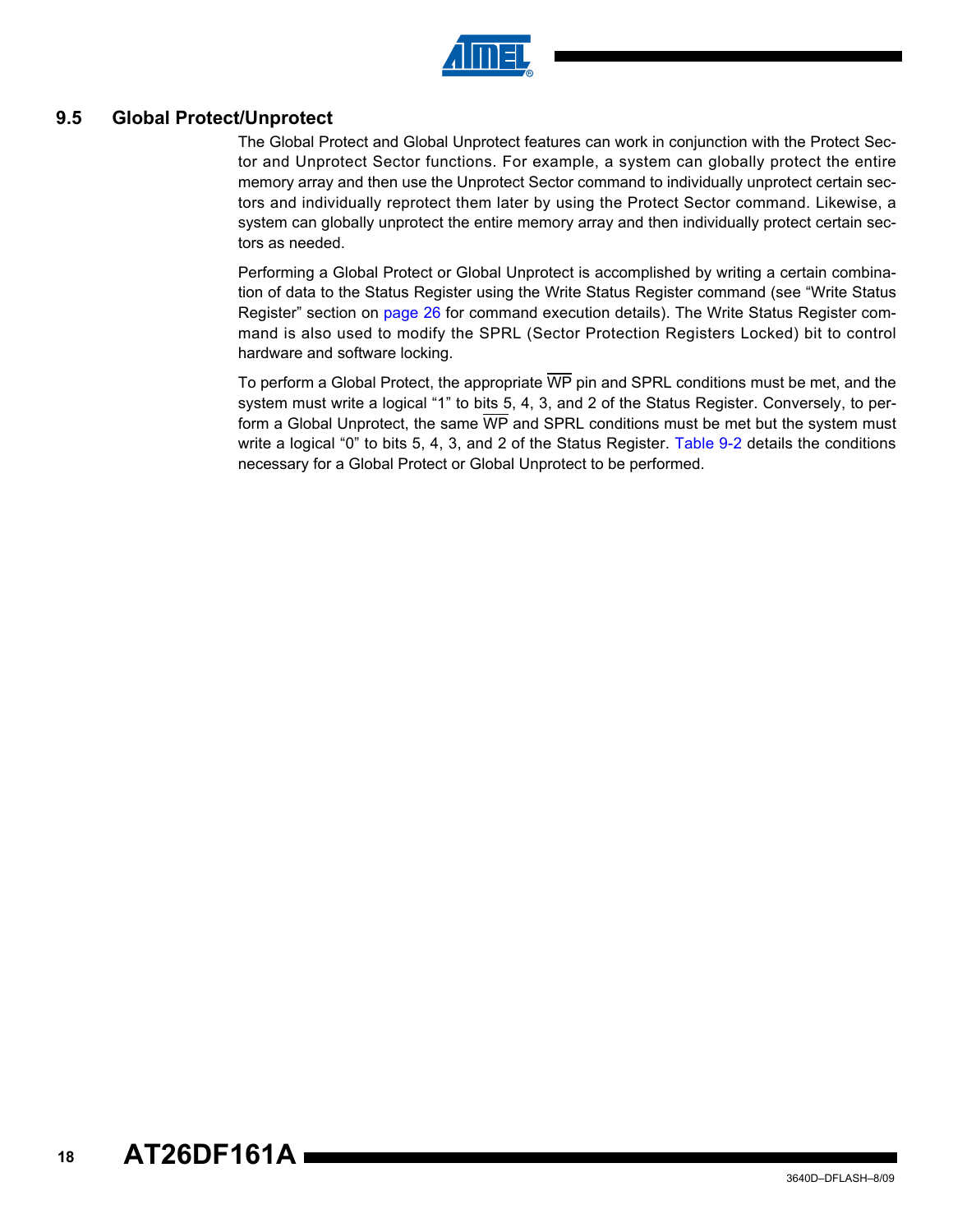|                           |                      |                                                                                               | <b>Vally OF INL and Global FTOLCO/OHDIOLCO/CONDITIONS</b>                                                                                                                                                                                                                                                                                                                                                                 |                                       |
|---------------------------|----------------------|-----------------------------------------------------------------------------------------------|---------------------------------------------------------------------------------------------------------------------------------------------------------------------------------------------------------------------------------------------------------------------------------------------------------------------------------------------------------------------------------------------------------------------------|---------------------------------------|
|                           | <b>Current</b>       | New<br><b>Write Status</b><br><b>Register Data</b>                                            |                                                                                                                                                                                                                                                                                                                                                                                                                           | <b>New</b>                            |
| <b>WP</b><br><b>State</b> | <b>SPRL</b><br>Value | Bit<br>76543210                                                                               | <b>Protection Operation</b>                                                                                                                                                                                                                                                                                                                                                                                               | <b>SPRL</b><br>Value                  |
|                           |                      | $0 \times 00000 \times x$<br>$0 \times 0001$ $x \times$<br>0 x 1 1 1 0 x x<br>0 x 1 1 1 1 x x | Global Unprotect – all Sector Protection Registers reset to 0<br>No change to current protection.<br>No change to current protection.<br>No change to current protection.<br>Global Protect - all Sector Protection Registers set to 1                                                                                                                                                                                    | 0<br>0<br>0<br>0<br>0                 |
| 0                         | 0                    | 1x0000xx<br>1x0001xx<br>1x1110xx<br>1x1111xx                                                  | Global Unprotect - all Sector Protection Registers reset to 0<br>No change to current protection.<br>No change to current protection.<br>No change to current protection.<br>Global Protect - all Sector Protection Registers set to 1                                                                                                                                                                                    | 1<br>1<br>1<br>1<br>1                 |
|                           |                      |                                                                                               | No change to the current protection level. All sectors currently<br>protected will remain protected and all sectors currently unprotected<br>will remain unprotected.                                                                                                                                                                                                                                                     |                                       |
| 0                         | $\mathbf{1}$         | <b>xxxxxxxx</b>                                                                               | The Sector Protection Registers are hard-locked and cannot be<br>changed when the WP pin is LOW and the current state of SPRL is 1.<br>Therefore, a Global Protect/Unprotect will not occur. In addition, the<br>SPRL bit cannot be changed (the WP pin must be HIGH in order to<br>change SPRL back to a 0).                                                                                                             |                                       |
|                           |                      | 0x0000xx<br>$0 \times 0001$ $x \times$<br>0x1110xx<br>0 x 1 1 1 1 x x                         | Global Unprotect - all Sector Protection Registers reset to 0<br>No change to current protection.<br>No change to current protection.<br>No change to current protection.<br>Global Protect - all Sector Protection Registers set to 1                                                                                                                                                                                    | 0<br>0<br>0<br>0<br>0                 |
| 1                         | 0                    | 1x0000xx<br>1x0001xx<br>1x1110xx<br>1x1111xx                                                  | Global Unprotect - all Sector Protection Registers reset to 0<br>No change to current protection.<br>No change to current protection.<br>No change to current protection.<br>Global Protect - all Sector Protection Registers set to 1                                                                                                                                                                                    | 1<br>1<br>1<br>1<br>1                 |
|                           |                      | $0 \times 00000 \times x$<br>$0$ x $0$ $0$ $0$ $1$ $\times$ $\times$<br>0x1110xx              | No change to the current protection level. All sectors<br>currently protected will remain protected, and all sectors<br>currently unprotected will remain unprotected.                                                                                                                                                                                                                                                    | 0<br>0<br>0<br>0                      |
| 1                         | 1                    | 0 x 1 1 1 1 x x<br>1x0000xx<br>1x0001xx<br>1x1110xx<br>1x1111xx                               | The Sector Protection Registers are soft-locked and cannot<br>be changed when the current state of SPRL is 1. Therefore,<br>a Global Protect/Unprotect will not occur. However, the<br>SPRL bit can be changed back to a 0 from a 1 since the WP<br>pin is HIGH. To perform a Global Protect/Unprotect, the<br>Write Status Register command must be issued again after<br>the SPRL bit has been changed from a 1 to a 0. | 0<br>1<br>1<br>$\mathbf{1}$<br>1<br>1 |

<span id="page-18-0"></span>

| Table 9-2. | Valid SPRL and Global Protect/Unprotect Conditions |
|------------|----------------------------------------------------|
|------------|----------------------------------------------------|

Essentially, if the SPRL bit of the Status Register is in the logical "0" state (Sector Protection Registers are not locked), then writing a 00h to the Status Register will perform a Global Unprotect without changing the state of the SPRL bit. Similarly, writing a 7Fh to the Status Register will perform a Global Protect and keep the SPRL bit in the logical "0" state. The SPRL bit can, of course, be changed to a logical "1" by writing an FFh if software-locking or hardware-locking is desired along with the Global Protect.

![](_page_18_Picture_4.jpeg)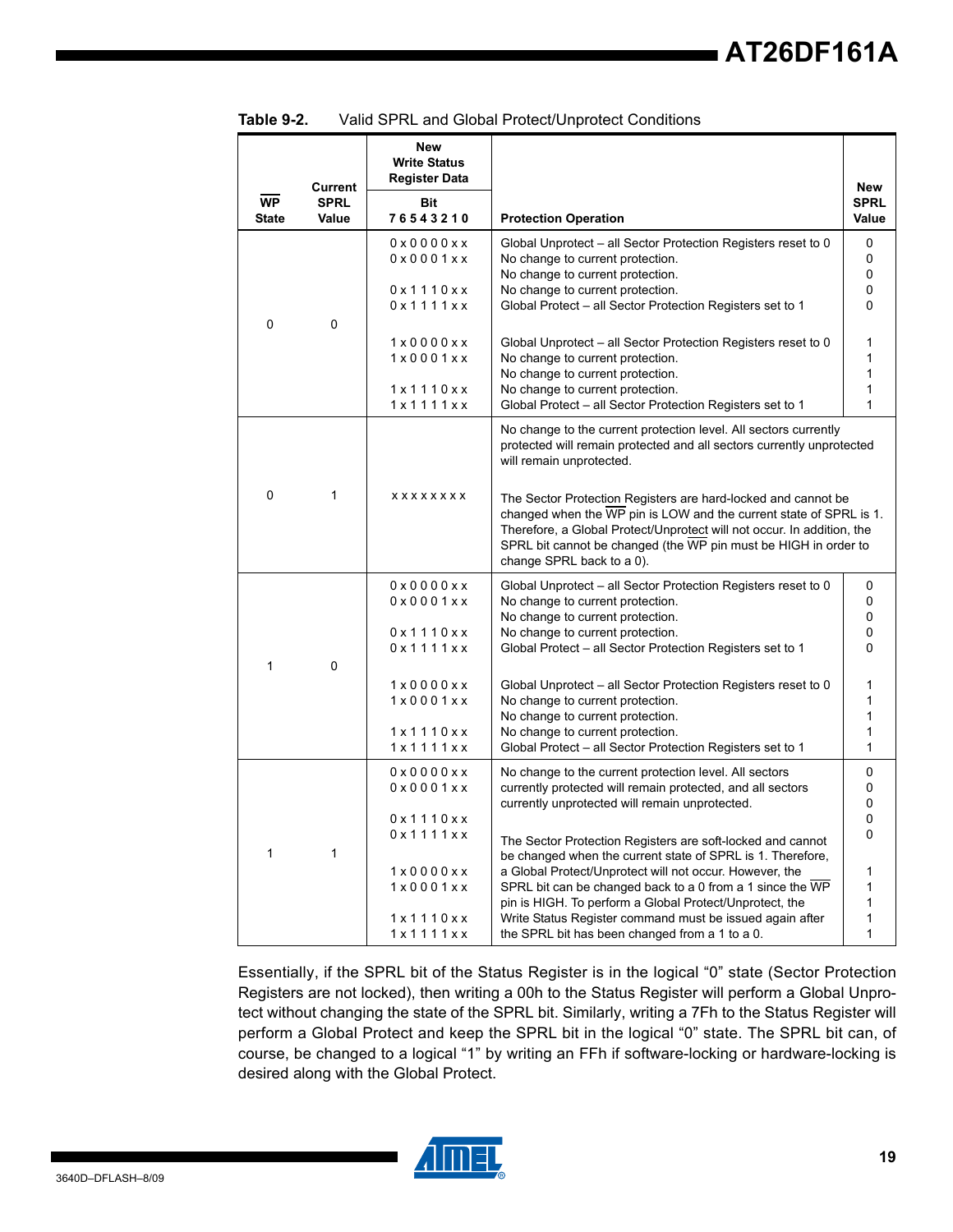![](_page_19_Picture_0.jpeg)

If the desire is to only change the SPRL bit without performing a Global Protect or Global Unprotect, then the system can simply write a 0Fh to the Status Register to change the SPRL bit from a logical "1" to a logical "0" provided the WP pin is deasserted. Likewise, the system can write an F0h to change the SPRL bit from a logical "0" to a logical "1" without affecting the current sector protection status (no changes will be made to the Sector Protection Registers).

When writing to the Status Register, bits 5, 4, 3, and 2 will not actually be modified but will be decoded by the device for the purposes of the Global Protect and Global Unprotect functions. Only bit 7, the SPRL bit, will actually be modified. Therefore, when reading the Status Register, bits 5, 4, 3, and 2 will not reflect the values written to them but will instead indicate the status of the WP pin and the sector protection status. Please refer to the "Read Status Register" section and [Table 10-1 on page 23](#page-22-1) for details on the Status Register format and what values can be read for bits 5, 4, 3, and 2.

#### **9.6 Read Sector Protection Registers**

The Sector Protection Registers can be read to determine the current software protection status of each sector. Reading the Sector Protection Registers, however, will not determine the status of the WP pin.

To read the Sector Protection Register for a particular sector, the CS pin must first be asserted and the opcode of 3Ch must be clocked in. Once the opcode has been clocked in, three address bytes designating any address within the sector must be clocked in. After the last address byte has been clocked in, the device will begin outputting data on the SO pin during every subsequent clock cycle. The data being output will be a repeating byte of either FFh or 00h to denote the value of the appropriate Sector Protection Register.

| <b>Sector Protection Register Value</b><br><b>Output Data</b> |                                                                |
|---------------------------------------------------------------|----------------------------------------------------------------|
| 00h                                                           | Sector Protection Register value is 0 (sector is unprotected). |
| FFh                                                           | Sector Protection Register value is 1 (sector is protected).   |

**Table 9-3.** Read Sector Protection Register – Output Data

Deasserting the CS pin will terminate the read operation and put the SO pin into a high-impedance state. The  $\overline{CS}$  pin can be deasserted at any time and does not require that a full byte of data be read.

In addition to reading the individual Sector Protection Registers, the Software Protection Status (SWP) bit in the Status Register can be read to determine if all, some, or none of the sectors are software protected (refer to the ["Status Register Commands" on page 23](#page-22-0) for more details).

![](_page_19_Figure_10.jpeg)

![](_page_19_Figure_11.jpeg)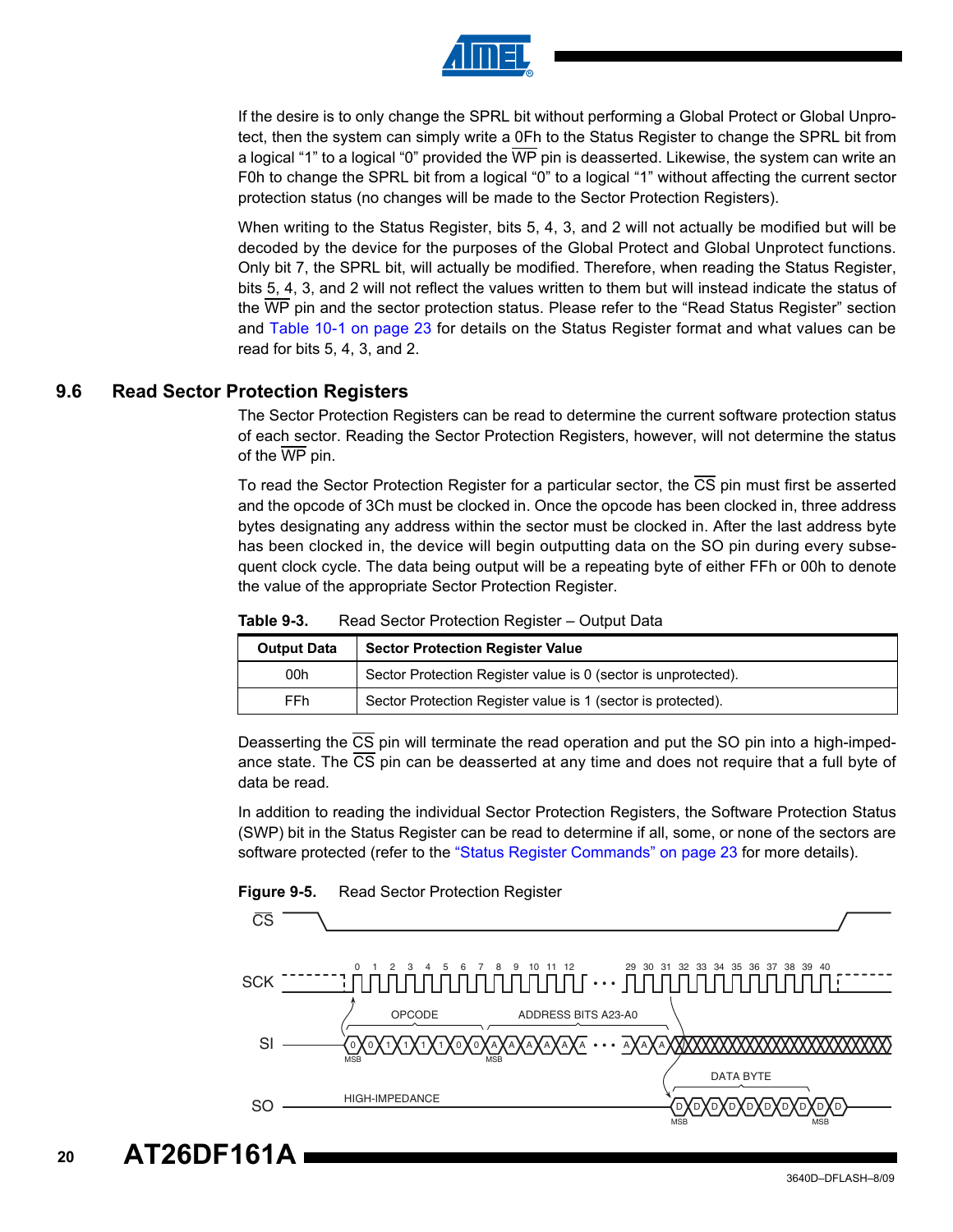### **9.7 Protected States and the Write Protect (WP) Pin**

The  $\overline{\text{WP}}$  pin is not linked to the memory array itself and has no direct effect on the protection status of the memory array. Instead, the WP pin, in conjunction with the SPRL (Sector Protection Registers Locked) bit in the Status Register, is used to control the hardware locking mechanism of the device. For hardware locking to be active, two conditions must be met – the WP pin must be asserted and the SPRL bit must be in the logical "1" state.

When hardware locking is active, the Sector Protection Registers are locked and the SPRL bit itself is also locked. Therefore, sectors that are protected will be locked in the protected state, and sectors that are unprotected will be locked in the unprotected state. These states cannot be changed as long as hardware locking is active, so the Protect Sector, Unprotect Sector, and Write Status Register commands will be ignored. In order to modify the protection status of a sector, the WP pin must first be deasserted, and the SPRL bit in the Status Register must be reset back to the logical "0" state using the Write Status Register command. When resetting the SPRL bit back to a logical "0", it is not possible to perform a Global Protect or Global Unprotect at the same time since the Sector Protection Registers remain soft-locked until after the Write Status Register command has been executed.

If the WP pin is permanently connected to GND, then once the SPRL bit is set to a logical "1", the only way to reset the bit back to the logical "0" state is to power-cycle or reset the device. This allows a system to power-up with all sectors software protected but not hardware locked. Therefore, sectors can be unprotected and protected as needed and then hardware locked at a later time by simply setting the SPRL bit in the Status Register.

When the  $\overline{WP}$  pin is deasserted, or if the  $\overline{WP}$  pin is permanently connected to VCC, the SPRL bit in the Status Register can still be set to a logical "1" to lock the Sector Protection Registers. This provides a software locking ability to prevent erroneous Protect Sector or Unprotect Sector commands from being processed. When changing the SPRL bit to a logical "1" from a logical "0", it is also possible to perform a Global Protect or Global Unprotect at the same time by writing the appropriate values into bits 5, 4, 3, and 2 of the Status Register.

[Tables 9-4 and](#page-20-0) [9-5](#page-21-0) detail the various protection and locking states of the device.

| _____<br><b>WP</b> | <b>Sector Protection Register</b><br>n\') | <b>Sector</b><br>n <sup>(1)</sup> |
|--------------------|-------------------------------------------|-----------------------------------|
|                    |                                           | Unprotected                       |
| (Don't Care)       |                                           | Protected                         |

<span id="page-20-0"></span>**Table 9-4.** Sector Protection Register States

<span id="page-20-1"></span>Note: 1. "n" represents a sector number

![](_page_20_Picture_10.jpeg)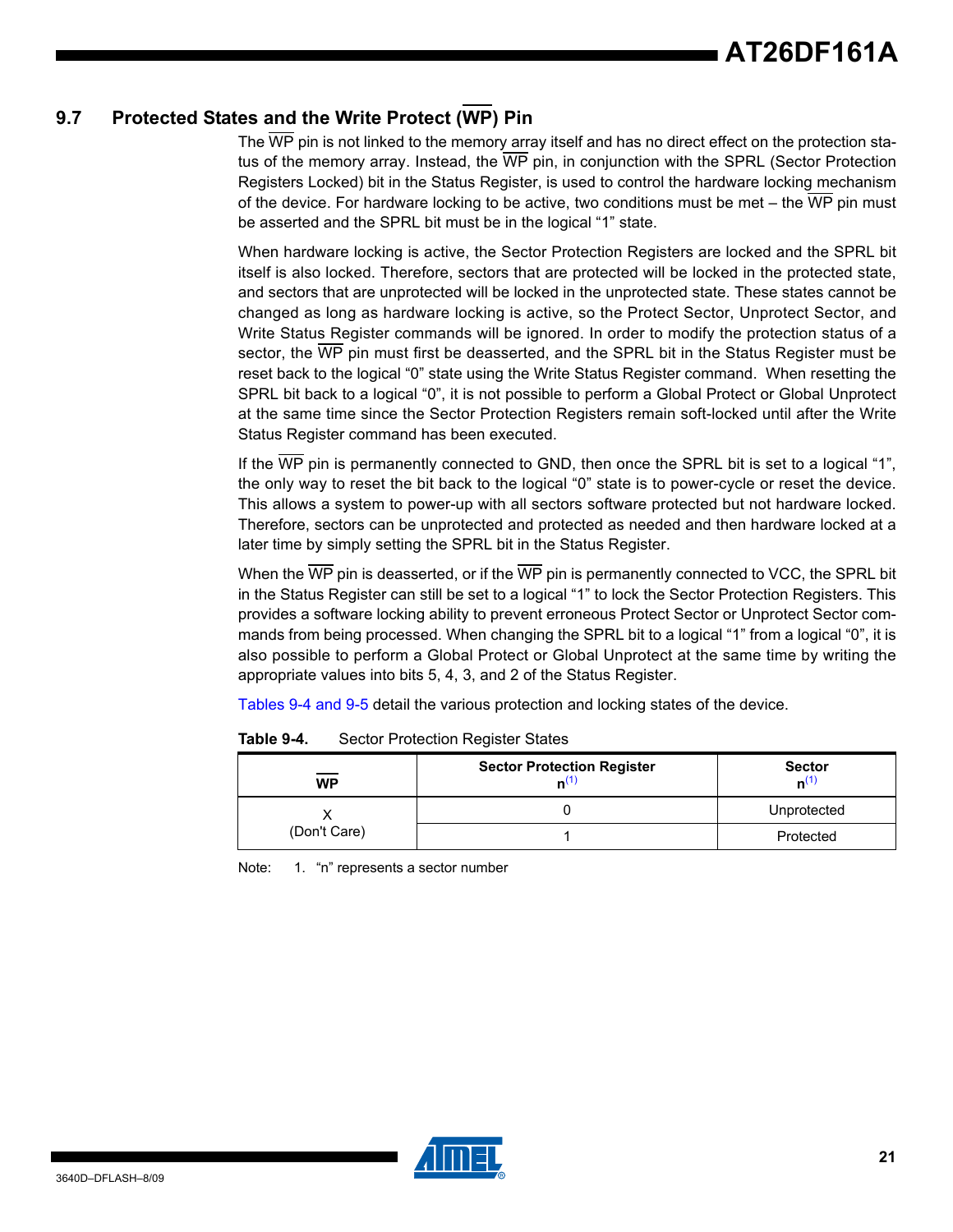![](_page_21_Picture_0.jpeg)

| <b>WP</b> | <b>SPRL</b> | Locking            | <b>SPRL Change Allowed</b>  | <b>Sector Protection Registers</b>                                                                                                           |
|-----------|-------------|--------------------|-----------------------------|----------------------------------------------------------------------------------------------------------------------------------------------|
| $\Omega$  | $\Omega$    |                    | Can be modified from 0 to 1 | Unlocked and modifiable using<br>the Protect and Unprotect Sector<br>commands. Global Protect and<br>Unprotect can also be performed.        |
| $\Omega$  |             | Hardware<br>Locked | Locked                      | Locked in current state. Protect<br>and Unprotect Sector commands<br>will be ignored. Global Protect and<br>Unprotect cannot be performed.   |
|           | $\Omega$    |                    | Can be modified from 0 to 1 | Unlocked and modifiable using the<br><b>Protect and Unprotect Sector</b><br>commands. Global Protect and<br>Unprotect can also be performed. |
| 1         |             | Software<br>Locked | Can be modified from 1 to 0 | Locked in current state. Protect and<br>Unprotect Sector commands will be<br>ignored. Global Protect and Unprotect<br>cannot be performed.   |

<span id="page-21-0"></span>**Table 9-5.** Hardware and Software Locking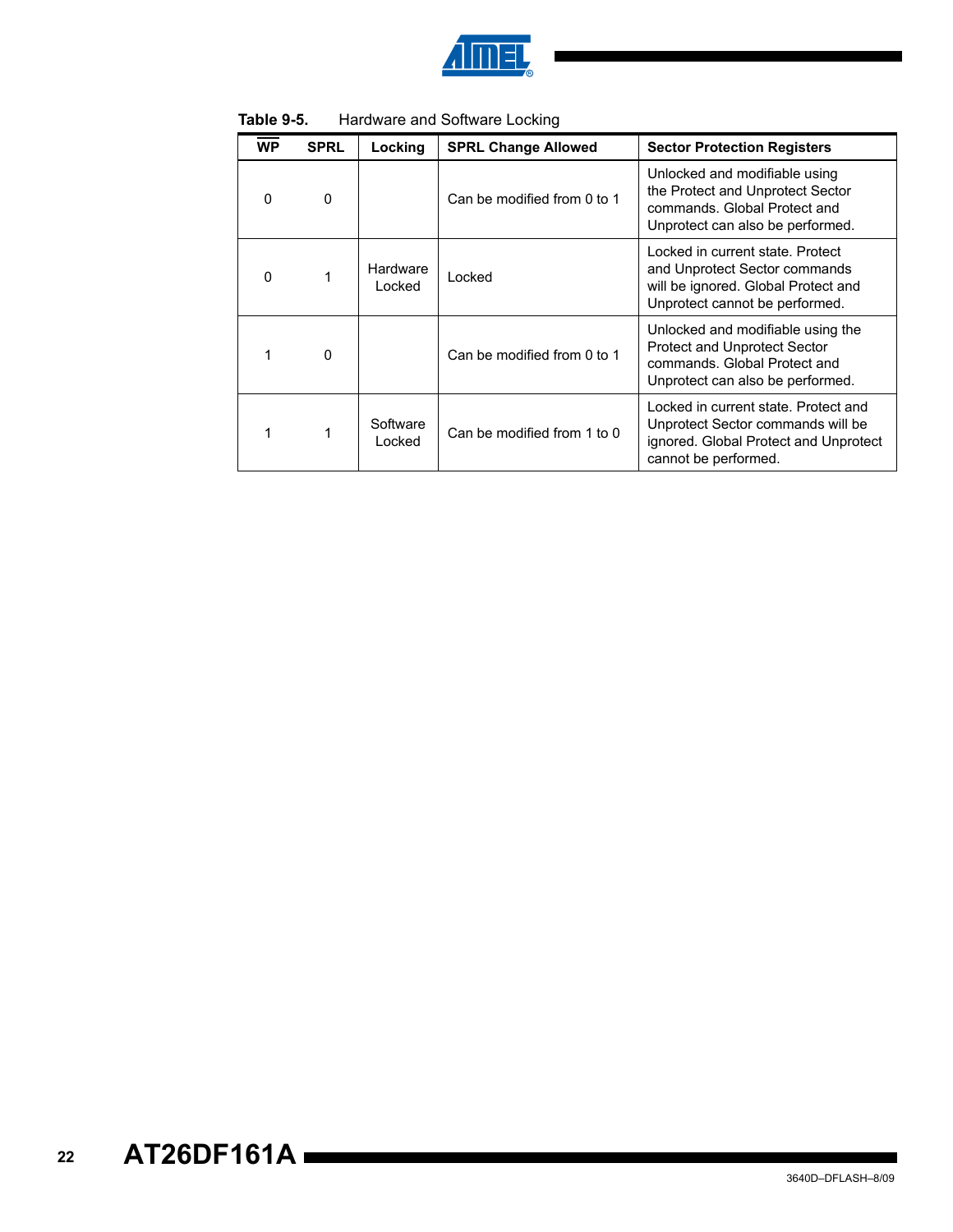### <span id="page-22-0"></span>**10. Status Register Commands**

#### **10.1 Read Status Register**

The Status Register can be read to determine the device's ready/busy status, as well as the status of many other functions such as Hardware Locking and Software Protection. The Status Register can be read at any time, including during an internally self-timed program or erase operation.

To read the Status Register, the CS pin must first be asserted and the opcode of 05h must be clocked into the device. After the last bit of the opcode has been clocked in, the device will begin outputting Status Register data on the SO pin during every subsequent clock cycle. After the last bit (bit 0) of the Status Register has been clocked out, the sequence will repeat itself starting again with bit 7 as long as the CS pin remains asserted and the SCK pin is being pulsed. The data in the Status Register is constantly being updated, so each repeating sequence will output new data.

Deasserting the CS pin will terminate the Read Status Register operation and put the SO pin into a high-impedance state. The CS pin can be deasserted at any time and does not require that a full byte of data be read.

| Bit <sup>(1)</sup> |                | <b>Name</b>                        | Type $^{(2)}$ |             | <b>Description</b>                                                                                                               |
|--------------------|----------------|------------------------------------|---------------|-------------|----------------------------------------------------------------------------------------------------------------------------------|
|                    |                |                                    |               | $\Omega$    | Sector Protection Registers are unlocked (default).                                                                              |
| 7                  | <b>SPRL</b>    | Sector Protection Registers Locked | R/W           | 1           | Sector Protection Registers are locked.                                                                                          |
|                    |                |                                    |               | $\mathbf 0$ | Byte/Page Programming Mode (default).                                                                                            |
| 6                  | <b>SPM</b>     | Sequential Program Mode Status     | R             | 1           | Sequential Programming Mode entered.                                                                                             |
| 5                  | <b>EPE</b>     | Erase/Program Error                | 0<br>R.       |             | Erase or program operation was successful.                                                                                       |
|                    |                |                                    |               | 1           | Erase or program error detected.                                                                                                 |
| 4                  | <b>WPP</b>     | Write Protect (WP) Pin Status      | R             | 0           | WP is asserted.                                                                                                                  |
|                    |                |                                    |               | 1           | WP is deasserted.                                                                                                                |
|                    |                |                                    |               | 00          | All sectors are software unprotected (all Sector<br>Protection Registers are 0).                                                 |
| 3:2                | <b>SWP</b>     | <b>Software Protection Status</b>  | $\mathsf{R}$  | 01          | Some sectors are software protected. Read individual<br>Sector Protection Registers to determine which<br>sectors are protected. |
|                    |                |                                    |               | 10          | Reserved for future use.                                                                                                         |
|                    |                |                                    |               | 11          | All sectors are software protected (all Sector<br>Protection Registers are 1 - default).                                         |
| 1                  | <b>WEL</b>     | Write Enable Latch Status          | R             | 0           | Device is not write enabled (default).                                                                                           |
|                    |                |                                    |               | 1           | Device is write enabled.                                                                                                         |
|                    |                |                                    |               | 0           | Device is ready.                                                                                                                 |
| 0                  | <b>RDY/BSY</b> | Ready/Busy Status                  | R             | 1           | Device is busy with an internal operation.                                                                                       |

<span id="page-22-1"></span>**Table 10-1.** Status Register Format

<span id="page-22-3"></span><span id="page-22-2"></span>Notes: 1. Only bit 7 of the Status Register will be modified when using the Write Status Register command.

2. R/W = Readable and writable

R = Readable only

![](_page_22_Picture_11.jpeg)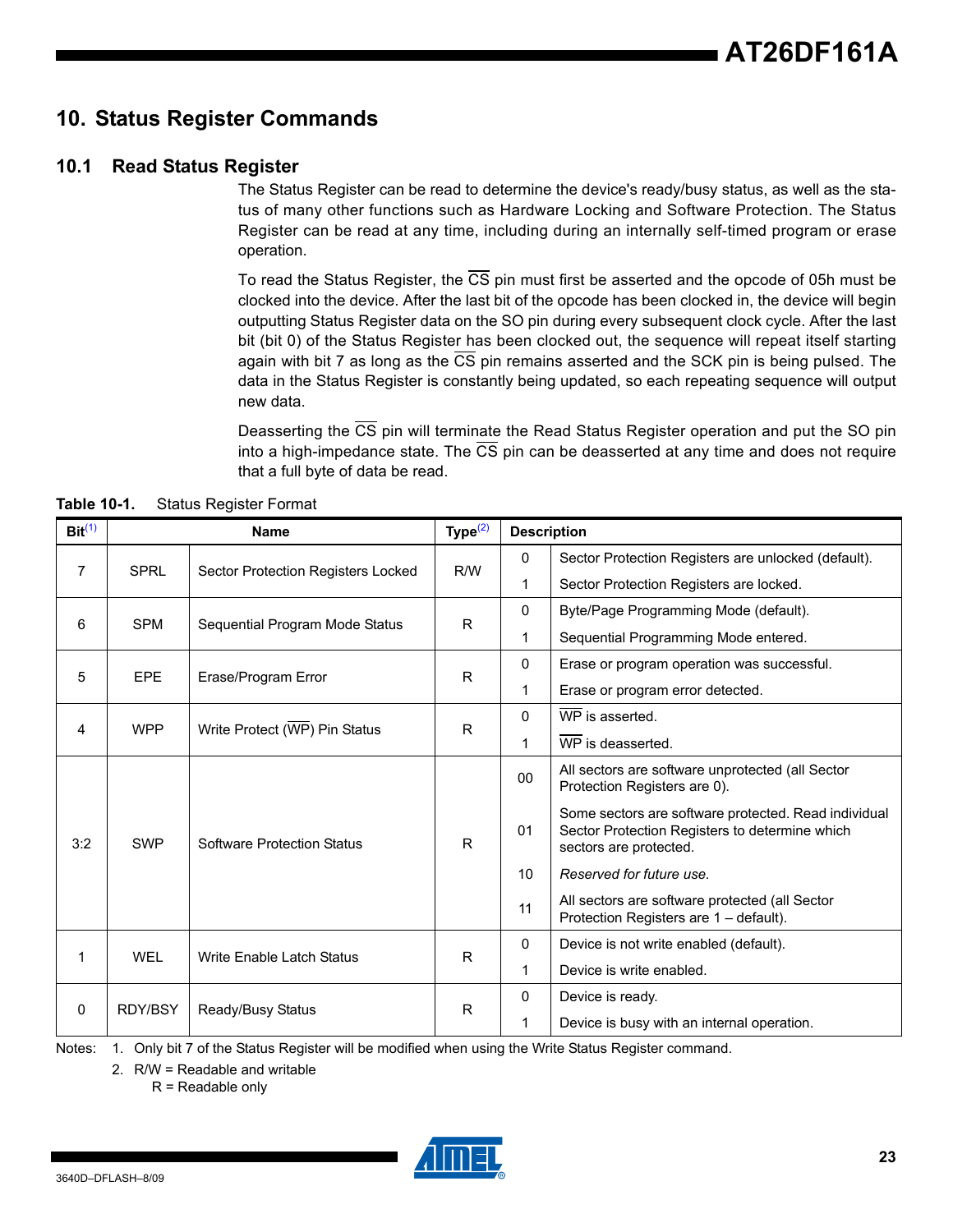![](_page_23_Picture_0.jpeg)

#### **10.1.1 SPRL Bit**

The SPRL bit is used to control whether the Sector Protection Registers can be modified or not. When the SPRL bit is in the logical "1" state, all Sector Protection Registers are locked and cannot be modified with the Protect Sector and Unprotect Sector commands (the device will ignore these commands). In addition, the Global Protect and Global Unprotect features cannot be performed. Any sectors that are presently protected will remain protected, and any sectors that are presently unprotected will remain unprotected.

When the SPRL bit is in the logical "0" state, all Sector Protection Registers are unlocked and can be modified (the Protect Sector and Unprotect Sector commands, as well as the Global Protect and Global Unprotect features, will be processed as normal). The SPRL bit defaults to the logical "0" state after a power-up or a device reset.

The SPRL bit can be modified freely whenever the  $\overline{\text{WP}}$  pin is deasserted. However, if the  $\overline{\text{WP}}$  pin is asserted, then the SPRL bit may only be changed from a logical "0" (Sector Protection Registers are unlocked) to a logical "1" (Sector Protection Registers are locked). In order to reset the SPRL bit back to a logical "0" using the Write Status Register command, the WP pin will have to first be deasserted.

The SPRL bit is the only bit of the Status Register that can be user modified via the Write Status Register command.

#### **10.1.2 SPM Bit**

The SPM bit indicates whether the device is in the Byte/Page Program mode or the Sequential Program Mode. The default state after power-up or device reset is the Byte/Page Program mode.

#### **10.1.3 EPE Bit**

The EPE bit indicates whether the last erase or program operation completed successfully or not. If at least one byte during the erase or program operation did not erase or program properly, then the EPE bit will be set to the logical "1" state. The EPE bit will not be set if an erase or program operation aborts for any reason such as an attempt to erase or program a protected region or if the WEL bit is not set prior to an erase or program operation. The EPE bit will be updated after every erase and program operation.

#### **10.1.4 WPP Bit**

The WPP bit can be read to determine if the  $\overline{WP}$  pin has been asserted or not.

#### **10.1.5 SWP Bits**

The SWP bits provide feedback on the software protection status for the device. There are three possible combinations of the SWP bits that indicate whether none, some, or all of the sectors have been protected using the Protect Sector command or the Global Protect feature. If the SWP bits indicate that some of the sectors have been protected, then the individual Sector Protection Registers can be read with the Read Sector Protection Registers command to determine which sectors are in fact protected.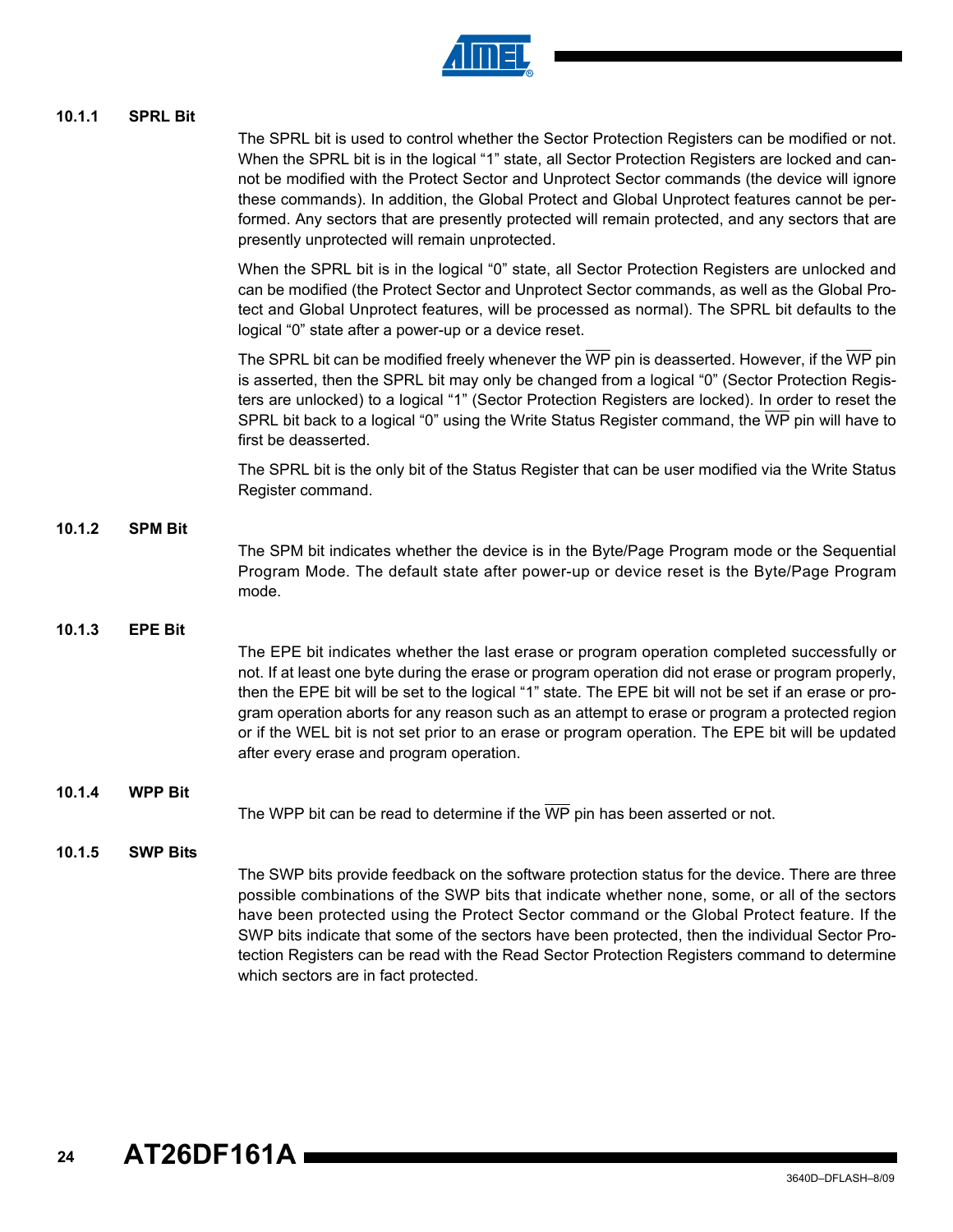#### **10.1.6 WEL Bit**

The WEL bit indicates the current status of the internal Write Enable Latch. When the WEL bit is in the logical "0" state, the device will not accept any program, erase, Protect Sector, Unprotect Sector, or Write Status Register commands. The WEL bit defaults to the logical "0" state after a device power-up or reset. In addition, the WEL bit will be reset to the logical "0" state automatically under the following conditions:

- Write Disable operation completes successfully
- Write Status Register operation completes successfully or aborts
- Protect Sector operation completes successfully or aborts
- Unprotect Sector operation completes successfully or aborts
- Byte/Page Program operation completes successfully or aborts
- Sequential Program Mode reaches highest unprotected memory location
- Sequential Program Mode reaches the end of the memory array
- Sequential Program Mode aborts
- Block Erase operation completes successfully or aborts
- Chip Erase operation completes successfully or aborts
- Hold condition aborts

If the WEL bit is in the logical "1" state, it will not be reset to a logical "0" if an operation aborts due to an incomplete or unrecognized opcode being clocked into the device before the CS pin is deasserted. In order for the WEL bit to be reset when an operation aborts prematurely, the entire opcode for a program, erase, Protect Sector, Unprotect Sector, or Write Status Register command must have been clocked into the device.

#### **10.1.7 RDY/BSY Bit**

The RDY/BSY bit is used to determine whether or not an internal operation, such as a program or erase, is in progress. To poll the RDY/BSY bit to detect the completion of a program or erase cycle, new Status Register data must be continually clocked out of the device until the state of the RDY/BSY bit changes from a logical "1" to a logical "0".

**Figure 10-1.** Read Status Register

![](_page_24_Figure_18.jpeg)

![](_page_24_Picture_19.jpeg)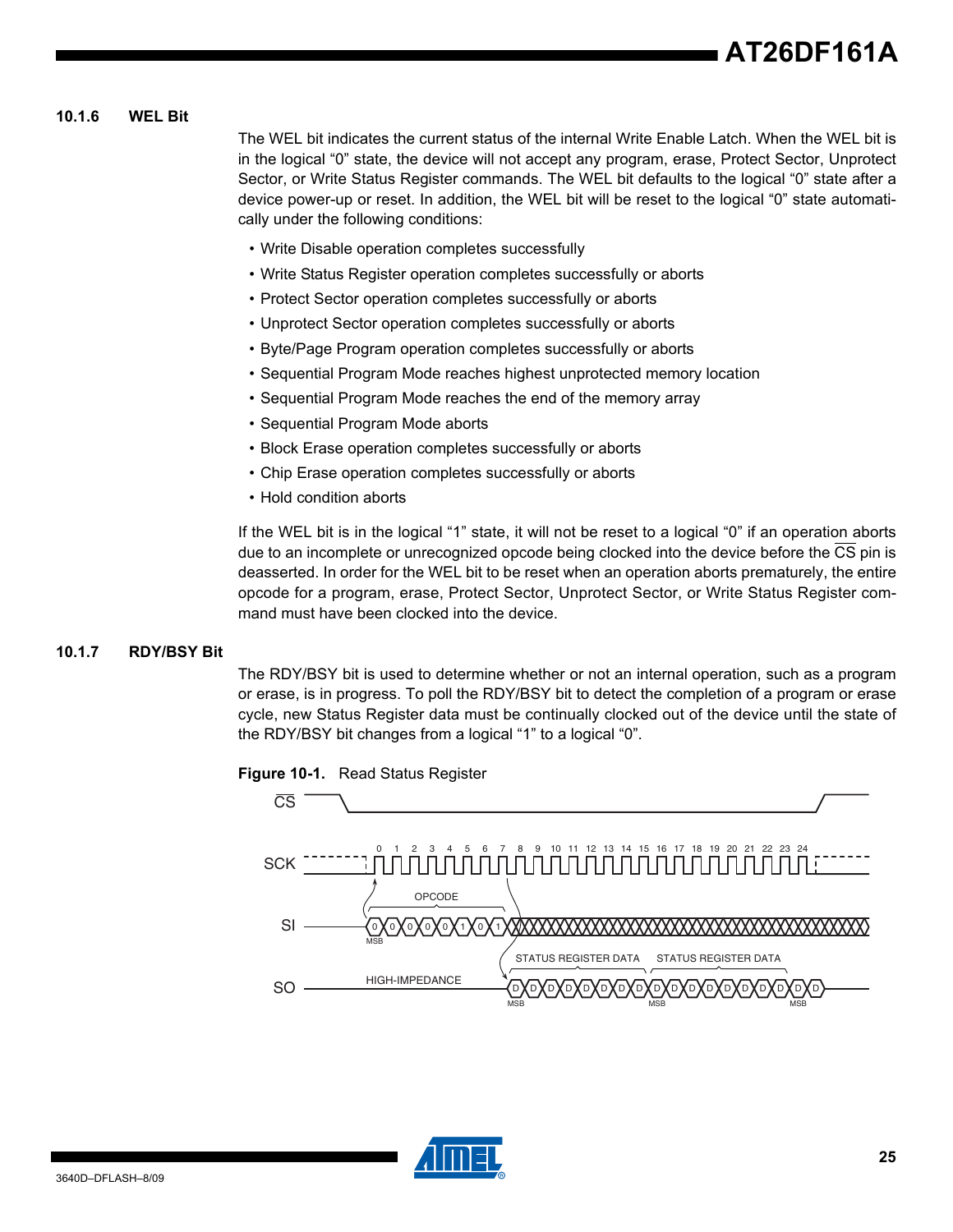![](_page_25_Picture_0.jpeg)

#### <span id="page-25-0"></span>**10.2 Write Status Register**

The Write Status Register command is used to modify the SPRL bit of the Status Register and/or to perform a Global Protect or Global Unprotect operation. Before the Write Status Register command can be issued, the Write Enable command must have been previously issued to set the WEL bit in the Status Register to a logical "1".

To issue the Write Status Register command, the  $\overline{\text{CS}}$  pin must first be asserted and the opcode of 01h must be clocked into the device followed by one byte of data. The one byte of data consists of the SPRL bit value, a don't care bit, four data bits to denote whether a Global Protect or Unprotect should be performed, and two additional don't care bits (see [Table 10-2\)](#page-25-1). Any additional data bytes that are sent to the device will be ignored. When the CS pin is deasserted, the SPRL bit in the Status Register will be modified, and the WEL bit in the Status Register will be reset back to a logical "0". The values of bits 5, 4, 3, and 2 and the state of the SPRL bit before the Write Status Register command was executed (the prior state of the SPRL bit) will determine whether or not a Global Protect or Global Unprotect will be perfomed. Please refer to the "Global Protect/Unprotect" section on [page 18](#page-17-0) for more details.

The complete one byte of data must be clocked into the device before the CS pin is deasserted; otherwise, the device will abort the operation, the state of the SPRL bit will not change, no potential Global Protect or Unprotect will be performed, and the WEL bit in the Status Register will be reset back to the logical "0" state.

If the  $\overline{\text{WP}}$  pin is asserted, then the SPRL bit can only be set to a logical "1". If an attempt is made to reset the SPRL bit to a logical "0" while the WP pin is asserted, then the Write Status Register command will be ignored, and the WEL bit in the Status Register will be reset back to the logical "0" state. In order to reset the SPRL bit to a logical "0", the  $\overline{\text{WP}}$  pin must be deasserted.

<span id="page-25-1"></span>**Table 10-2.** Write Status Register Format

| Bit 7 | Bit 6 | Bit 5                    | Bit 4 | Bit 3 | Bit 2 | Bit 1 | Bit 0   |
|-------|-------|--------------------------|-------|-------|-------|-------|---------|
| SPRL  |       | Global Protect/Unprotect |       |       |       |       | $\cdot$ |

**Figure 10-2.** Write Status Register

![](_page_25_Figure_9.jpeg)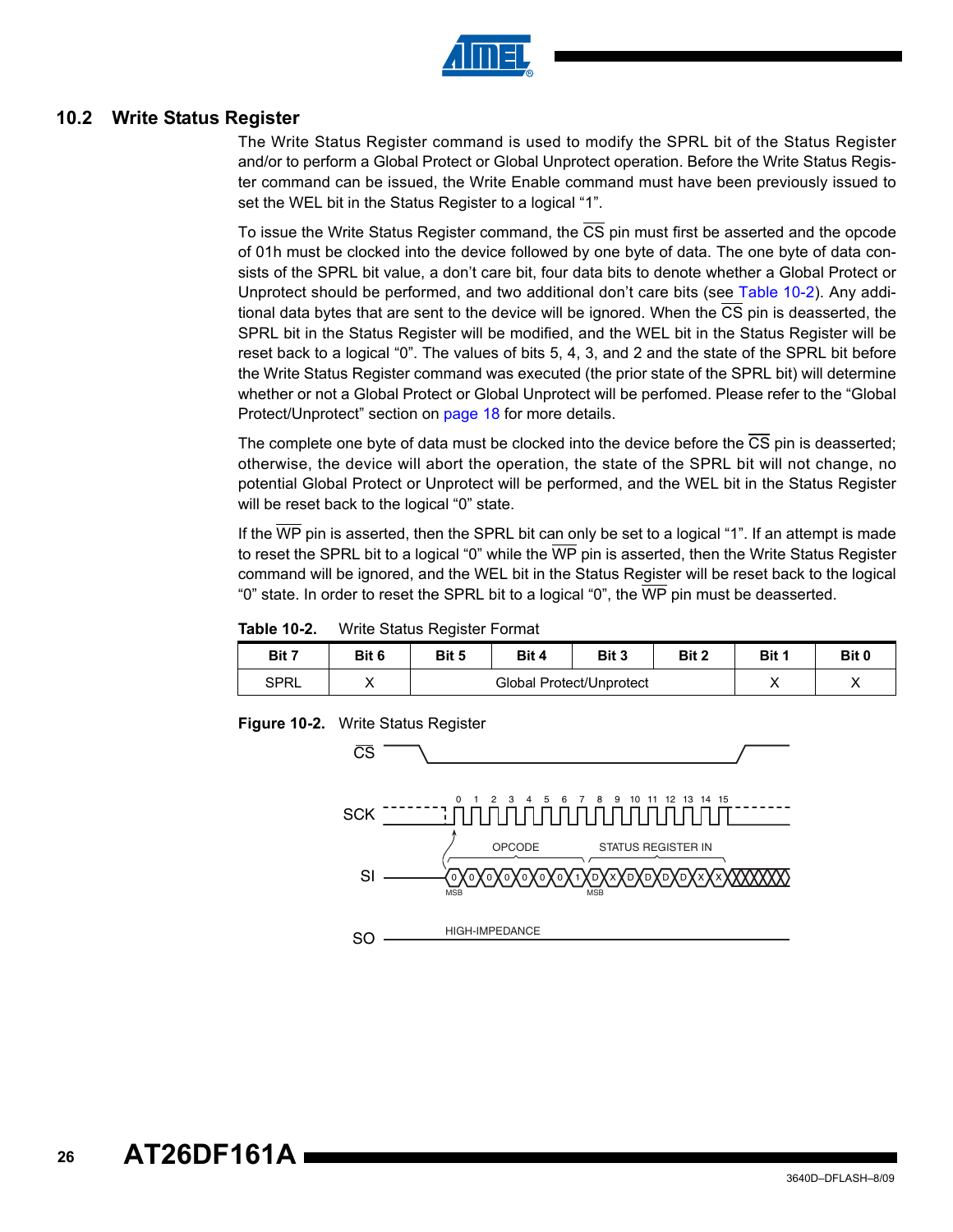### **11. Other Commands and Functions**

### **11.1 Read Manufacturer and Device ID**

Identification information can be read from the device to enable systems to electronically query and identify the device while it is in system. The identification method and the command opcode comply with the JEDEC standard for "Manufacturer and Device ID Read Methodology for SPI Compatible Serial Interface Memory Devices". The type of information that can be read from the device includes the JEDEC defined Manufacturer ID, the vendor specific Device ID, and the vendor specific Extended Device Information.

To read the identification information, the CS pin must first be asserted and the opcode of 9Fh must be clocked into the device. After the opcode has been clocked in, the device will begin outputting the identification data on the SO pin during the subsequent clock cycles. The first byte that will be output will be the Manufacturer ID followed by two bytes of Device ID information. The fourth byte output will be the Extended Device Information String Length, which will be 00h indicating that no Extended Device Information follows. After the Extended Device Information String Length byte is output, the SO pin will go into a high-impedance state; therefore, additional clock cycles will have no affect on the SO pin and no data will be output. As indicated in the JEDEC standard, reading the Extended Device Information String Length and any subsequent data is optional.

Deasserting the CS pin will terminate the Manufacturer and Device ID read operation and put the SO pin into a high-impedance state. The CS pin can be deasserted at any time and does not require that a full byte of data be read.

| Manufacturer and Device ID Information | Table 11-1. |
|----------------------------------------|-------------|
|----------------------------------------|-------------|

| Byte No. | Data Type                                        | <b>Value</b> |
|----------|--------------------------------------------------|--------------|
|          | Manufacturer ID                                  | 1Fh          |
|          | Device ID (Part 1)                               | 46h          |
|          | Device ID (Part 2)                               | 01h          |
|          | <b>Extended Device Information String Length</b> | 00h          |

| Table 11-2.<br>Manufacturer and Device ID Details |
|---------------------------------------------------|
|---------------------------------------------------|

| Data Type          | Bit 7                                   | Bit 6 | Bit 5 | Bit 4        | Bit 3    | Bit 2     | Bit 1                       | Bit 0        | Hex<br>Value           | <b>Details</b> |                                               |  |
|--------------------|-----------------------------------------|-------|-------|--------------|----------|-----------|-----------------------------|--------------|------------------------|----------------|-----------------------------------------------|--|
|                    | <b>JEDEC Assigned Code</b>              |       |       |              |          |           |                             |              |                        |                |                                               |  |
| Manufacturer ID    |                                         | 0     | 0     |              |          |           |                             |              | 1Fh                    | JEDEC Code:    | 0001 1111 (1Fh for Atmel)                     |  |
|                    | Family Code                             |       |       | Density Code |          |           |                             | Family Code: | 010 (AT26DFxxx series) |                |                                               |  |
| Device ID (Part 1) |                                         |       | 0     | 0            | 0        |           |                             | 0            | 46h                    | Density Code:  | 00110 (16-Mbit)                               |  |
|                    | MLC Code<br><b>Product Version Code</b> |       |       |              |          | MLC Code: | 000 (1-bit/cell technology) |              |                        |                |                                               |  |
| Device ID (Part 2) |                                         | ი     | 0     | 0            | $\Omega$ |           |                             |              | 01h                    |                | Product Version: 00001 (First major revision) |  |

![](_page_26_Picture_10.jpeg)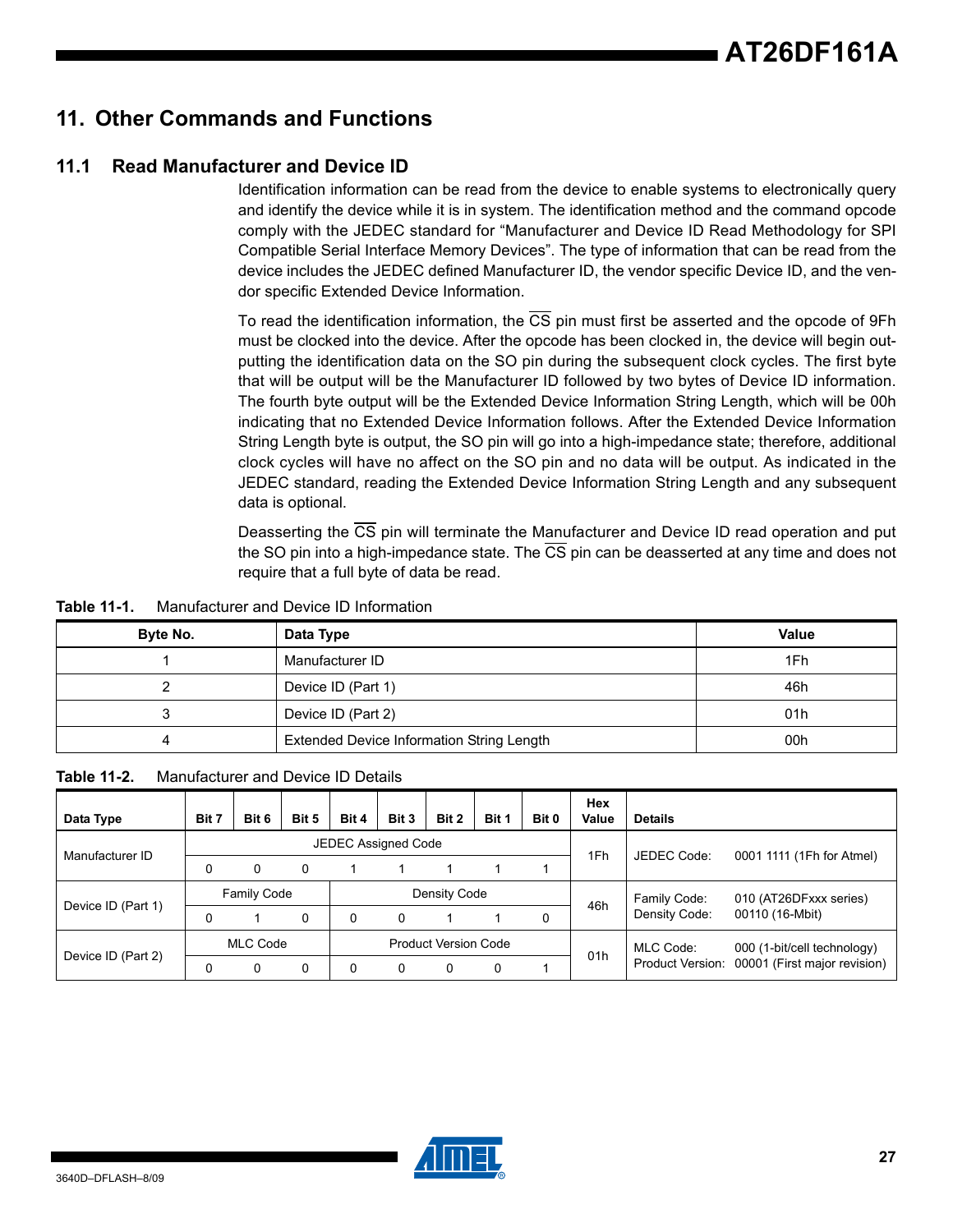![](_page_27_Picture_0.jpeg)

![](_page_27_Figure_1.jpeg)

**Figure 11-1.** Read Manufacturer and Device ID

#### **11.2 Deep Power-down**

During normal operation, the device will be placed in the standby mode to consume less power as long as the CS pin remains deasserted and no internal operation is in progress. The Deep Power-down command offers the ability to place the device into an even lower power consumption state called the Deep Power-down mode.

When the device is in the Deep Power-down mode, all commands including the Read Status Register command will be ignored with the exception of the Resume from Deep Power-down command. Since all commands will be ignored, the mode can be used as an extra protection mechanism against program and erase operations.

Entering the Deep Power-down mode is accomplished by simply asserting the CS pin, clocking in the opcode of B9h, and then deasserting the CS pin. Any additional data clocked into the device after the opcode will be ignored. When the CS pin is deasserted, the device will enter the Deep Power-down mode within the maximum time of  $t_{\text{FDPD}}$ .

The complete opcode must be clocked in before the  $\overline{CS}$  pin is deasserted, and the  $\overline{CS}$  pin must be deasserted on an even byte boundary (multiples of eight bits); otherwise, the device will abort the operation and return to the standby mode once the CS pin is deasserted. In addition, the device will default to the standby mode after a power-cycle or a device reset.

The Deep Power-down command will be ignored if an internally self-timed operation such as a program or erase cycle is in progress. The Deep Power-down command must be reissued after the internally self-timed operation has been completed in order for the device to enter the Deep Power-down mode.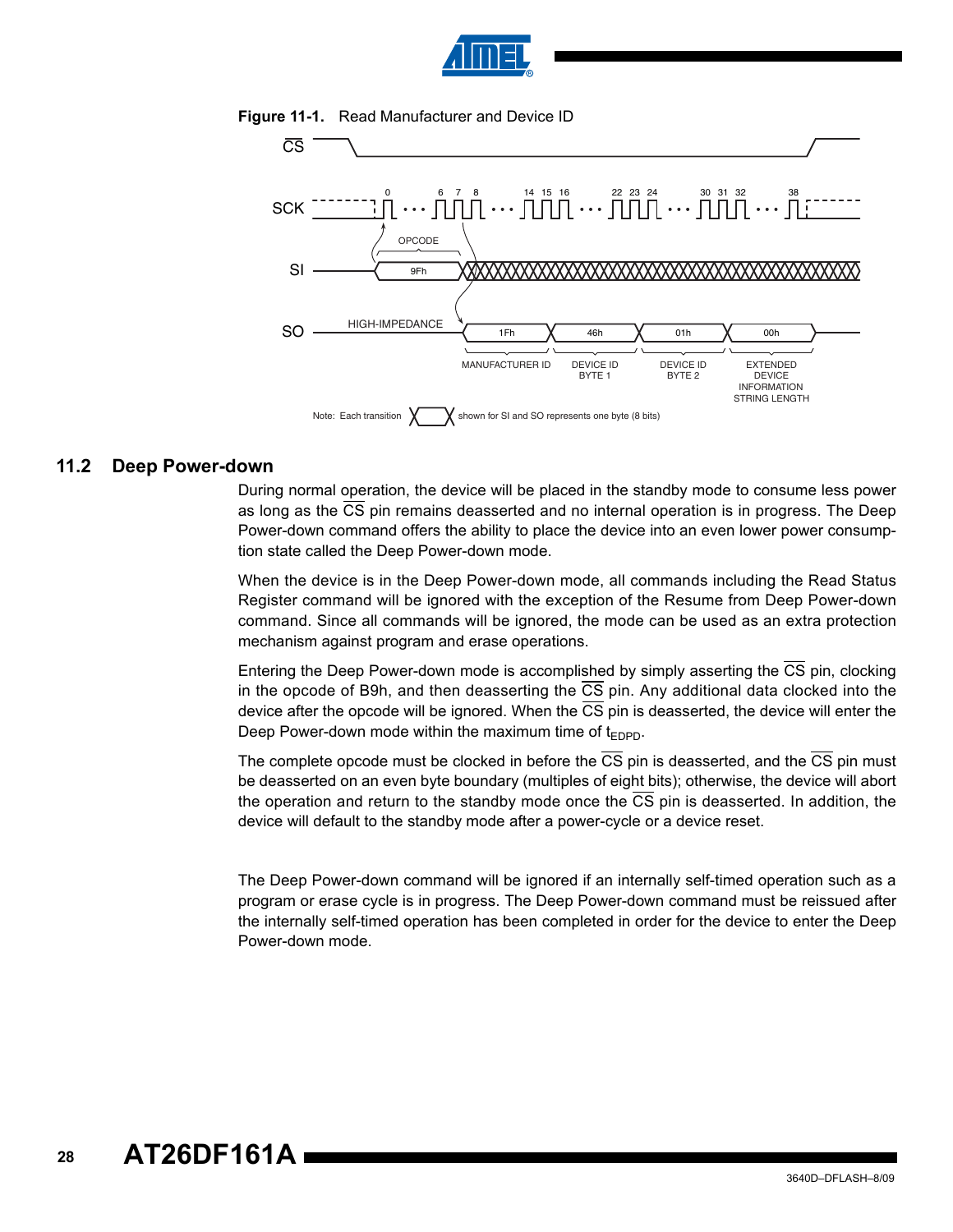![](_page_28_Figure_1.jpeg)

**Figure 11-2.** Deep Power-down

#### **11.3 Resume from Deep Power-down**

In order exit the Deep Power-down mode and resume normal device operation, the Resume from Deep Power-down command must be issued. The Resume from Deep Power-down command is the only command that the device will recognize while in the Deep Power-down mode.

To resume from the Deep Power-down mode, the  $\overline{\text{CS}}$  pin must first be asserted and opcode of ABh must be clocked into the device. Any additional data clocked into the device after the opcode will be ignored. When the CS pin is deasserted, the device will exit the Deep Powerdown mode within the maximum time of  $t_{RDPD}$  and return to the standby mode. After the device has returned to the standby mode, normal command operations such as Read Array can be resumed.

If the complete opcode is not clocked in before the  $\overline{CS}$  pin is deasserted, or if the  $\overline{CS}$  pin is not deasserted on an even byte boundary (multiples of eight bits), then the device will abort the operation and return to the Deep Power-down mode.

![](_page_28_Figure_7.jpeg)

**Figure 11-3.** Resume from Deep Power-down

![](_page_28_Picture_9.jpeg)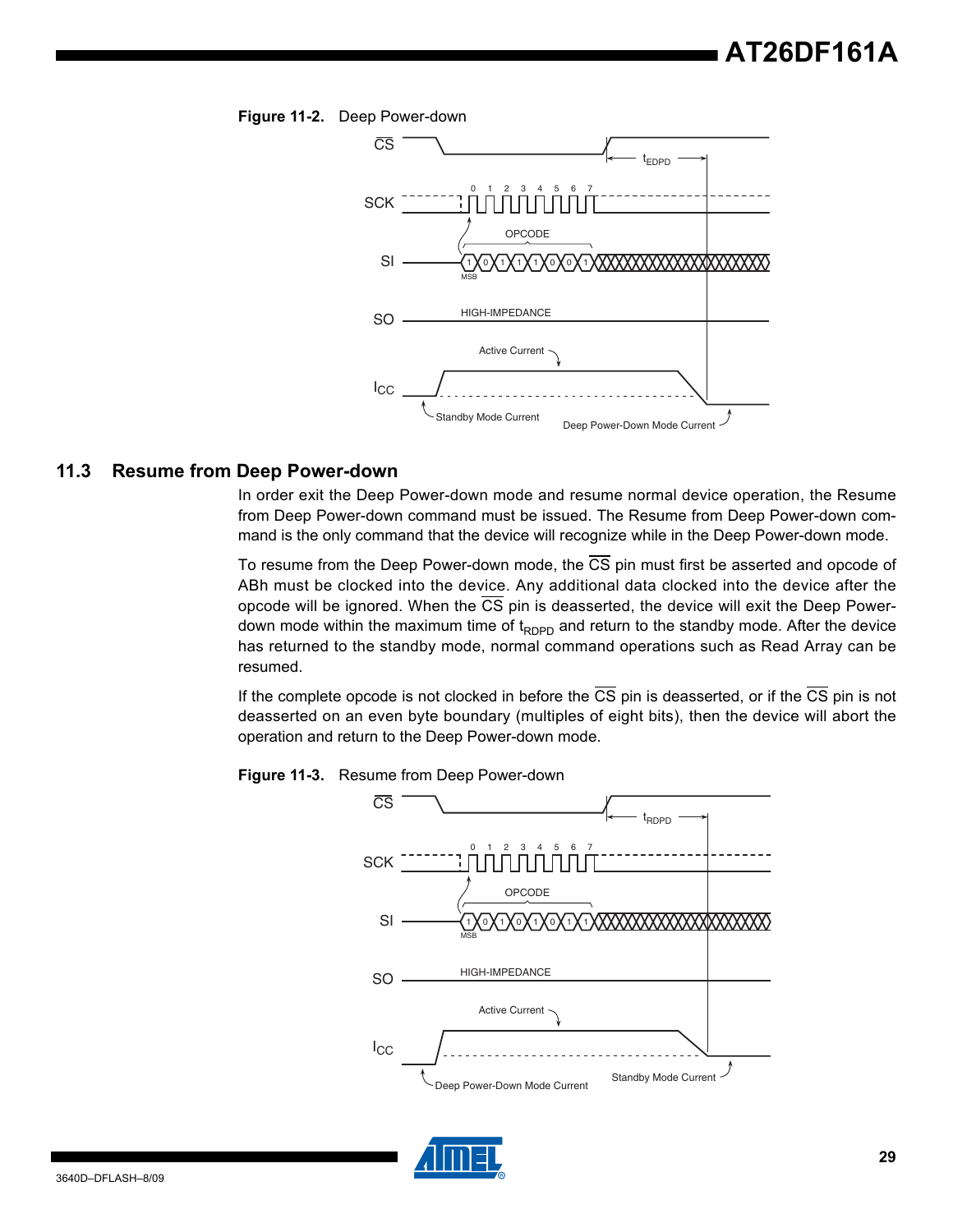![](_page_29_Picture_0.jpeg)

### <span id="page-29-0"></span>**11.4 Hold**

The HOLD pin is used to pause the serial communication with the device without having to stop or reset the clock sequence. The Hold mode, however, does not have an affect on any internally self-timed operations such as a program or erase cycle. Therefore, if an erase cycle is in progress, asserting the HOLD pin will not pause the operation, and the erase cycle will continue until it is finished.

The Hold mode can only be entered while the  $\overline{\text{CS}}$  pin is asserted. The Hold mode is activated simply by asserting the HOLD pin during the SCK low pulse. If the HOLD pin is asserted during the SCK high pulse, then the Hold mode won't be started until the beginning of the next SCK low pulse. The device will remain in the Hold mode as long as the HOLD pin and CS pin are asserted.

While in the Hold mode, the SO pin will be in a high-impedance state. In addition, both the SI pin and the SCK pin will be ignored. The WP pin, however, can still be asserted or deasserted while in the Hold mode.

To end the Hold mode and resume serial communication, the HOLD pin must be deasserted during the SCK low pulse. If the HOLD pin is deasserted during the SCK high pulse, then the Hold mode won't end until the beginning of the next SCK low pulse.

If the  $\overline{CS}$  pin is deasserted while the  $\overline{HOLD}$  pin is still asserted, then any operation that may have been started will be aborted, and the device will reset the WEL bit in the Status Register back to the logical "0" state.

![](_page_29_Figure_7.jpeg)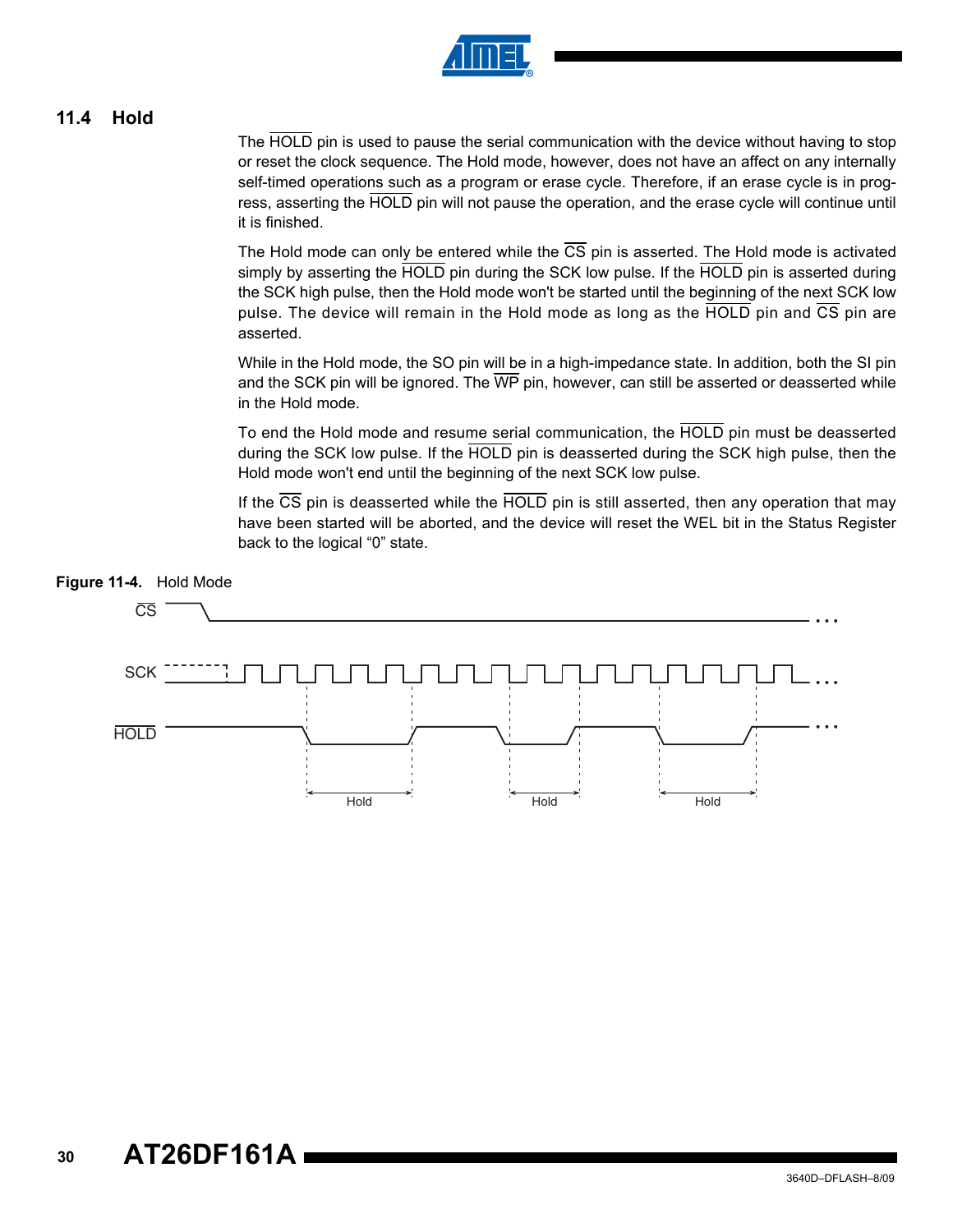## **12. Electrical Specifications**

### **12.1 Absolute Maximum Ratings\***

| All Input Voltages<br>(including NC Pins) |
|-------------------------------------------|
| All Output Voltages                       |

\*NOTICE: Stresses beyond those listed under "Absolute Maximum Ratings" may cause permanent damage to the device. This is a stress rating only and functional operation of the device at these or any other conditions beyond those indicated in the operational sections of this specification is not implied. Exposure to absolute maximum rating conditions for extended periods may affect device reliability.

### **12.2 DC and AC Operating Range**

|                              |       | AT26DF161A         |
|------------------------------|-------|--------------------|
| Operating Temperature (Case) | -Ind. | -40°C to 85°C $\,$ |
| V <sub>CC</sub> Power Supply |       | 2.7V to 3.6V       |

### **12.3 DC Characteristics**

| Symbol                  | <b>Parameter</b>                  | <b>Condition</b>                                                                                  | Min                 | <b>Typ</b>     | Max                 | <b>Units</b> |
|-------------------------|-----------------------------------|---------------------------------------------------------------------------------------------------|---------------------|----------------|---------------------|--------------|
| $I_{SB}$                | <b>Standby Current</b>            | $\overline{\text{CS}}$ , WP, HOLD = $V_{CC}$ ,<br>all inputs at CMOS levels                       |                     | 25             | 35                  | μA           |
| <b>I</b> <sub>DPD</sub> | Deep Power-down Current           | $\overline{\text{CS}}$ , WP, HOLD = $V_{\text{CC}}$ ,<br>all inputs at CMOS levels                |                     | 10             | 15                  | μA           |
|                         |                                   | f = 70 MHz; $I_{\text{OUT}} = 0$ mA;<br>$\overline{CS}$ = $V_{IL}$ , $V_{CC}$ = Max               |                     | 11             | 16                  |              |
|                         |                                   | f = 66 MHz; $I_{\text{OUT}}$ = 0 mA;<br>$\overline{CS}$ = $V_{IL}$ , $V_{CC}$ = Max               |                     | 10             | 15                  |              |
| $I_{\rm CC1}$           | Active Current, Read Operation    | f = 50 MHz; $I_{\text{OUT}}$ = 0 mA;<br>$\overline{CS}$ = V <sub>IL</sub> , V <sub>CC</sub> = Max |                     | 9              | 14                  | mA           |
|                         |                                   | f = 33 MHz; $I_{OUT}$ = 0 mA;<br>$\overline{CS}$ = $V_{IL}$ , $V_{CC}$ = Max                      |                     | 8              | 12                  |              |
|                         |                                   | f = 20 MHz; $I_{OUT}$ = 0 mA;<br>$\overline{CS}$ = $V_{IL}$ , $V_{CC}$ = Max                      |                     | $\overline{7}$ | 10                  |              |
| $I_{CC2}$               | Active Current, Program Operation | $\overline{CS}$ = V <sub>CC</sub> , V <sub>CC</sub> = Max                                         |                     | 12             | 18                  | mA           |
| $I_{CC3}$               | Active Current, Erase Operation   | $\overline{CS}$ = V <sub>CC</sub> , V <sub>CC</sub> = Max                                         |                     | 14             | 20                  | mA           |
| $I_{LI}$                | Input Leakage Current             | $V_{IN}$ = CMOS levels                                                                            |                     |                | 1                   | μA           |
| $I_{LO}$                | Output Leakage Current            | $V_{OUT}$ = CMOS levels                                                                           |                     |                | $\mathbf{1}$        | μA           |
| $V_{IL}$                | Input Low Voltage                 |                                                                                                   |                     |                | $0.3 \times V_{CC}$ | $\vee$       |
| $V_{\text{IH}}$         | Input High Voltage                |                                                                                                   | $0.7 \times V_{CC}$ |                |                     | $\vee$       |
| $V_{OL}$                | <b>Output Low Voltage</b>         | $I_{OL}$ = 1.6 mA; $V_{CC}$ = Min                                                                 |                     |                | 0.4                 | $\vee$       |
| $V_{OH}$                | Output High Voltage               | $I_{OH}$ = -100 µA                                                                                | $V_{CC}$ - 0.2V     |                |                     | $\vee$       |

![](_page_30_Picture_9.jpeg)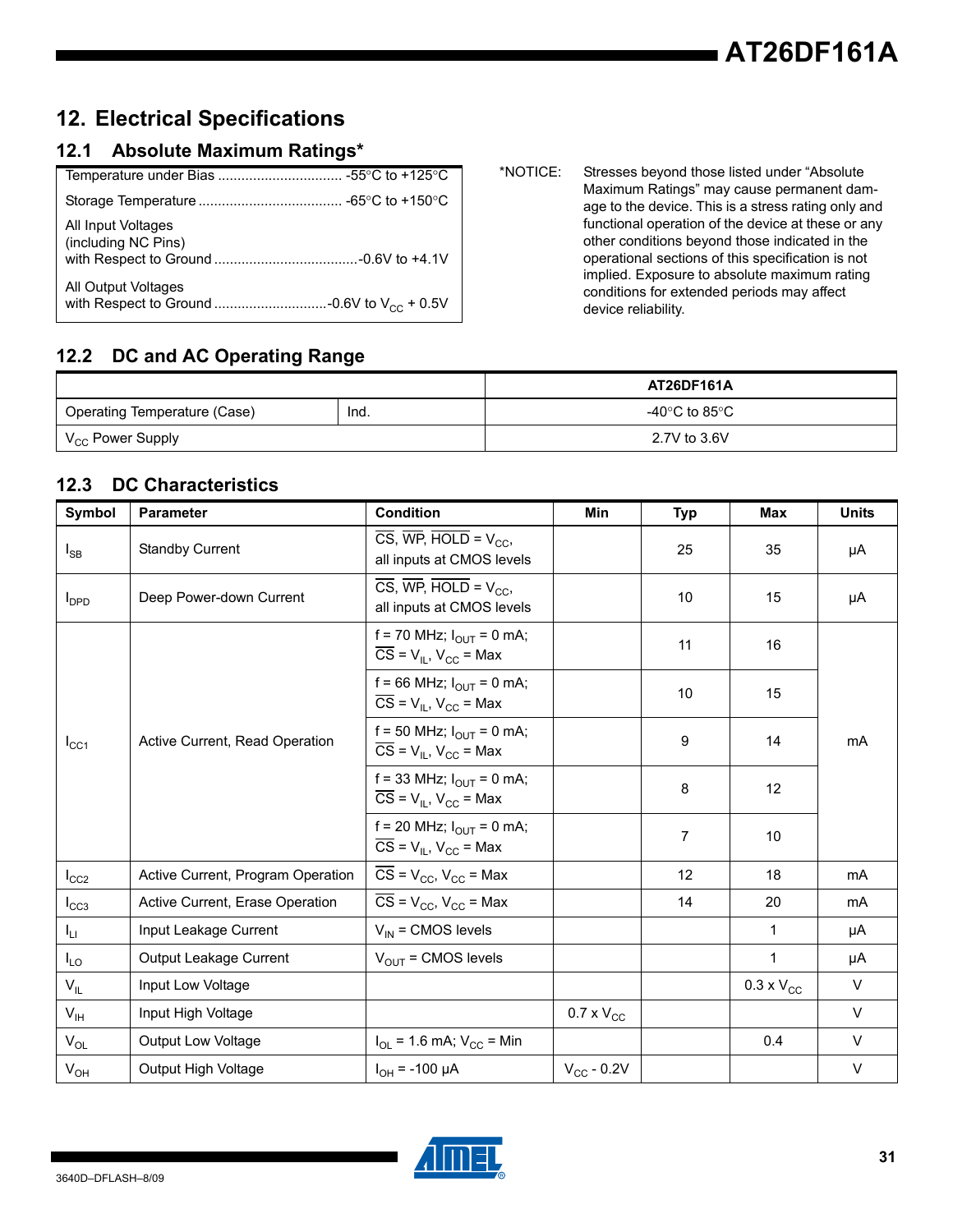![](_page_31_Picture_0.jpeg)

### **12.4 AC Characteristics**

| <b>Symbol</b>                         | Parameter                                                 | Min            | Max | <b>Units</b> |
|---------------------------------------|-----------------------------------------------------------|----------------|-----|--------------|
| $\mathsf{f}_{\mathsf{SCK}}$           | Serial Clock (SCK) Frequency                              |                | 70  | <b>MHz</b>   |
| f <sub>RDLF</sub>                     | SCK Frequency for Read Array (Low Frequency - 03h opcode) |                | 33  | <b>MHz</b>   |
| $t_{\scriptstyle\text{SCKH}}$         | <b>SCK High Time</b>                                      | 6.4            |     | ns           |
| $t_{SCKL}$                            | <b>SCK Low Time</b>                                       | 6.4            |     | ns           |
| $t_{\text{SCKR}}^{(1)}$               | SCK Rise Time, Peak-to-Peak (Slew Rate)                   | 0.1            |     | V/ns         |
| $t_{\text{SCKF}}^{(1)}$               | SCK Fall Time, Peak-to-Peak (Slew Rate)                   | 0.1            |     | V/ns         |
| $t_{\scriptscriptstyle{\text{CSH}}}$  | Chip Select High Time                                     | 50             |     | ns           |
| $t_{CSLS}$                            | Chip Select Low Setup Time (relative to SCK)              | 5              |     | ns           |
| $t_{\scriptscriptstyle \rm{CSLH}}$    | Chip Select Low Hold Time (relative to SCK)               | 5              |     | ns           |
| $t_{CSHS}$                            | Chip Select High Setup Time (relative to SCK)             | 5              |     | ns           |
| $t_{\scriptscriptstyle{\text{CSHH}}}$ | Chip Select High Hold Time (relative to SCK)              | 5              |     | ns           |
| $t_{DS}$                              | Data In Setup Time                                        | $\overline{c}$ |     | ns           |
| $t_{DH}$                              | Data In Hold Time                                         | 3              |     | ns           |
| $t_{DIS}$ <sup>(1)</sup>              | Output Disable Time                                       |                | 6   | ns           |
| $t_v^{(2)}$                           | Output Valid Time                                         |                | 6   | ns           |
| $t_{OH}$                              | Output Hold Time                                          | 0              |     | ns           |
| $t_{HLS}$                             | HOLD Low Setup Time (relative to SCK)                     | 5              |     | ns           |
| $t_{HLH}$                             | HOLD Low Hold Time (relative to SCK)                      | 5              |     | ns           |
| $t_{\text{HHS}}$                      | HOLD High Setup Time (relative to SCK)                    | 5              |     | ns           |
| $t$ <sub>HHH</sub>                    | HOLD High Hold Time (relative to SCK)                     | 5              |     | ns           |
| $t_{HLQZ}^{(1)}$                      | HOLD Low to Output High-Z                                 |                | 6   | ns           |
| $t_{HHQX}$ <sup>(1)</sup>             | HOLD High to Output Low-Z                                 |                | 6   | ns           |
| $t_{WPS}$ <sup>(1)(3)</sup>           | Write Protect Setup Time                                  | 20             |     | ns           |
| $t_{WPH}$ <sup>(1)(3)</sup>           | Write Protect Hold Time                                   | 100            |     | ns           |
| $t_{SECP}$ <sup>(1)</sup>             | Sector Protect Time (from Chip Select High)               |                | 20  | ns           |
| $t_{\scriptstyle \text{SECUP}}^{(1)}$ | Sector Unprotect Time (from Chip Select High)             |                | 20  | ns           |
| $t_{EDPD}$ <sup>(1)</sup>             | Chip Select High to Deep Power-down                       |                | 3   | μs           |
| $t_{RDPD}$ <sup>(1)</sup>             | Chip Select High to Standby Mode                          |                | 3   | $\mu s$      |

<span id="page-31-2"></span><span id="page-31-1"></span><span id="page-31-0"></span>Notes: 1. Not 100% tested (value guaranteed by design and characterization).

2. 15 pF load at 70 MHz, 30 pF load at 66 MHz.

3. Only applicable as a constraint for the Write Status Register command when SPRL = 1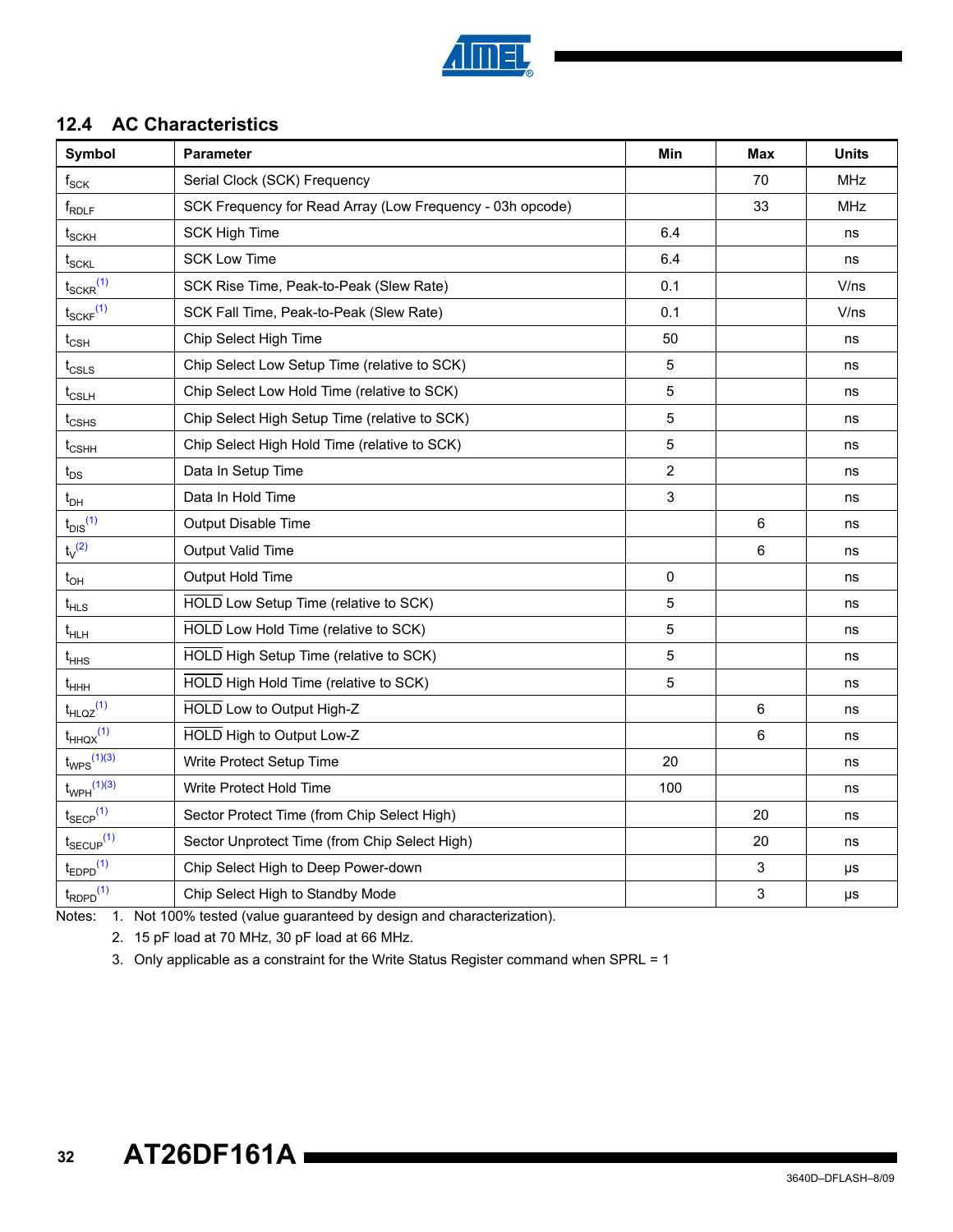### **12.5 Program and Erase Characteristics**

| Symbol                       | <b>Parameter</b>              |           | Min | Typ | Max | <b>Units</b> |
|------------------------------|-------------------------------|-----------|-----|-----|-----|--------------|
| $t_{PP}$ <sup>(1)</sup>      | Page Program Time (256 Bytes) |           | 1.2 | 5   | ms  |              |
| $t_{BP}$                     | Byte Program Time             |           |     | ⇁   |     | μs           |
|                              |                               | 4 Kbytes  |     | 50  | 200 |              |
| $t_{BLKE}$ <sup>(1)</sup>    | <b>Block Erase Time</b>       | 32 Kbytes |     | 250 | 600 | ms           |
|                              |                               | 64 Kbytes |     | 400 | 950 |              |
| $t_{CHPE}$ <sup>(1)(2)</sup> | Chip Erase Time               |           |     | 12  | 28  | sec          |
| $t_{WRSR}$ <sup>(2)</sup>    | Write Status Register Time    |           |     |     | 200 | ns           |

<span id="page-32-1"></span><span id="page-32-0"></span>Note: 1. Maximum values indicate worst-case performance after 100,000 erase/program cycles.

2. Not 100% tested (value guaranteed by design and characterization).

### **12.6 Power-up Conditions**

| <b>Parameter</b>                                      | Min | Max | Units |
|-------------------------------------------------------|-----|-----|-------|
| Minimum $V_{CC}$ to Chip Select Low Time              | 50  |     | μs    |
| Power-up Device Delay Before Program or Erase Allowed |     | 10  | ms    |
| Power-on Reset Voltage                                | 1.5 | 2.5 |       |

### **12.7 Input Test Waveforms and Measurement Levels**

![](_page_32_Figure_8.jpeg)

 $t_{\text{R}}$ ,  $t_{\text{F}}$  < 2 ns (10% to 90%)

### **12.8 Output Test Load**

![](_page_32_Figure_11.jpeg)

![](_page_32_Picture_12.jpeg)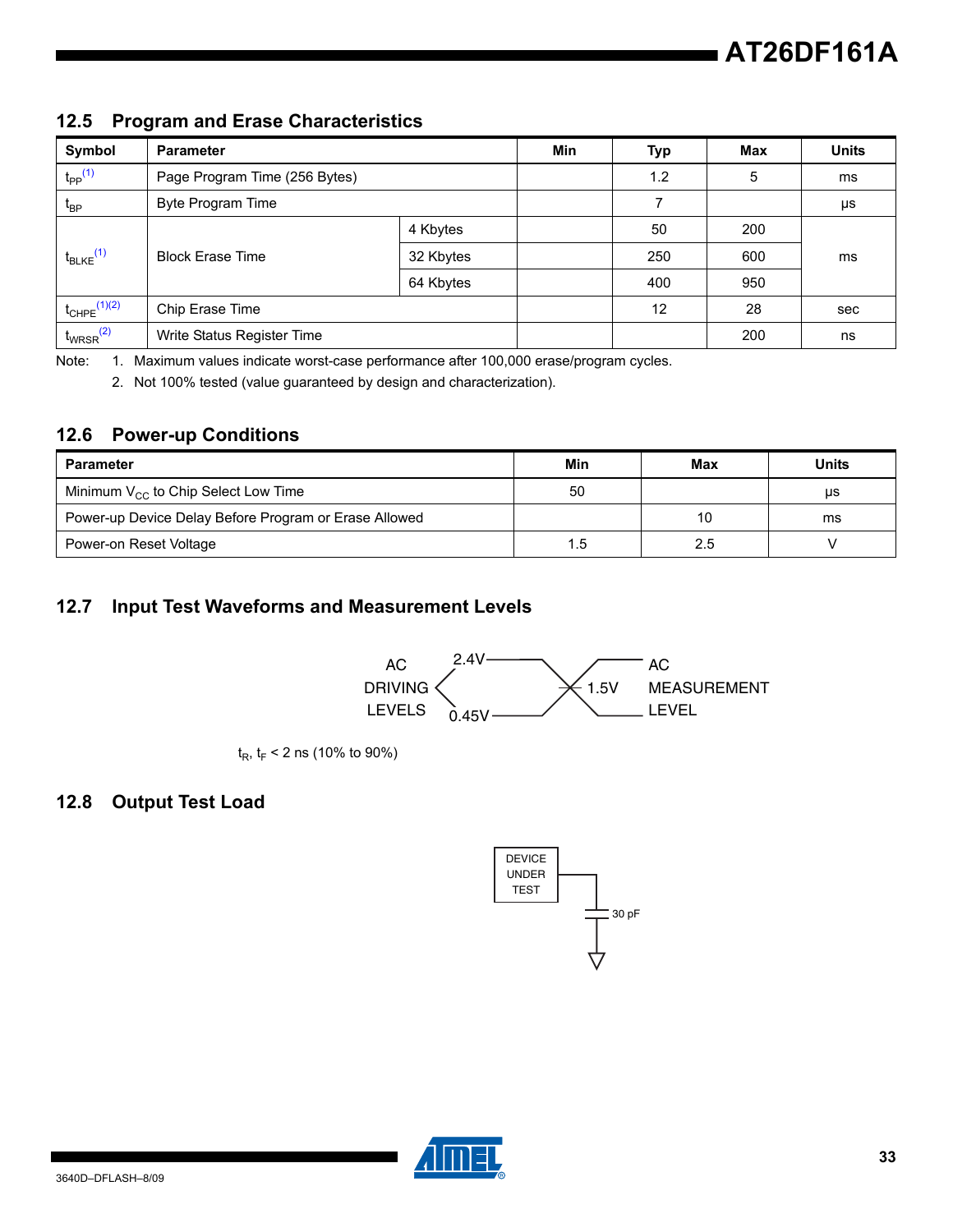![](_page_33_Picture_0.jpeg)

### **13. Waveforms**

![](_page_33_Figure_2.jpeg)

![](_page_33_Figure_3.jpeg)

![](_page_33_Figure_4.jpeg)

![](_page_33_Figure_5.jpeg)

![](_page_33_Figure_6.jpeg)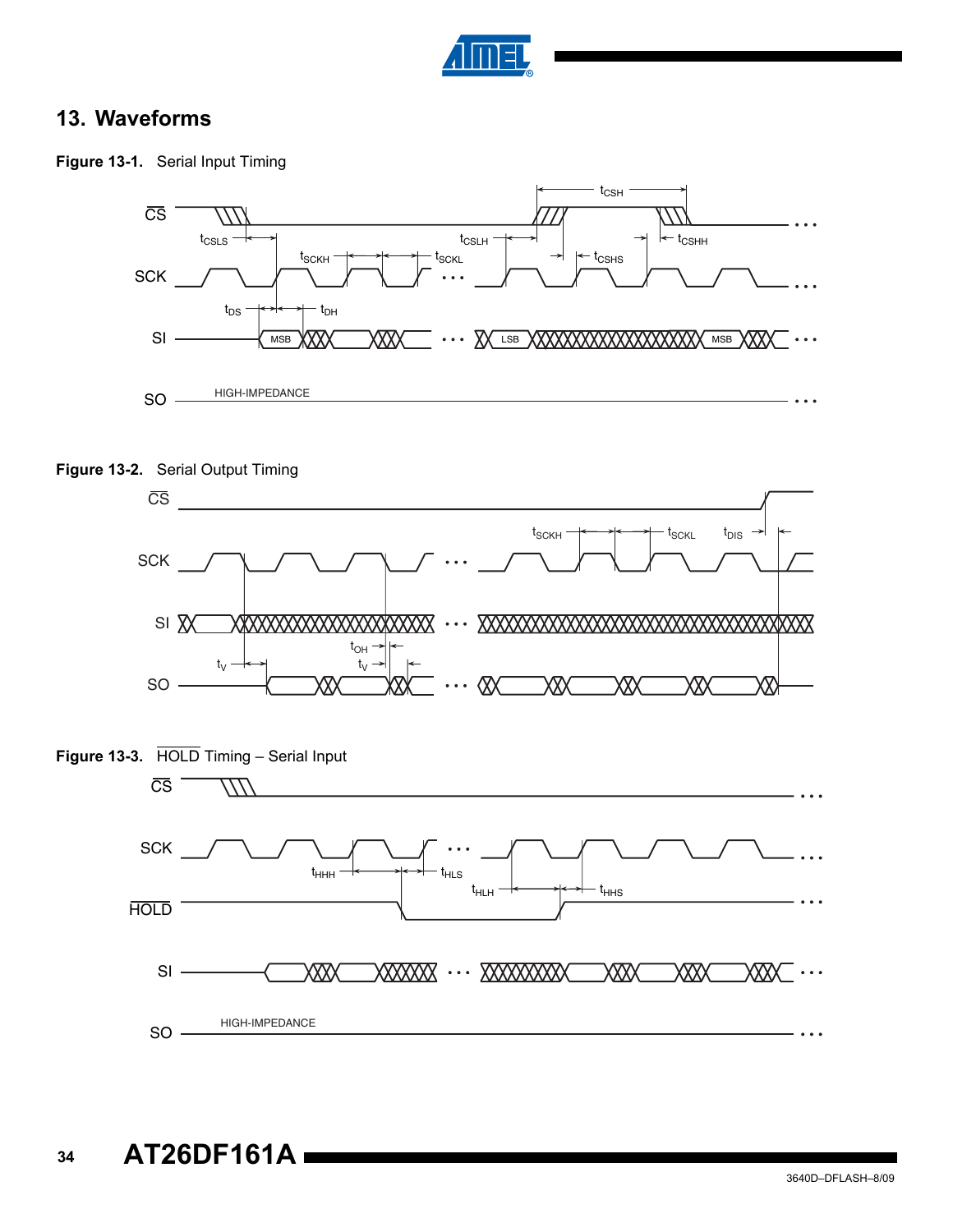**Figure 13-4.** HOLD Timing – Serial Output

![](_page_34_Figure_2.jpeg)

**Figure 13-5.** WP Timing for Write Status Register Command When SPRL = 1

![](_page_34_Figure_4.jpeg)

![](_page_34_Picture_5.jpeg)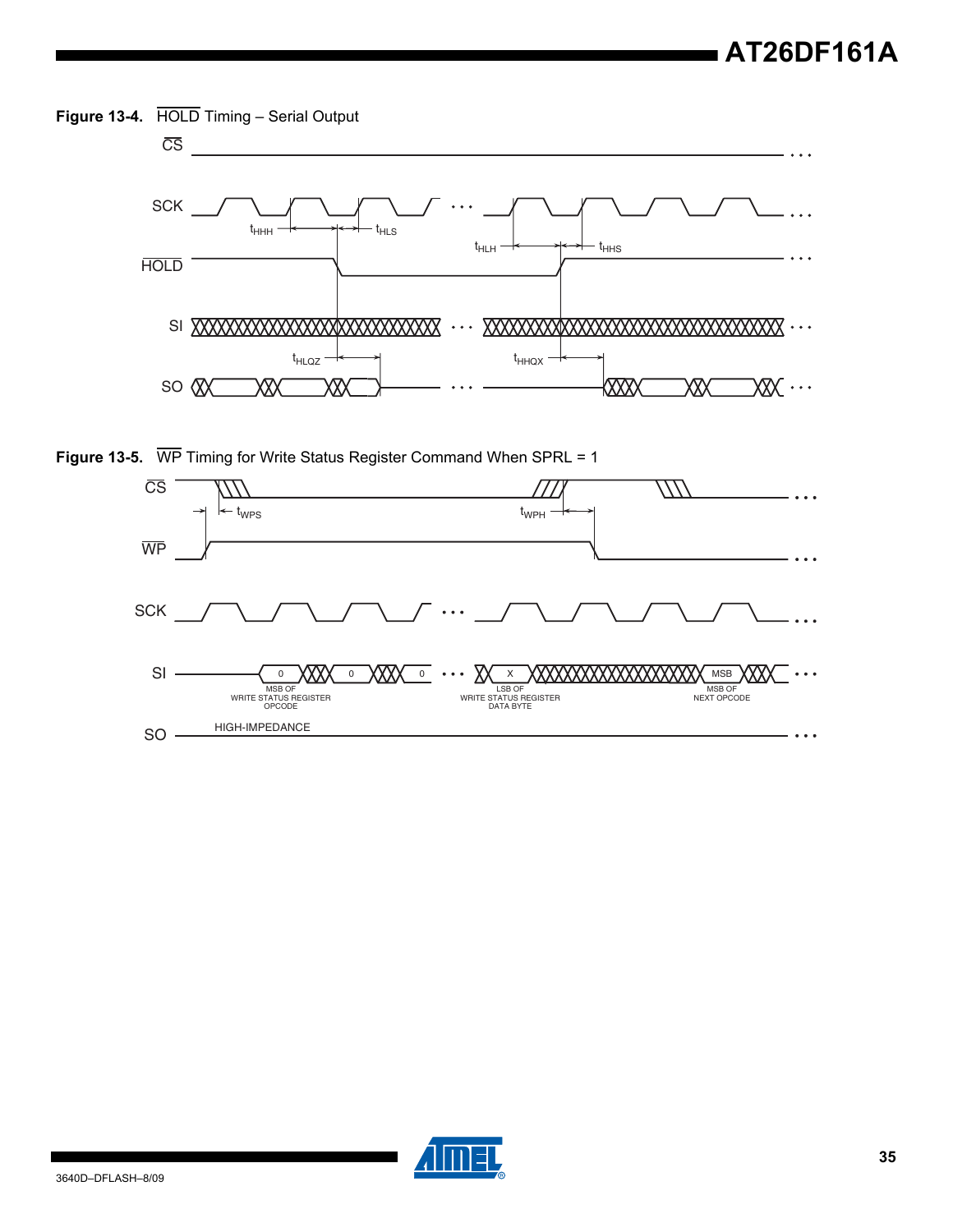![](_page_35_Picture_0.jpeg)

# **14. Ordering Information**

|  |  |  | 14.1 Green Package Options (Pb/Halide-free/RoHS Compliant) |  |
|--|--|--|------------------------------------------------------------|--|
|--|--|--|------------------------------------------------------------|--|

| $f_{\rm SCK}$ (MHz) | <b>Ordering Code</b> | Package | <b>Operation Range</b>                             |  |
|---------------------|----------------------|---------|----------------------------------------------------|--|
| 70                  | AT26DF161A-SSU       | 8S1     |                                                    |  |
|                     | AT26DF161A-SU        | 8S2     | Industrial<br>$(-40^{\circ}$ C to 85 $^{\circ}$ C) |  |
|                     | AT26DF161A-MU        | 8M1-A   |                                                    |  |

| Package Type |                                                                           |  |  |  |
|--------------|---------------------------------------------------------------------------|--|--|--|
| <b>8S1</b>   | 8-lead, 0.150" Wide, Plastic Gull Wing Small Outline Package (JEDEC SOIC) |  |  |  |
| <b>8S2</b>   | 8-lead, 0.208" Wide, Plastic Gull Wing Small Outline Package (EIAJ SOIC)  |  |  |  |
| 8M1-A        | 8-pad, 6 x 5 x 1.00 mm Very Thin Micro Lead-frame Package (MLF)           |  |  |  |

**36 AT26DF161A**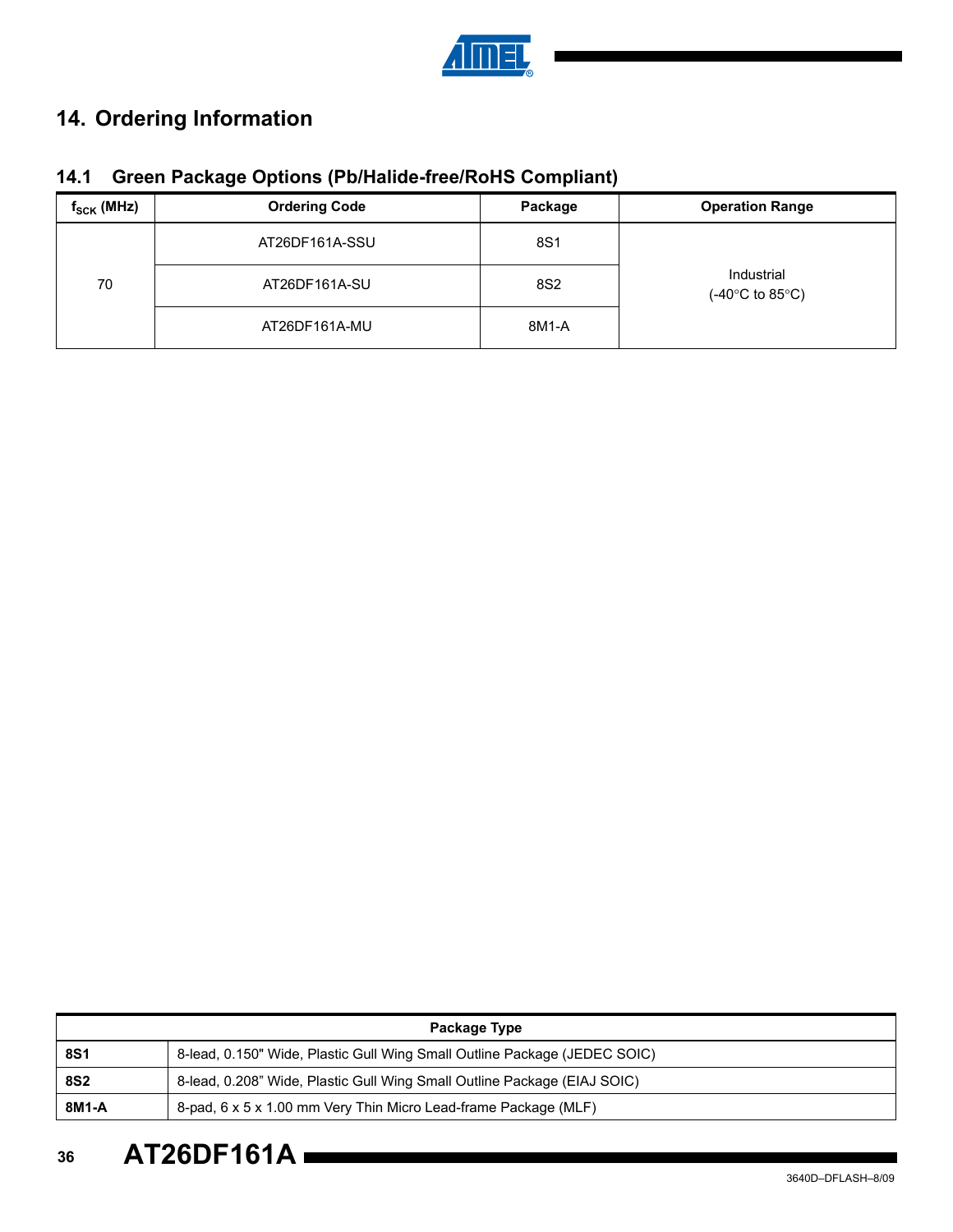### **15. Packaging Information**

### **15.1 8S1 – JEDEC SOIC**

![](_page_36_Figure_3.jpeg)

![](_page_36_Picture_4.jpeg)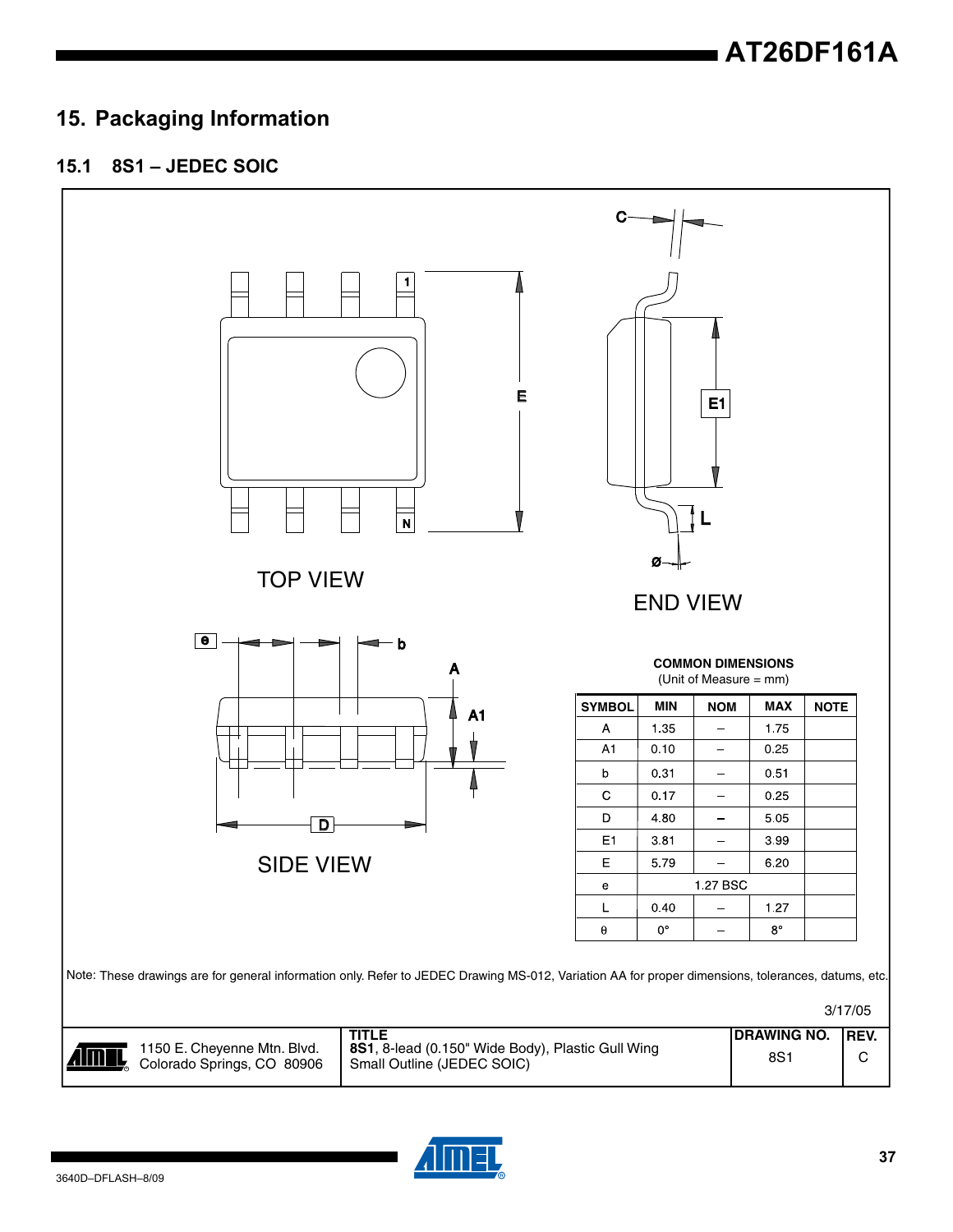![](_page_37_Picture_0.jpeg)

### **15.2 8S2 – EIAJ SOIC**

![](_page_37_Figure_2.jpeg)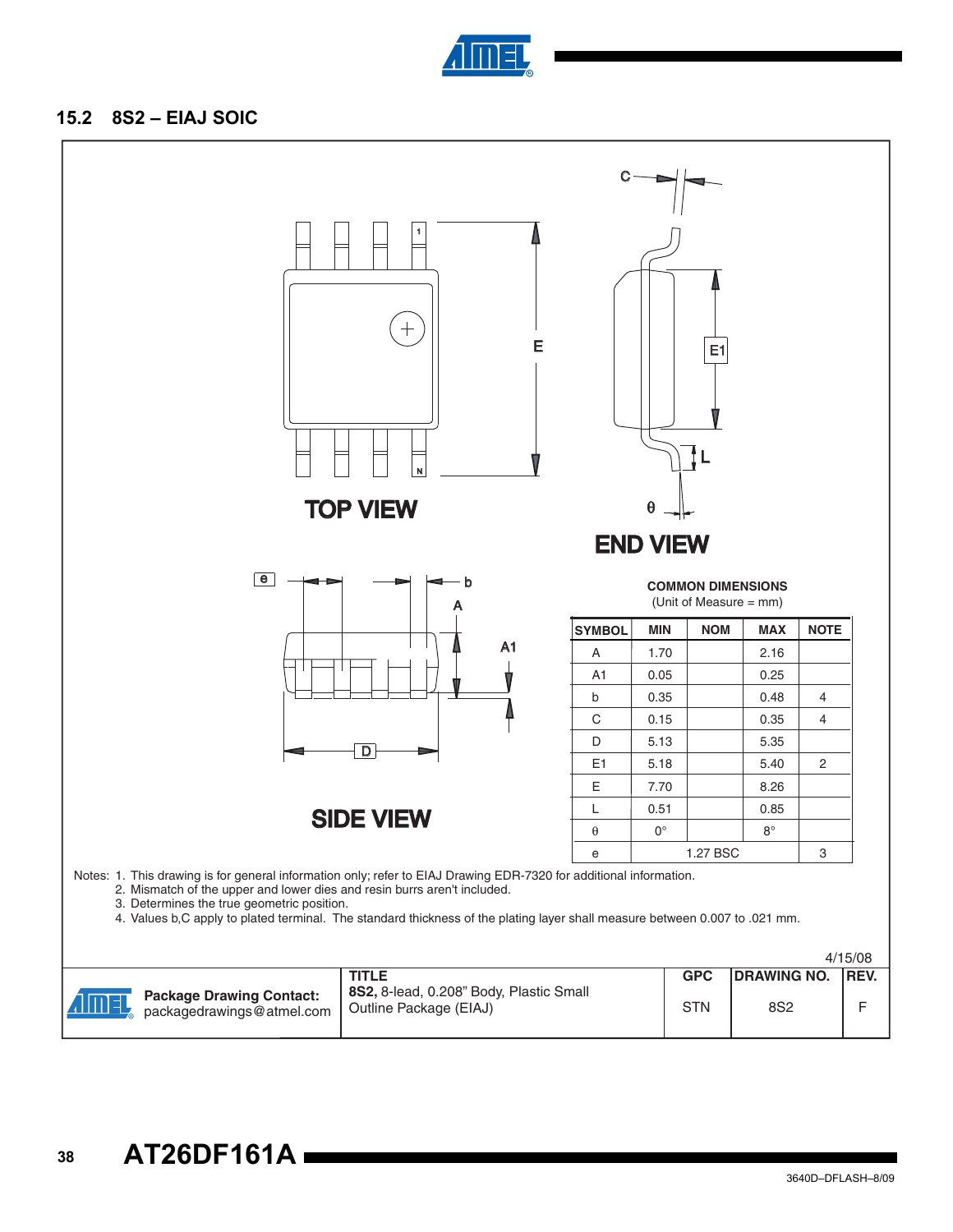# **AT26DF161A**

#### **15.3 8M1-A – MLF**

![](_page_38_Figure_2.jpeg)

![](_page_38_Picture_3.jpeg)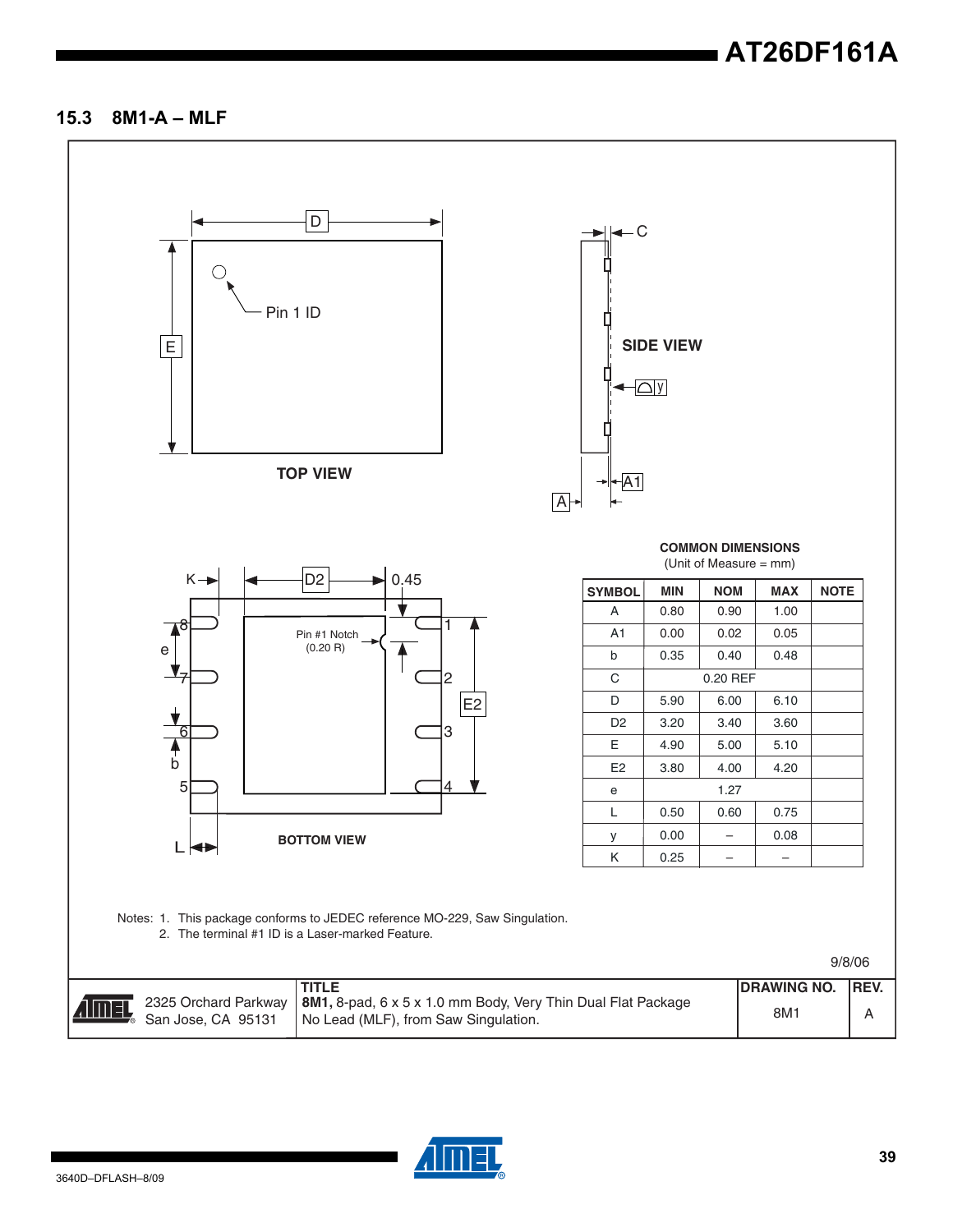![](_page_39_Picture_0.jpeg)

## **16. Revision History**

| <b>Revision Level - Release Date</b> | <b>History</b>                                                   |  |
|--------------------------------------|------------------------------------------------------------------|--|
| A - November 2006                    | Initial Release                                                  |  |
| B - October 2007                     | Added HOLD to device block diagram.                              |  |
| $C -$ May 2008                       | Removed the "Preliminary" status                                 |  |
| $D -$ August 2009                    | Added 'For New Designs Use AT25DF161' Reference on Front<br>Page |  |